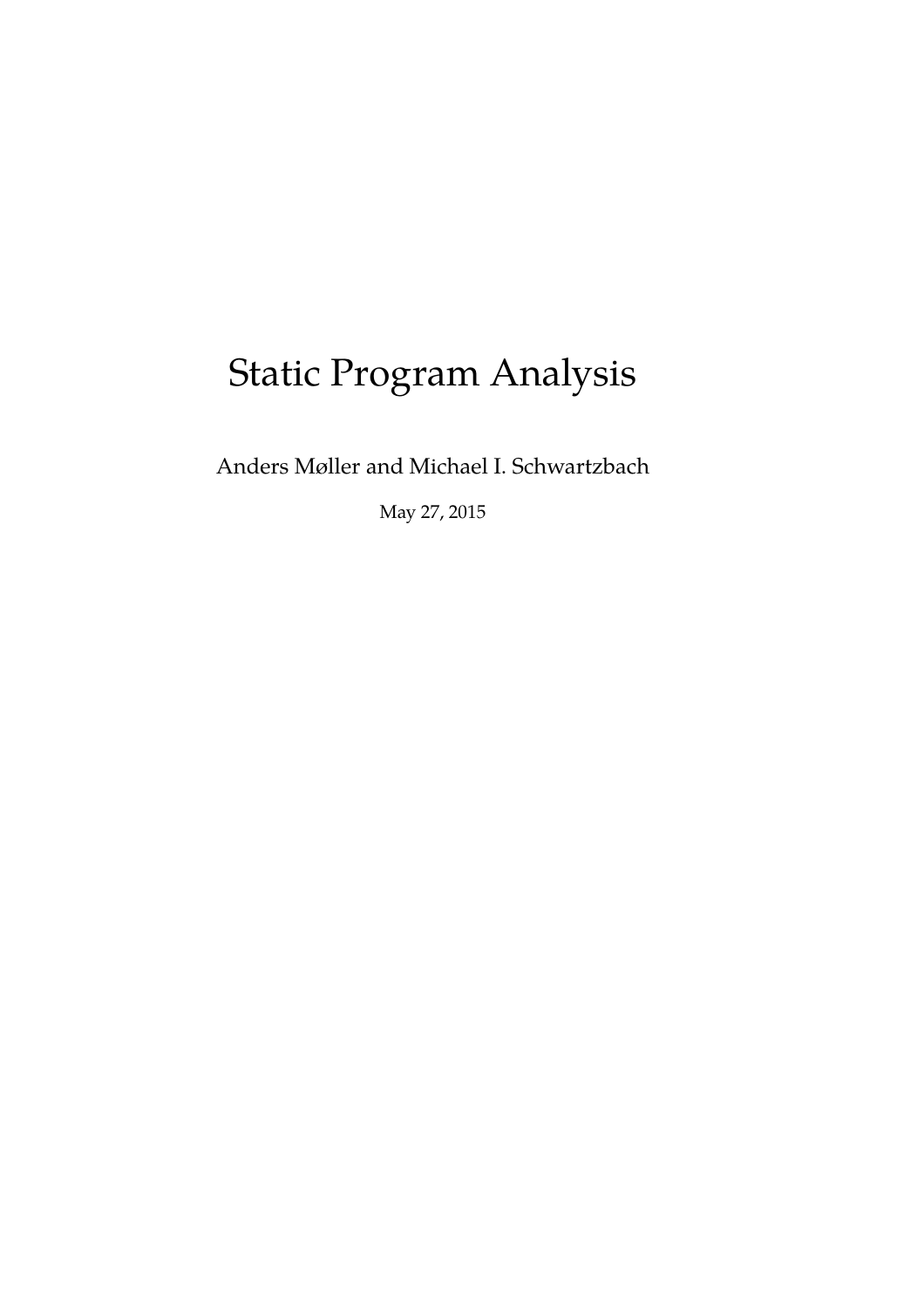Copyright © 2008–2015 Anders Møller and Michael I. Schwartzbach Department of Computer Science Aarhus University, Denmark {amoeller,mis}@cs.au.dk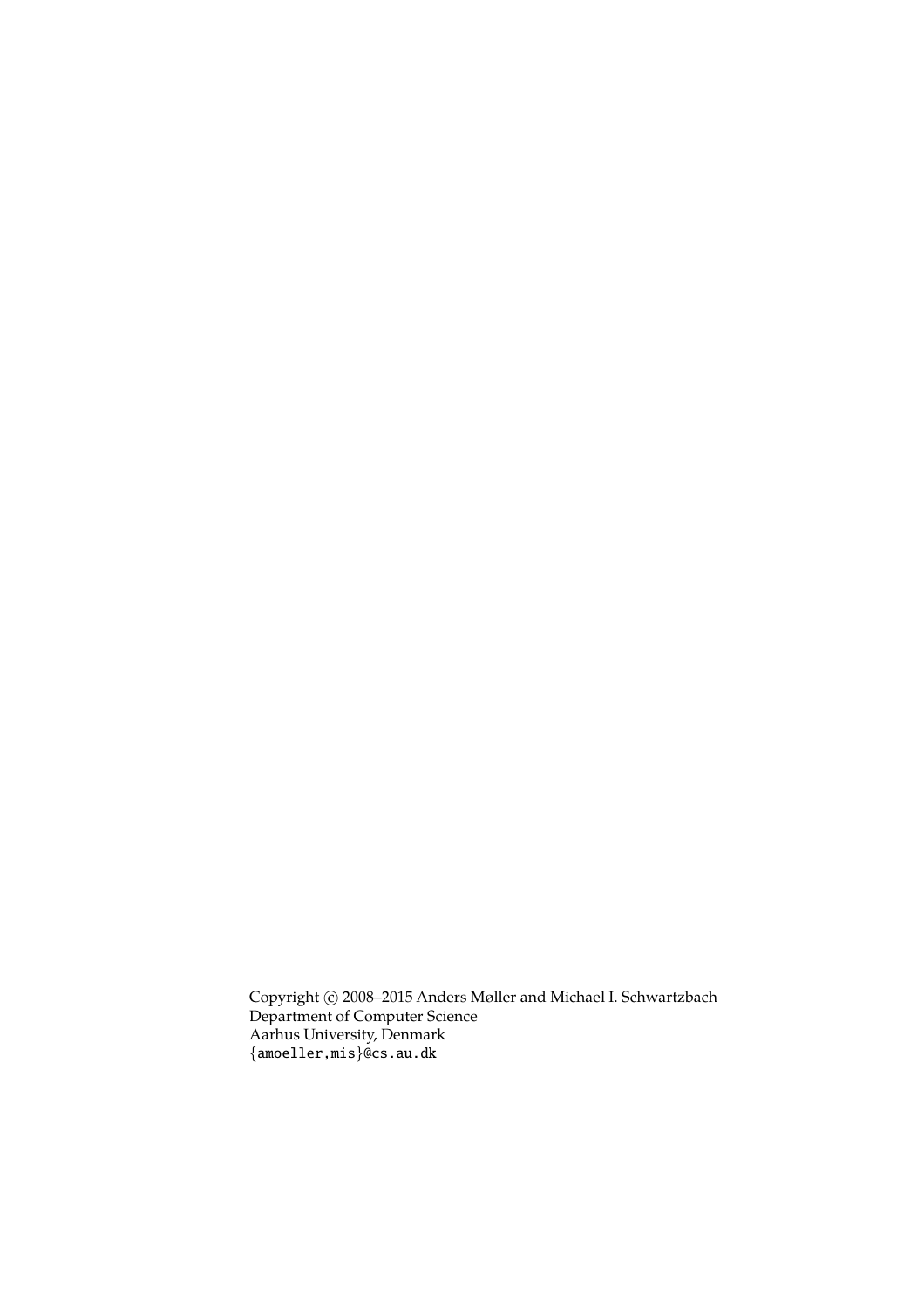## **Contents**

|                | Preface |                                                                                    | iii            |
|----------------|---------|------------------------------------------------------------------------------------|----------------|
| 1              |         | Introduction                                                                       | 1              |
| $\overline{2}$ |         | A Tiny Programming Language                                                        | 5              |
|                | 2.1     | The Syntax of TIP $\ldots \ldots \ldots \ldots \ldots \ldots \ldots \ldots \ldots$ | 5              |
|                | 2.2     |                                                                                    | $\overline{7}$ |
|                | 2.3     |                                                                                    | 8              |
| 3              |         | <b>Type Analysis</b>                                                               | 11             |
|                | 3.1     |                                                                                    | 11             |
|                | 3.2     |                                                                                    | 12             |
|                | 3.3     |                                                                                    | 13             |
|                | 3.4     |                                                                                    | 14             |
| 4              |         | <b>Lattice Theory</b>                                                              | 17             |
|                | 4.1     |                                                                                    | 17             |
|                | 4.2     |                                                                                    | 18             |
|                | 4.3     |                                                                                    | 20             |
|                | 4.4     |                                                                                    | 22             |
| 5              |         | Dataflow Analysis with the Monotone Framework                                      | 25             |
|                | 5.1     |                                                                                    | 25             |
|                | 5.2     | Example: Sign Analysis, Revisited                                                  | 27             |
|                | 5.3     |                                                                                    | 30             |
|                | 5.4     |                                                                                    | 32             |
|                | 5.5     |                                                                                    | 35             |
|                | 5.6     |                                                                                    | 36             |
|                | 5.7     | Forwards, Backwards, May, and Must                                                 | 38             |
|                | 5.8     |                                                                                    | 39             |
|                | 5.9     |                                                                                    | 39             |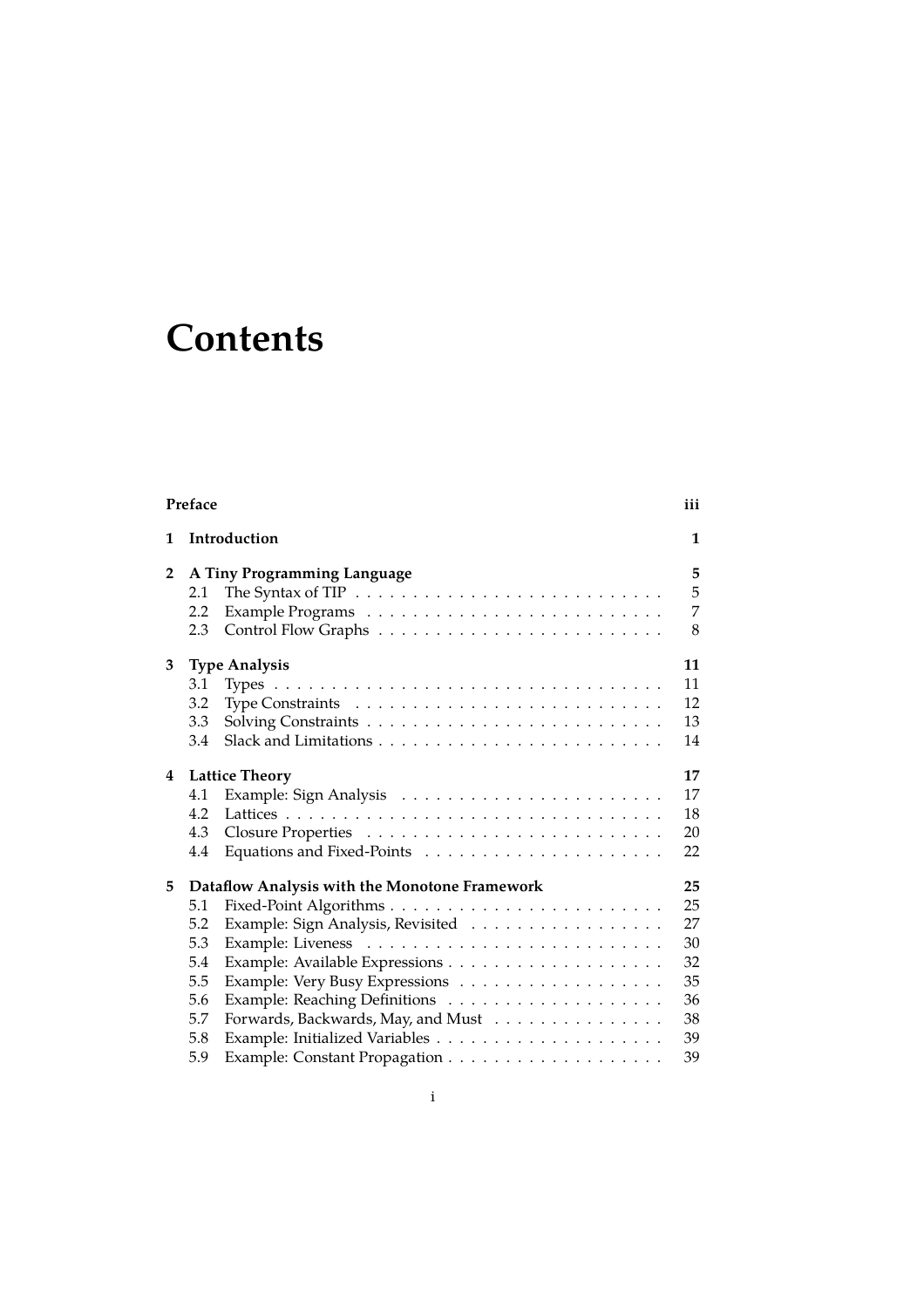|   |     |                                           | 40<br>42<br>43 |
|---|-----|-------------------------------------------|----------------|
| 6 |     | <b>Path Sensitivity</b>                   | 45             |
|   | 6.1 |                                           | 45             |
|   | 6.2 |                                           | 46             |
| 7 |     | <b>Interprocedural Analysis</b>           | 53             |
|   | 7.1 | Interprocedural Control Flow Graphs       | 53             |
|   | 7.2 | Example: Interprocedural Sign Analysis    | 55             |
| 8 |     | <b>Control Flow Analysis</b>              | 57             |
|   | 8.1 |                                           | 57             |
|   | 8.2 |                                           | 58             |
|   | 8.3 | Control Flow Graphs for Function Pointers | 59             |
|   | 8.4 | Control Flow in Object Oriented Languages | 62             |
| 9 |     | <b>Pointer Analysis</b>                   | 65             |
|   | 9.1 |                                           | 65             |
|   | 9.2 |                                           | 66             |
|   | 9.3 |                                           | 67             |
|   | 9.4 | Interprocedural Points-To Analysis        | 68             |
|   | 9.5 |                                           | 69             |
|   | 9.6 |                                           | 71             |
|   | 9.7 |                                           | 74             |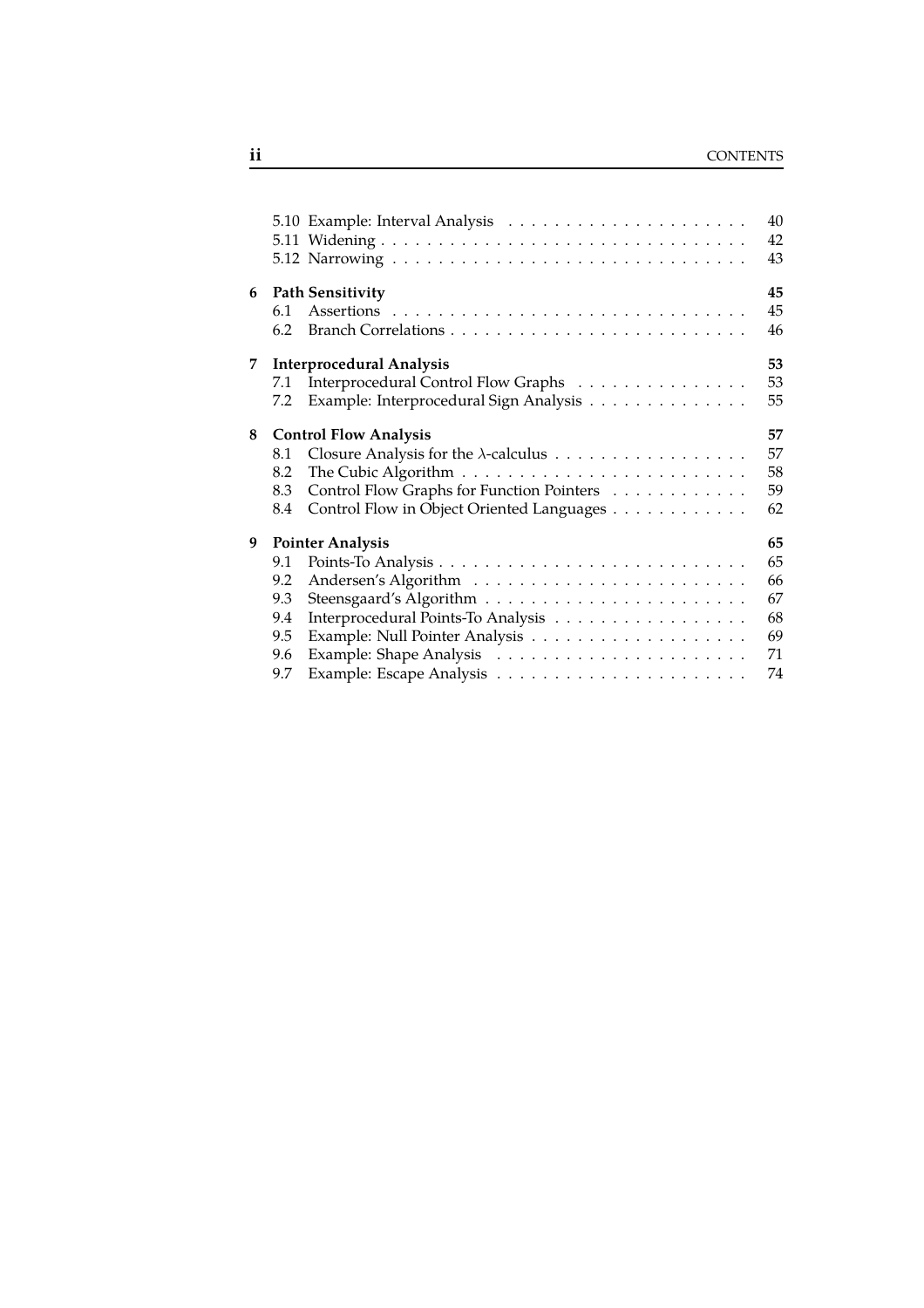## **Preface**

These notes present principles and applications of static analysis of programs. We cover type analysis, lattice theory, control flow graphs, dataflow analysis, fixed-point algorithms, narrowing and widening, path-sensitivity, interprocedural analysis and context-sensitivity, control flow analysis, and pointer analysis. A tiny imperative programming language with heap pointers and function pointers is subjected to numerous different static analyses illustrating the techniques that are presented.

We emphasize a constraint-based approach to static analysis where suitable constraint systems divide analysis into a front-end that generates constraints from program code and a back-end that solves the constraints to produce the analysis results.

The style of presentation is intended to be precise but not overly formal. The readers are assumed to be familiar with advanced programming language concepts and the basics of compiler construction.

We will see the basic tools that are required to perform static analysis of programs. Real-life applications invariably gravitate back to the techniques that we will covered, though many variations and extensions are usually required.

Two major areas will not been covered at all. The *quality* of an analysis can only be measured relatively to a suite of intended applications. It is rare that competing analyses can be formally compared, so much work in this area is concerned with performing experiments to establish the precision and efficiency of proposed analyses. The *correctness* of an analysis requires a formal semantics of the underlying programming language. Completely formal proofs of correctness of analyses are exceedingly laborious and remain mostly academic exercises. Even so, it is often possible to provide convincing correctness arguments.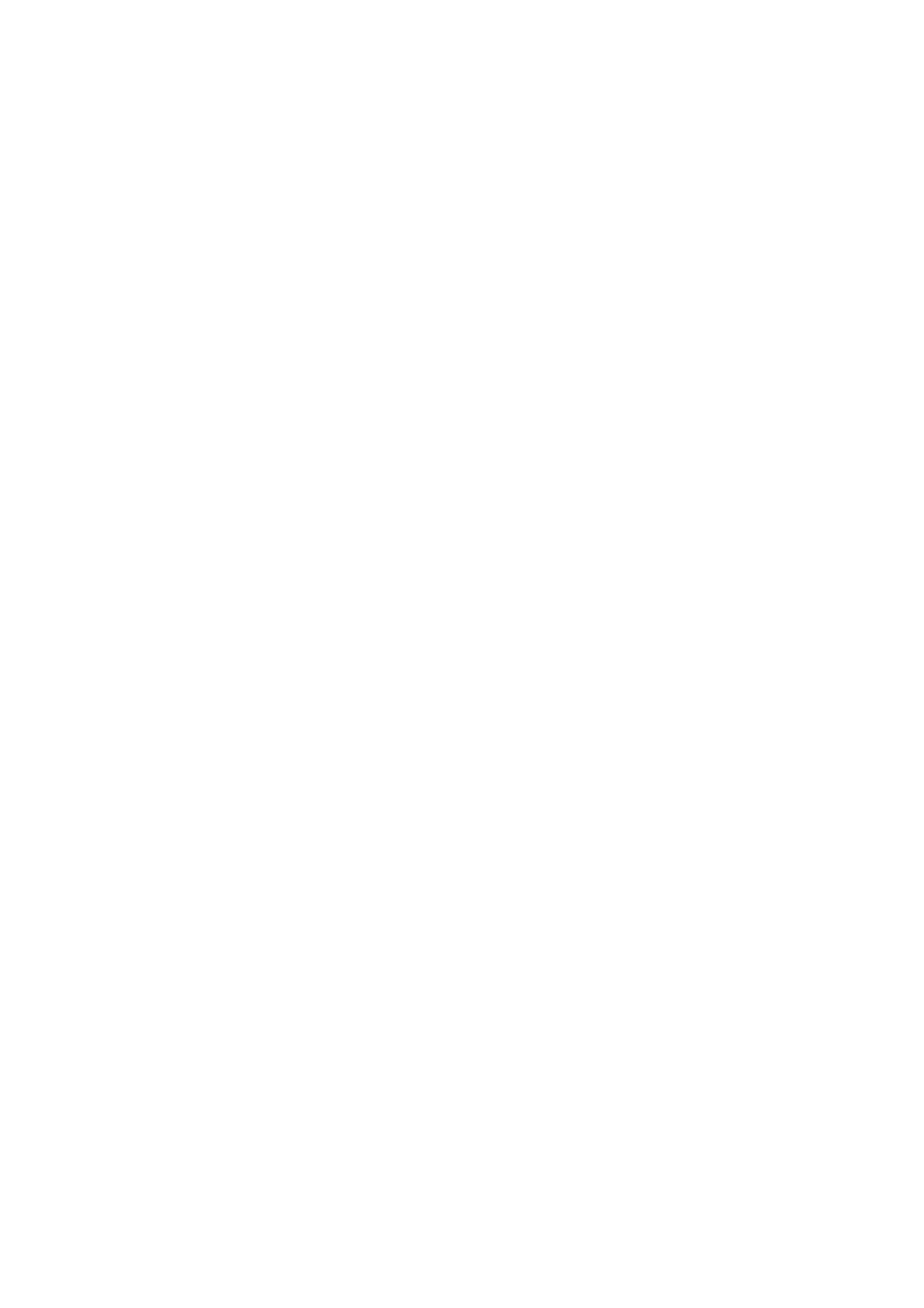## Chapter 1

## **Introduction**

There are many interesting questions that can be asked about a given program:

- does the program terminate?
- how large can the heap become during execution?
- what is the possible output?

Other questions concern individual program points in the source code:

- does the variable x always have the same value?
- will the value of x be read in the future?
- can the pointer p be null?
- which variables can p point to?
- is the variable x initialized before it is read?
- is the value of the integer variable x always positive?
- what is a lower and upper bound on the value of the integer variable x?
- at which program points could x be assigned its current value?
- do p and q point to disjoint structures in the heap?

Rice's theorem is a general result from 1953 that informally can be paraphrased as stating that all interesting questions about the behavior of programs are *undecidable*. This is easily seen for any special case. Assume for example the existence of an analyzer that decides if a variable in a program has a constant value. We could exploit this analyzer to also decide the halting problem by using as input the program:

 $x = 17$ ; if  $(TM(j))$   $x = 18$ ;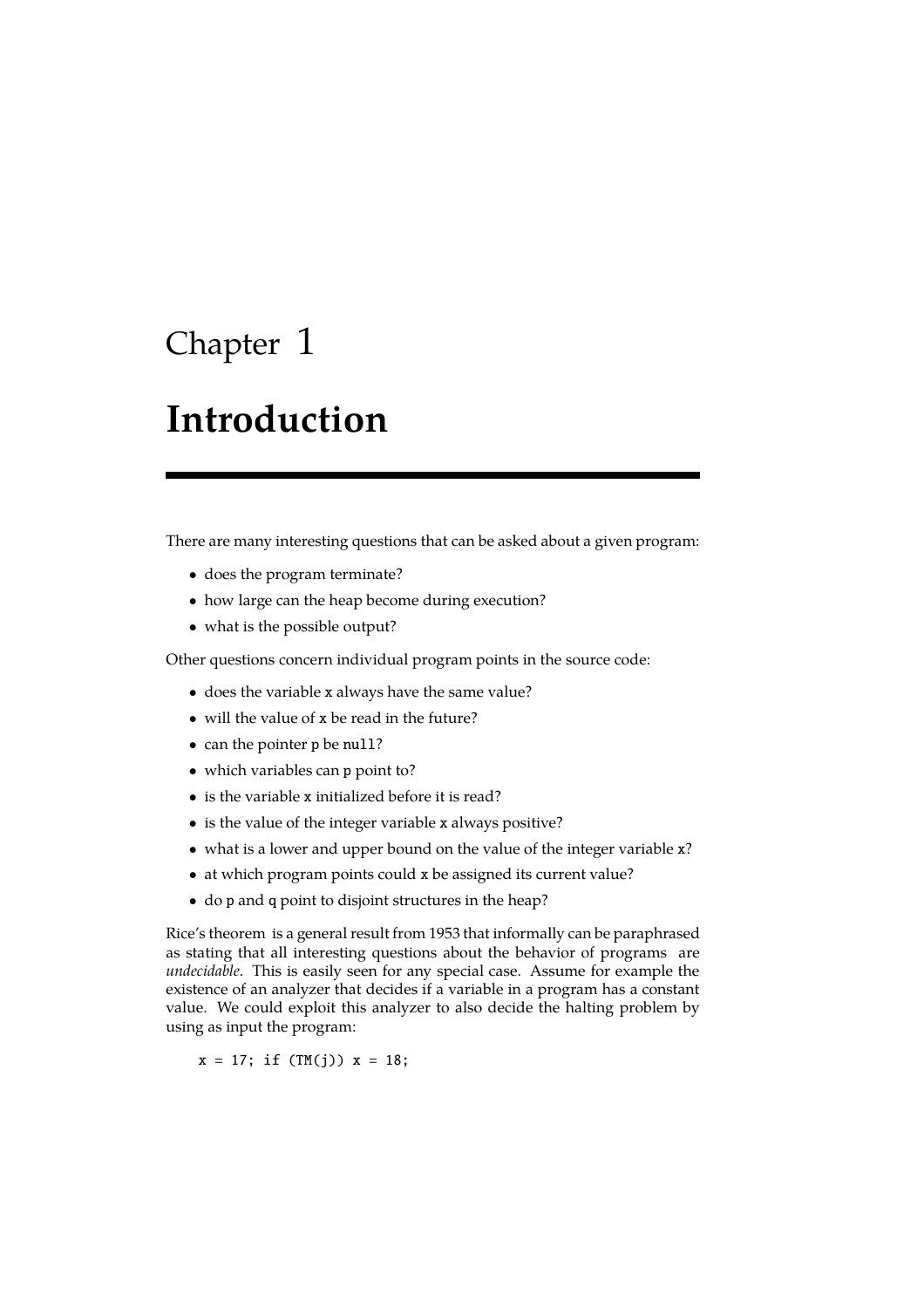Here x has a constant value if and only if the j'th Turing machine does not halt on empty input.

This seems like a discouraging result. However, our real focus is not to decide such properties but rather to solve practical problems like making the program run faster or use less space, or finding bugs in the program. The solution is to settle for *approximative* answers that are still precise enough to fuel our applications.

Most often, such approximations are *conservative*, meaning that all errors lean to the same side, which is determined by our intended application.

Consider again the problem of determining if a variable has a constant value. If our intended application is to perform constant propagation, then the analysis may only answer *yes* if the variable really is a constant and must answer *no* if the variable may or may not be a constant. The trivial solution is of course to answer *no* all the time, so we are facing the *engineering* challenge of answering *yes* as often as possible while obtaining a reasonable performance.

A different example is the question: to which variables may the pointer p point? If our intended application is to replace \*p with x in order to save a dereference operation, then the analysis may only answer "&x" if p certainly must point to x and must answer "?" if this is false or the answer cannot be determined. If our intended application is instead to determine the maximal size of \*p, then the analysis must reply with a possibly too large set  $\{&x,&y,&z,\ldots\}$ that is guaranteed to contain all targets.

In general, all optimization applications need conservative approximations. If we are given false information, then the optimization is *unsound* and changes the semantics of the program. Conversely, if we are given trivial information, then the optimization fails to do anything.

Approximative answers may also be useful for finding bugs in programs, which may be viewed as a weak form of program verification. As a case in point, consider programming with pointers in the C language. This is fraught with dangers such as null dereferences, dangling pointers, leaking memory, and unintended aliases. The standard compiler technology, based on type checking, offers little protection from pointer errors. Consider the following small program which performs every kind of error:

```
int main() {
  char *p,*q;
  p = NULL;printf("%s",p);
  q = (char * )malloc(100);p = q;free(q);
  *p = 'x';
  free(p);
  p = (char * )malloc(100);p = (char * )malloc(100);q = p;
```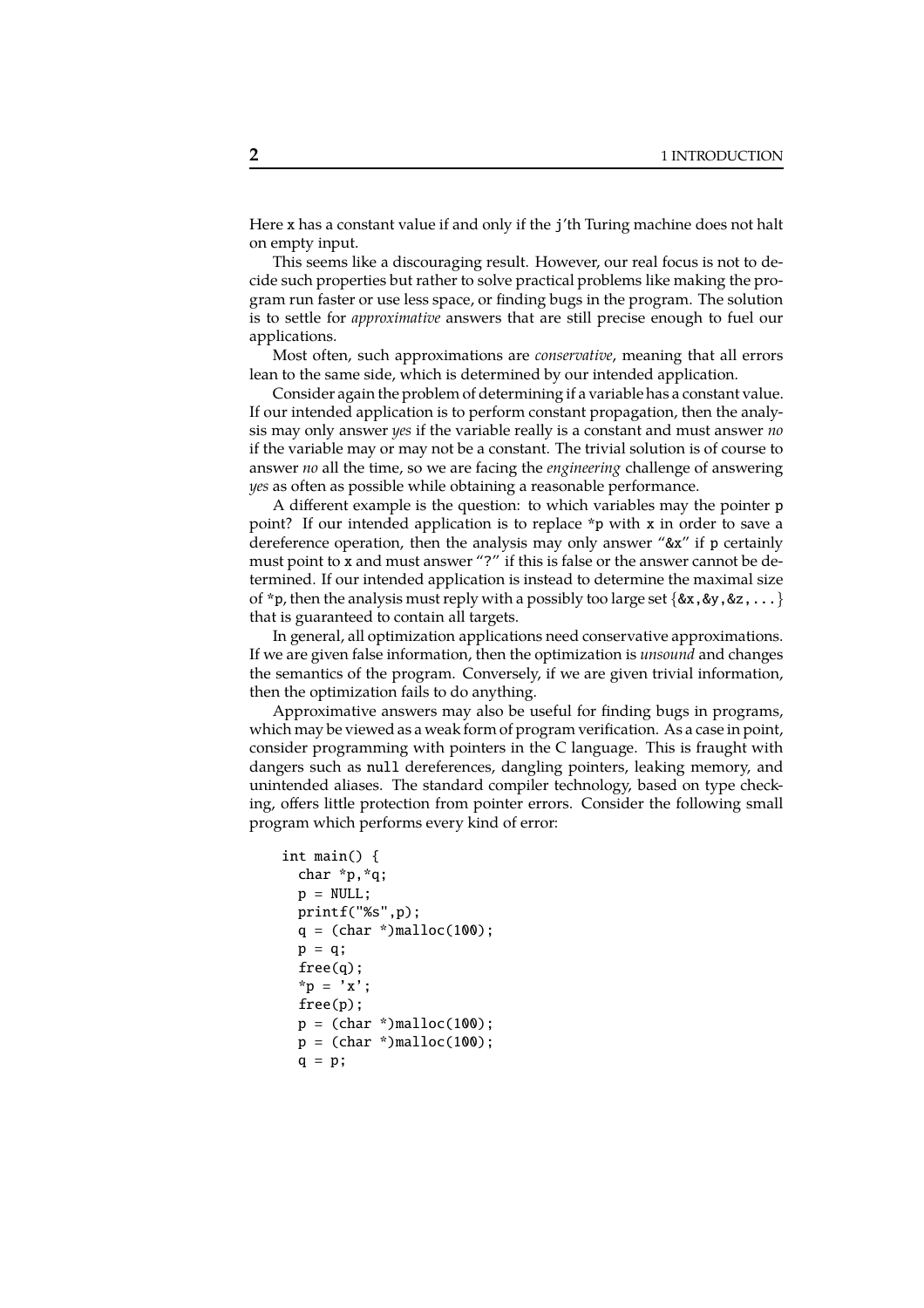```
strcat(p,q);
}
```
The standard tools such as gcc -Wall and lint detect no errors. If we had even approximative answers to questions about null values and pointer targets, then many of the above errors could be caught.

**Exercise 1.1**: Describe all the errors in the above program.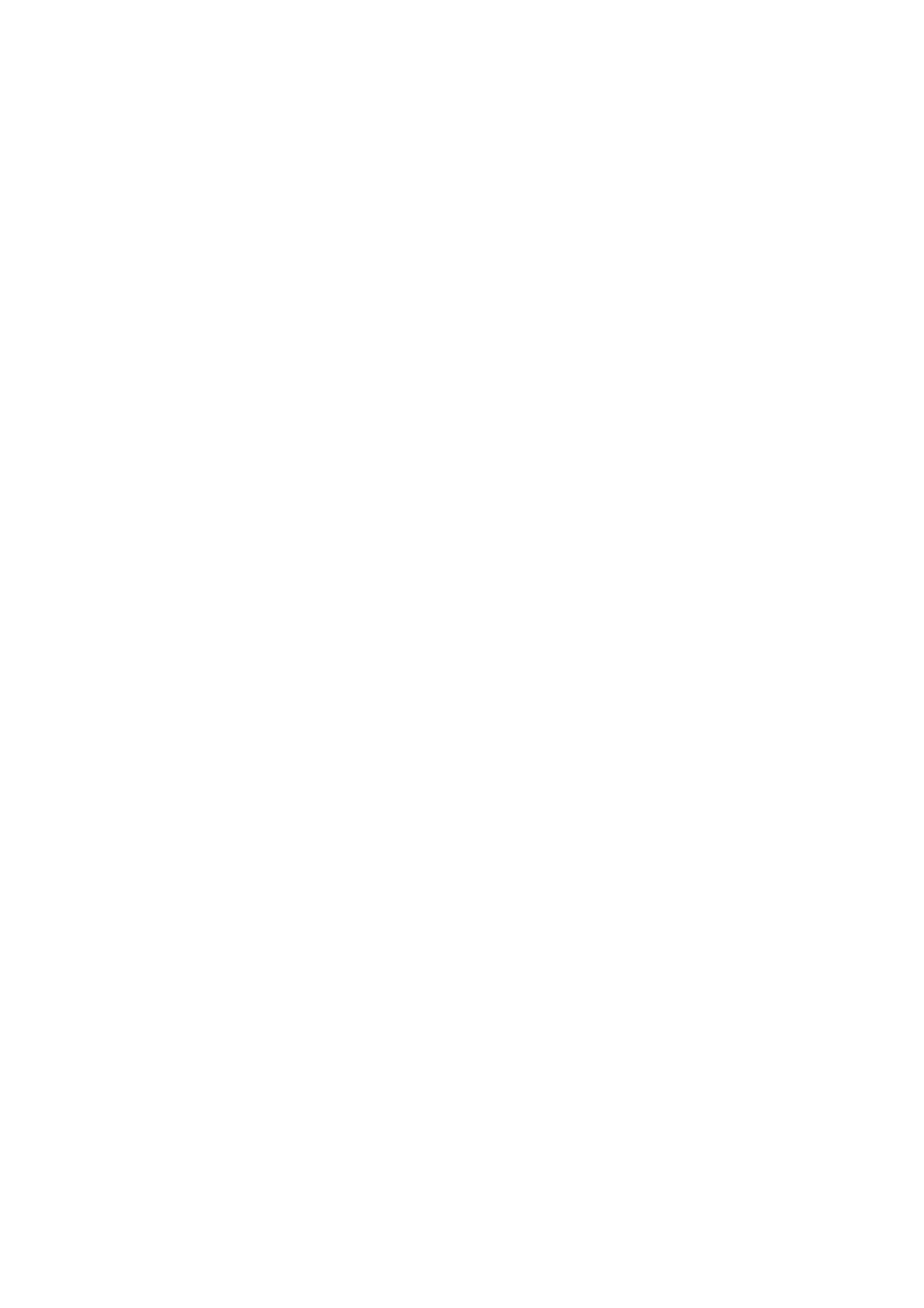## Chapter 2

# **A Tiny Programming Language**

We use a tiny imperative programming language, called *TIP*, throughout the following chapters. It is designed to have a minimal syntax and yet to contain all the constructions that make static analyses interesting and challenging.

#### **2.1 The Syntax of TIP**

In this section we present the formal syntax of the TIP language, based on context-free grammars.

#### **Expressions**

The basic expressions all denote integer values:

```
E → intconst
  | id
   E + E | E - E | E * E | E / E | E > E | E = E| ( E )
  | input
```
The input expression reads an integer from the input stream. The comparison operators yield 0 for false and 1 for true. Pointer expressions will be added later.

#### **Statements**

The simple statements are familiar: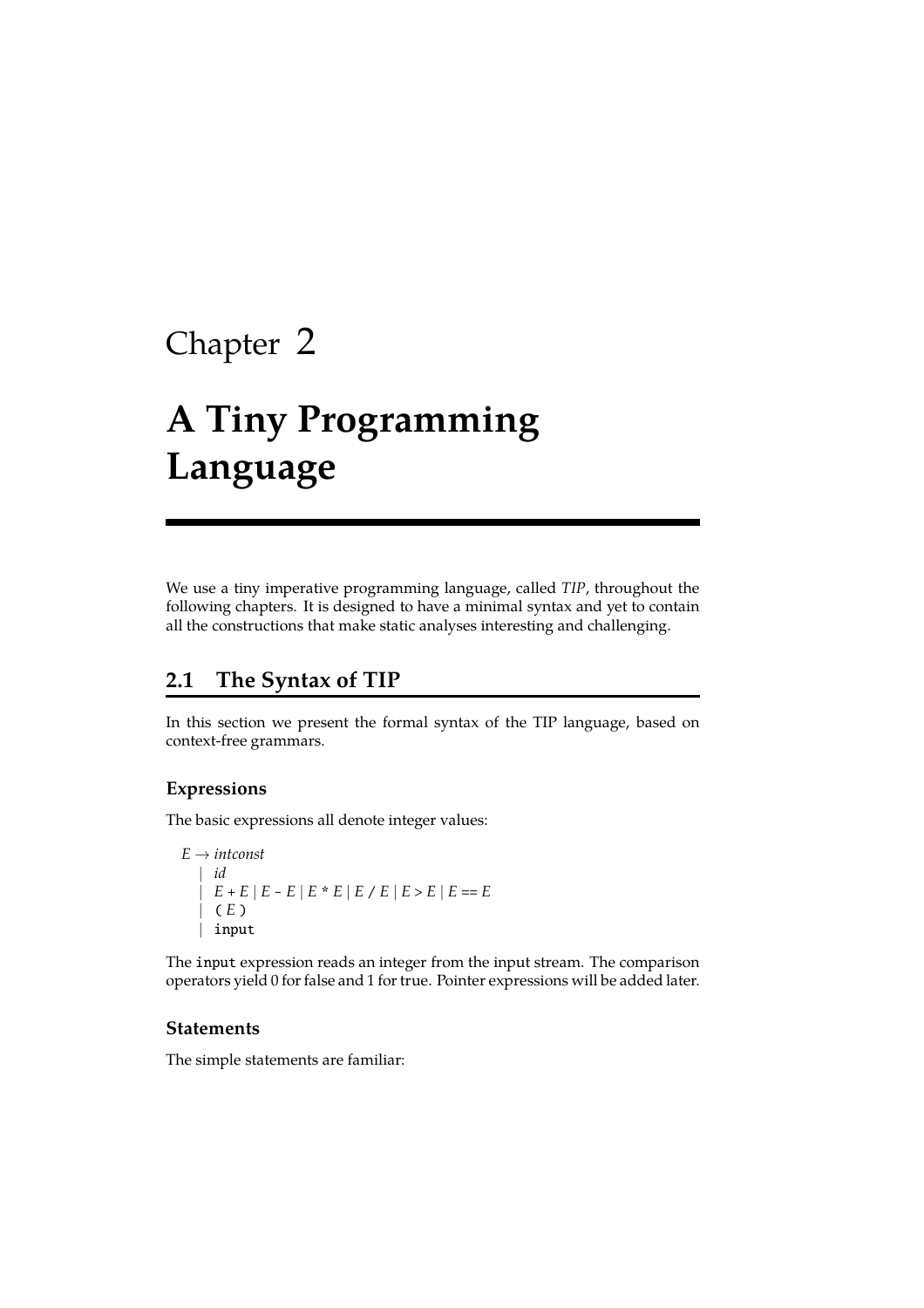```
S \rightarrow id = E;
      | output E;
            | S S
       \left| \begin{array}{c} \texttt{if (E) { } { }{S} \} \end{array} \right. \left| \begin{array}{c} \texttt{else { } { }{ }{S} \end{array} \right. \right\} \big| ^{?}| while (E) \{\bar{S}\}\
```
We use the notation  $\left[ \ldots \right]^{?}$  to indicate optional parts. In the conditions we interpret 0 as false and all other values as true. The output statement writes an integer value to the output stream.

#### **Functions**

Functions take any number of arguments and return a single value:

```
F \rightarrow id ( id ,...,id ) { \left[\right. \text{var} \left. id, \ldots, id \right. ; \left. \right. \right]^{?} S return E ; \left. \right\}
```
The var block declares a collection of local variables. Function calls are an extra kind of expression:

 $E \rightarrow id$  ( $E$ ,...*,E*)

#### **Pointers**

Finally, to allow dynamic memory, we introduce pointers into a heap:

 $E \rightarrow \mathcal{E}id$ | malloc | \**E* | null

The first expression creates a pointer to a variable, the second expression allocates a new cell in the heap, and the third expression dereferences a pointer value. In order to assign values to heap cells we allow another form of assignment:

 $S \rightarrow *id = E$ ;

Note that pointers and integers are distinct values, so pointer arithmetic is not permitted. It is of course limiting that malloc only allocates a single heap cell, but this is sufficient to illustrate the challenges that pointers impose.

We also allow function pointers to be denoted by function names. In order to use those, we generalize function calls to:

 $E \rightarrow (E) (E, \ldots, E)$ 

Function pointers serve as a simple model for objects or higher-order functions.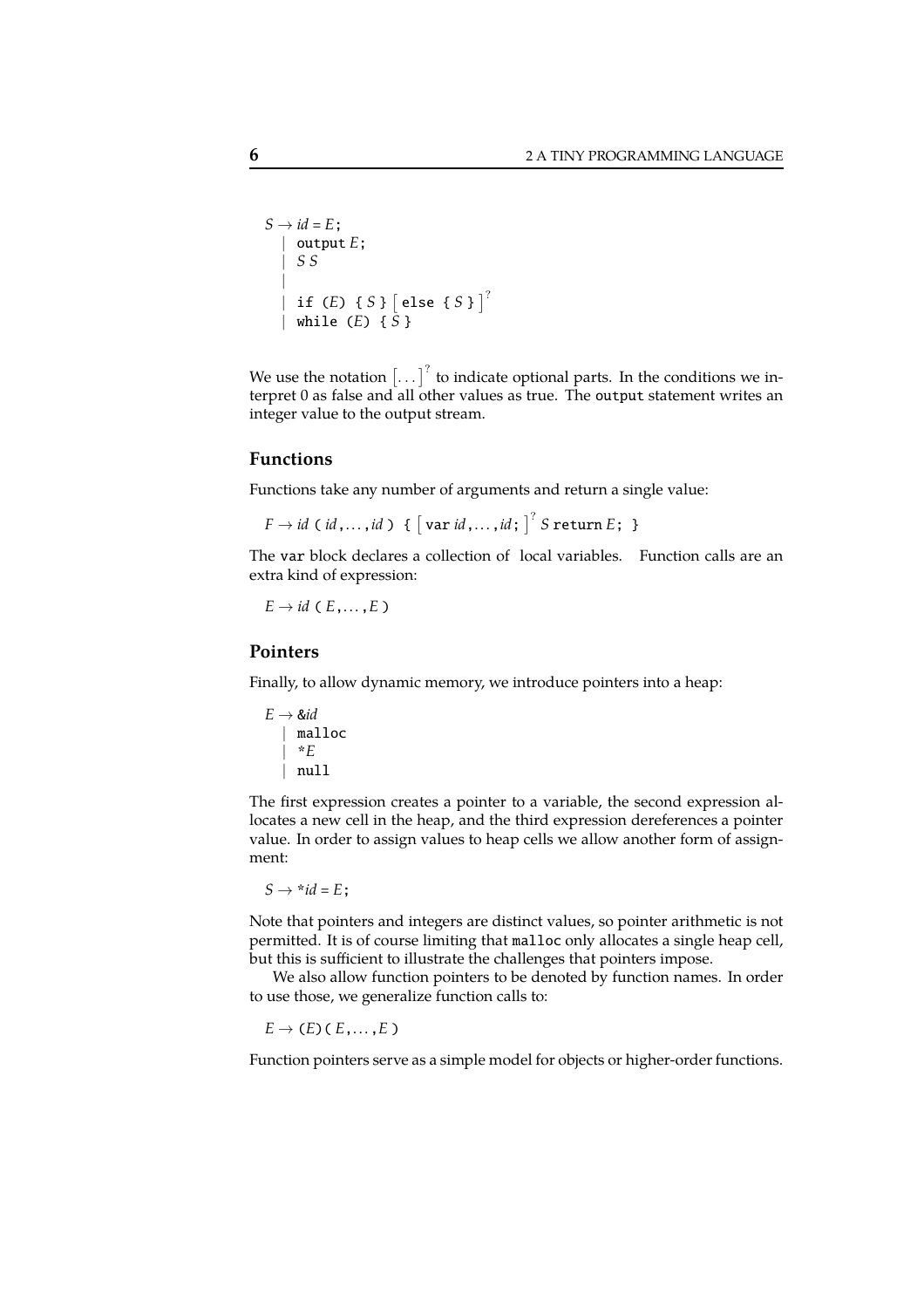#### **Programs**

A program is just a collection of functions:

 $P \rightarrow F \dots F$ 

The final function is the main one that initiates execution. Its arguments are supplied in sequence from the beginning of the input stream, and the value that it returns is appended to the output stream. We make the notationally simplifying assumption that all declared identifiers are unique in a program, i.e. that no two different program points introduce the same identifier name.

**Exercise 2.1**: Argue that any program can be normalized so that all declared identifiers are unique.

TIP lacks many features known from commonly used programming languages, for example, type annotations, global variables, records, objects, nested functions, and pointer arithmetic. We will consider some of these features in exercises in later chapters.

To keep the presentation short, we deliberately have not specified all details of the TIP language, neither the syntax nor the semantics.

**Exercise 2.2**: Identify the under-specified parts of the TIP language, and propose meaningful choices to make it more well-defined.

#### **2.2 Example Programs**

The following TIP programs all compute the factorial of a given integer. The first one is iterative:

```
ite(n) {
 var f;
  f = 1;while (n>0) {
    f = f^*n:
    n = n-1;}
  return f;
}
```
The second program is recursive:

```
rec(n) {
  var f;
  if (n==0) { f=1; }
  else { f=n*rec(n-1); }
  return f;
}
```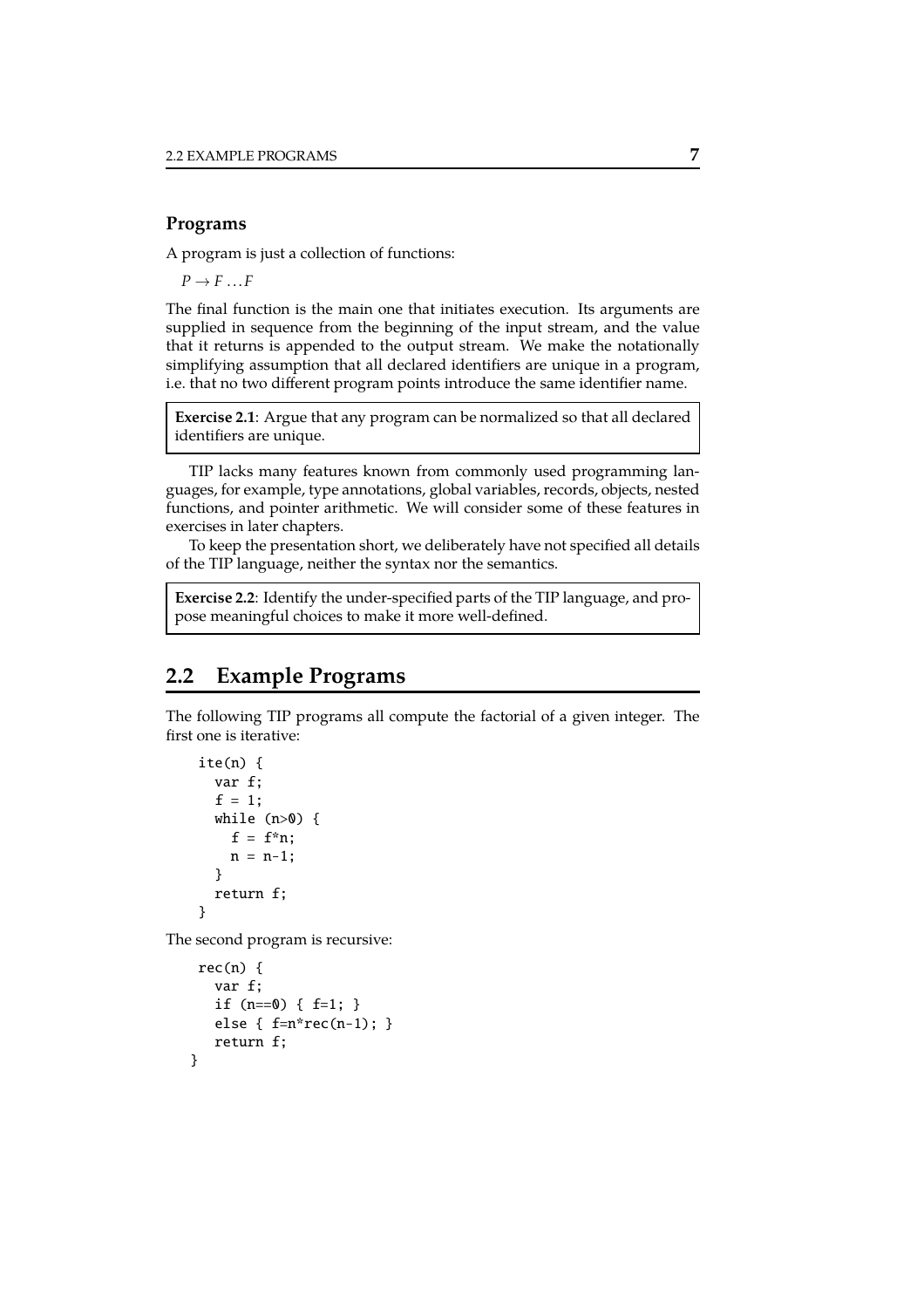The third program is unnecessarily complicated:

```
foo(p,x) { main() {
 var f,q; var n;
 if (*p==0) {f=1; } m = input;else { return foo(\& n, foo);q = \text{malloc};*q = (*p)-1;f=(*p)*(x)(q,x));}
 return f;
}
```
#### **2.3 Control Flow Graphs**

For the purpose of analysis, it is often convenient to view the program as a *control flow graph*, which is a different representation of the program source.

For now, we consider only the subset of the TIP language consisting of a single function body without pointers. A control flow graph (CFG) is a directed graph, in which *nodes* correspond to statements and *edges* represent possible flow of control. For convenience, a CFG always has a single point of entry, denoted *entry*, and a single point of exit, denoted *exit*. We may think of these as no-op statements.

If v is a node in a CFG then  $pred(v)$  denotes the set of predecessor nodes and  $succ(v)$  the set of successor nodes.

#### **Control Flow Graphs for Statements**

For now, we only consider simple statements, for which CFGs may be constructed in an inductive manner. The CFGs for assignments, output, return statements, and declarations look as follows:



For the sequence *S*<sup>1</sup> *S*2, we eliminate the exit node of *S*<sup>1</sup> and the entry node of *S*<sup>2</sup> and glue the statements together: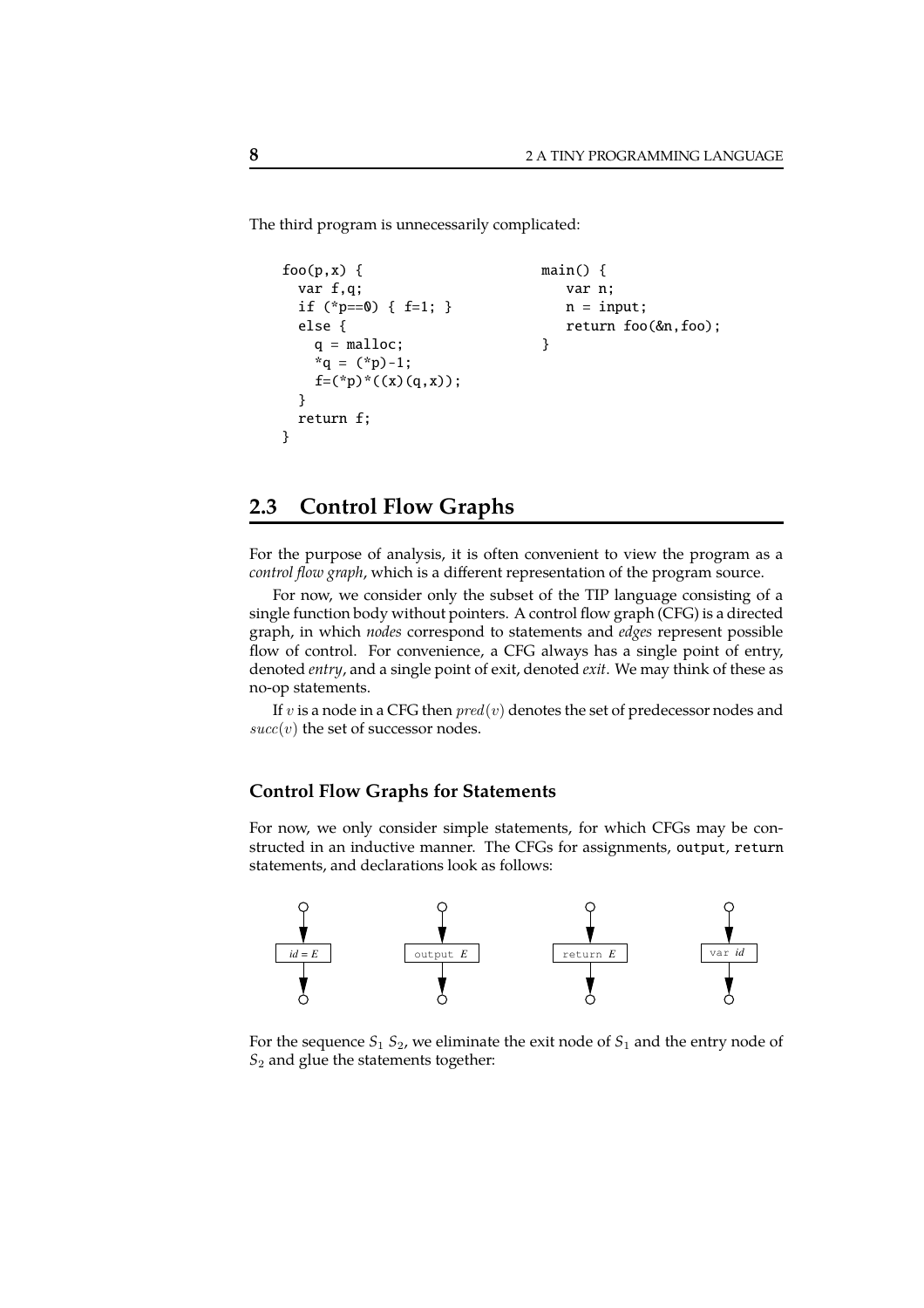

Similarly, the other control structures are modeled by inductive graph constructions:



Using this systematic approach, the iterative factorial function results in the following CFG:



We discuss control flow graphs for entire programs comprising multiple functions in Chapter 7.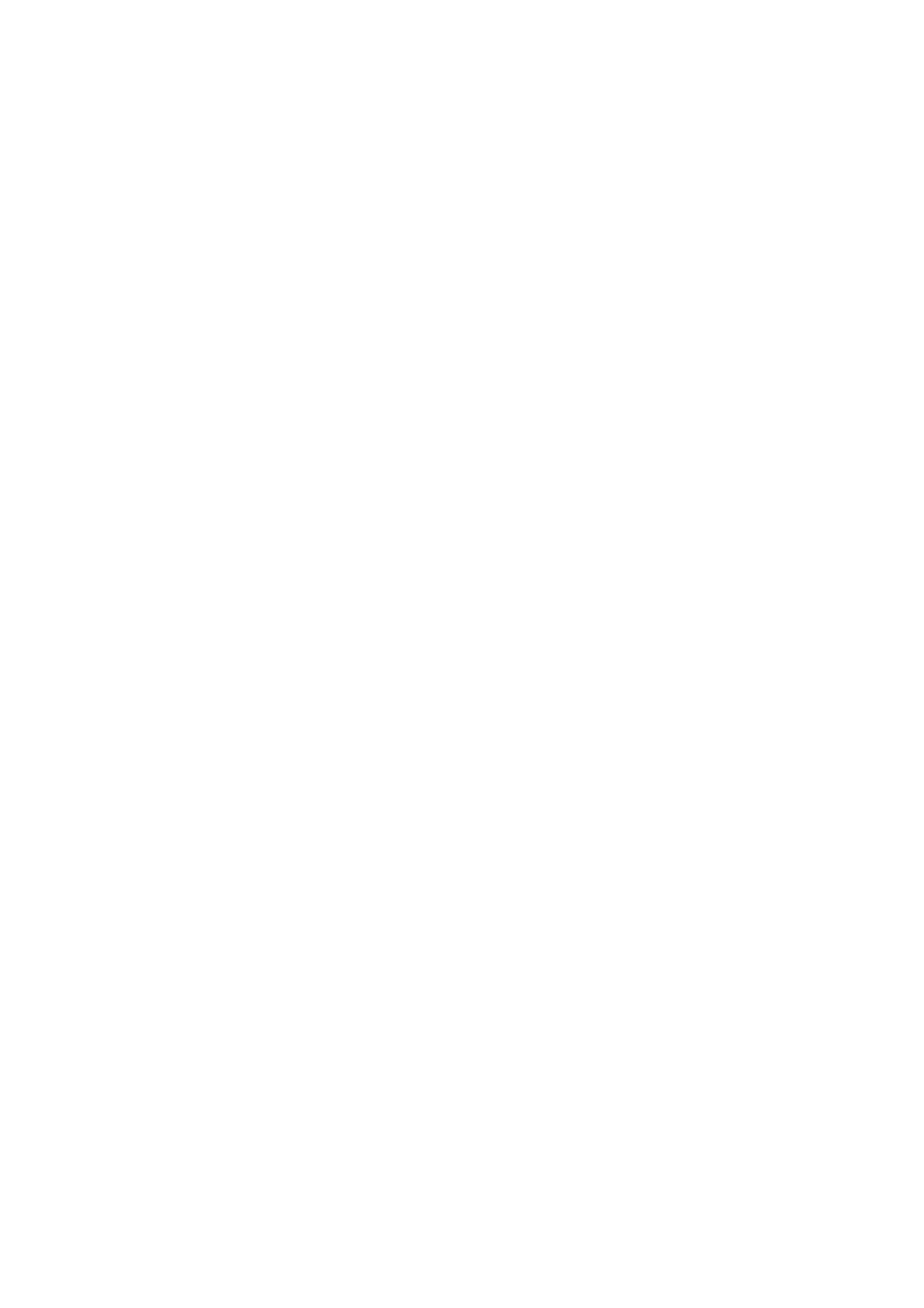## Chapter 3

## **Type Analysis**

Our programming language does not have explicit types, but of course the various operations are intended to be applied only to certain arguments. Specifically, the following restrictions seem reasonable:

- arithmetic operations and comparisons apply only to integers;
- only integers can be input and output of the main function;
- conditions in control structures must be integers;
- only functions can be called; and
- the unary  $*$  operator only applies to pointers.

We assume that their violation results in runtime errors. Thus, for a given program we would like to know that these requirements hold during execution. Since this is an interesting question, we immediately know that it is undecidable.

We resort to a conservative approximation: *typability*. A program is typable if it satisfies a collection of type constraints that is systematically derived from the syntax tree of the given program. This condition implies that the above requirements are guaranteed to hold during execution, but the converse is not true. Thus, our type-checker will be conservative and reject some programs that in fact will not violate any requirements during execution.

#### **3.1 Types**

We first define a language of *types* that will describe possible values:

 $\tau \rightarrow \texttt{int}$ |  $&\tau$ | (τ,...,τ)->τ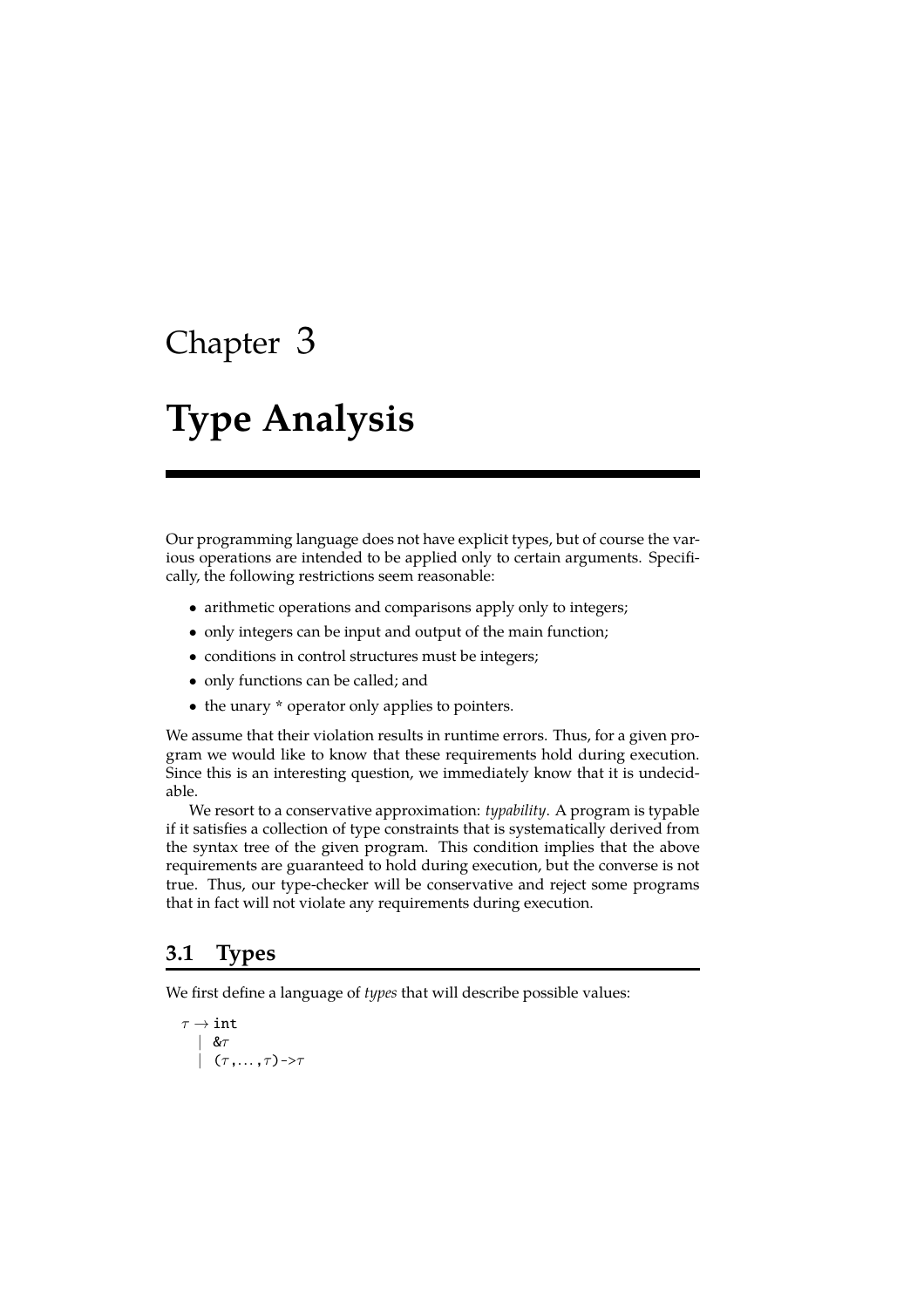The type terms describe respectively integers, pointers, and function pointers. The grammar would normally generate *finite* types, but for recursive functions and data structures we need *regular* types. Those are defined as regular trees defined over the above constructors. Recall that a possibly infinite tree is regular if it contains only finitely many different subtrees.

**Exercise 3.1**: Show how regular types can be represented by finite automata so that two types are equal if their automata accept the same language.

#### **3.2 Type Constraints**

For a given program we generate a constraint system and define the program to be typable when the constraints are solvable. In our case we only need to consider equality constraints over regular type terms with variables. This class of constraints can be efficiently solved using the unification algorithm.

For each identifier *id* we introduce a type variable [*id*], and for each expression *E* a type variable [*E*]. Here, *E* refers to a concrete node in the syntax tree not to the syntax it corresponds to. This makes our notation slightly ambiguous but simpler than a pedantically correct approach. The constraints are systematically defined for each construction in our language:

$$
\begin{array}{ll}\nintconst: & [intconst] = \text{int} \\
E_1 \text{ op } E_2: & [E_1] = [E_2] = [E_1 \text{ op } E_2] = \text{int} \\
E_1 == E_2: & [E_1] = [E_2] \land [E_1 == E_2] = \text{int} \\
\text{input}: & [input] = \text{int} \\
id = E: & [id] = [E] \\
\text{output } E: & [E] = \text{int} \\
\text{int } (E) S: & [E] = \text{int} \\
\text{int } (E) S_1 \text{ else } S_2: & [E] = \text{int} \\
\text{while } (E) S: & [E] = \text{int} \\
\text{while } (E) S: & [E] = \text{int} \\
\text{while } (E) S: & [E] = \text{int} \\
\text{if } (E_1, \ldots, E_n): & [id] = ([id_1], \ldots, [id_n]) -> [[id] ->[[id] ->[[id] ->[[id] ->[[id] ->[[id] ->[[id]] ->[[id] ->[[id]] ->[[id] -&[[id]] -&[[id]] -&[[id]] -&[[id]] -&[[id]] -&[[id]] -&[[id]] -&&[[id]] -&[[id]] -&&[[id]] -&[[id]] -&&[[id]] -&[[id]] -&[[id]] -&[[id]] -&[[id]] -&[[id]] -&[[id]] -&[[id]] -&[[id]] -&[[id]] -&[[id]] -&[[id]] -&[[id]] -&[[id]] -&[[id]] -&[[id]] -&[[id]] -&[[id]] -&[[id]] -&[[id]] -&[[id]] -&[[id]] -&[[id]] -&[[id]] -&[[id]] -&[[id]] -&[[id]] -&[[id]] -&[[id]] -&[[id]] -&[[id]] -&[[id]] -&[[id]] -&[[id]] -&[[id]] -&[[id]] -&[[id]] -&[[id]] -&[[id]] -&
$$

In the above rules, each occurrence of  $\alpha$  denotes a fresh type variable. Note that variable references and declarations do not yield any constraints and that parenthesized expression are not present in the abstract syntax.

Thus, a given program gives rise to a collection of equality constraints on type terms with variables.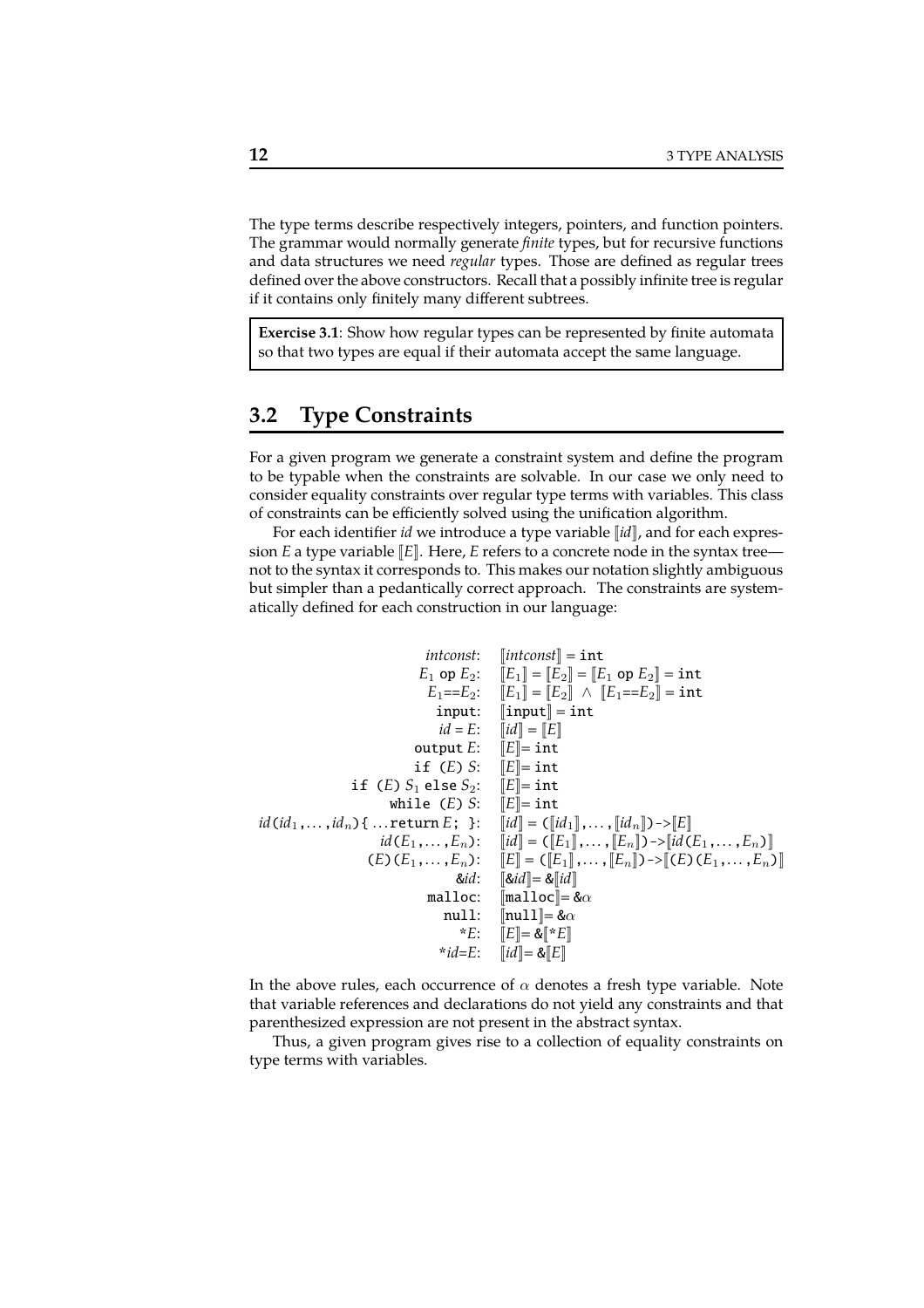**Exercise 3.2**: Explain each of the above type constraints.

A *solution* assigns to each type variable a type, such that all equality constraints are satisfied. The correctness claim for this algorithm is that the existence of a solution implies that the specified runtime errors cannot occur during execution.

#### **3.3 Solving Constraints**

If solutions exist, then they can be computed in almost linear time using the unification algorithm for regular terms. Since the constraints may also be extracted in linear time, the whole type analysis is quite efficient.

The complicated factorial program generates the following constraints, where duplicates are not shown:

| $\llbracket \texttt{foo} \rrbracket = \left( \llbracket \texttt{p} \rrbracket, \llbracket \texttt{x} \rrbracket \right) - > \llbracket \texttt{f} \rrbracket$ | $\Vert * \text{p==0} \Vert = \text{int}$                                                                            |
|---------------------------------------------------------------------------------------------------------------------------------------------------------------|---------------------------------------------------------------------------------------------------------------------|
| $\ \cdot\ $ = int                                                                                                                                             | $\llbracket f \rrbracket = \llbracket 1 \rrbracket$                                                                 |
| $\llbracket 1 \rrbracket = \text{int}$                                                                                                                        | $\llbracket \mathbf{0} \rrbracket = \text{int}$                                                                     |
| $\llbracket p \rrbracket = \& \llbracket *p \rrbracket$                                                                                                       | $\llbracket q \rrbracket = \llbracket \text{malloc} \rrbracket$                                                     |
| $\llbracket \texttt{malloc} \rrbracket = \& \alpha$                                                                                                           | $\ q\  = \& \ (Tp) - 1\ $                                                                                           |
| $\llbracket q \rrbracket = \& \llbracket *q \rrbracket$                                                                                                       | $\ \cdot\mathbf{p}\  = \text{int}$                                                                                  |
| $[[f] = [( *p) * ((x) (q, x))]$                                                                                                                               | $\left[$ (*p)*((x)(q,x)) $\right]$ = int                                                                            |
| $[[(x)(q,x)] = int$                                                                                                                                           | $\llbracket x \rrbracket = (\llbracket q \rrbracket, \llbracket x \rrbracket) - > \llbracket (x) (q, x) \rrbracket$ |
| $\ \text{input}\  = \text{int}$                                                                                                                               | $[\text{main}] = () -> [\text{foo}($ &n,foo) $]$                                                                    |
| $\lbrack\! \lbrack n \rbrack\! \rbrack = \lbrack\! \lbrack \lbrack \rbrack nput \rbrack\! \rbrack$                                                            | $\ \&n\  = \&\ n\ $                                                                                                 |
| $[\![ \text{foo} ]\!] = ([\& \text{nn} ]\!]$ , $[\![ \text{foo} ]\!]$ ) -> $[\![ \text{foo} (\& \text{nn} , \text{foo}) ]\!]$                                 | $\llbracket \cdot \mathbf{p} \rrbracket = \llbracket \mathbf{0} \rrbracket$                                         |

These constraints have a solution, where most variables are assigned int, except:

 $\llbracket p \rrbracket = 8$ int  $\llbracket q \rrbracket = 8$ int  $[\text{malloc}] = 8$ int  $\llbracket \mathbf{x} \rrbracket = \phi$  $[\![$ foo $]\!] = \phi$  $\llbracket$ &n $\rrbracket$  = &int  $[\text{main}] = () \rightarrow \text{int}$ 

where  $\phi$  is the regular type that corresponds to the infinite unfolding of:

 $\phi = (\&\text{int}, \phi) - \sin t$ 

**Exercise 3.3:** Draw a picture of the unfolding of  $\phi$ .

Since this solution exists, we conclude that our program is type correct. Recursive types are also required for data structures. The example program: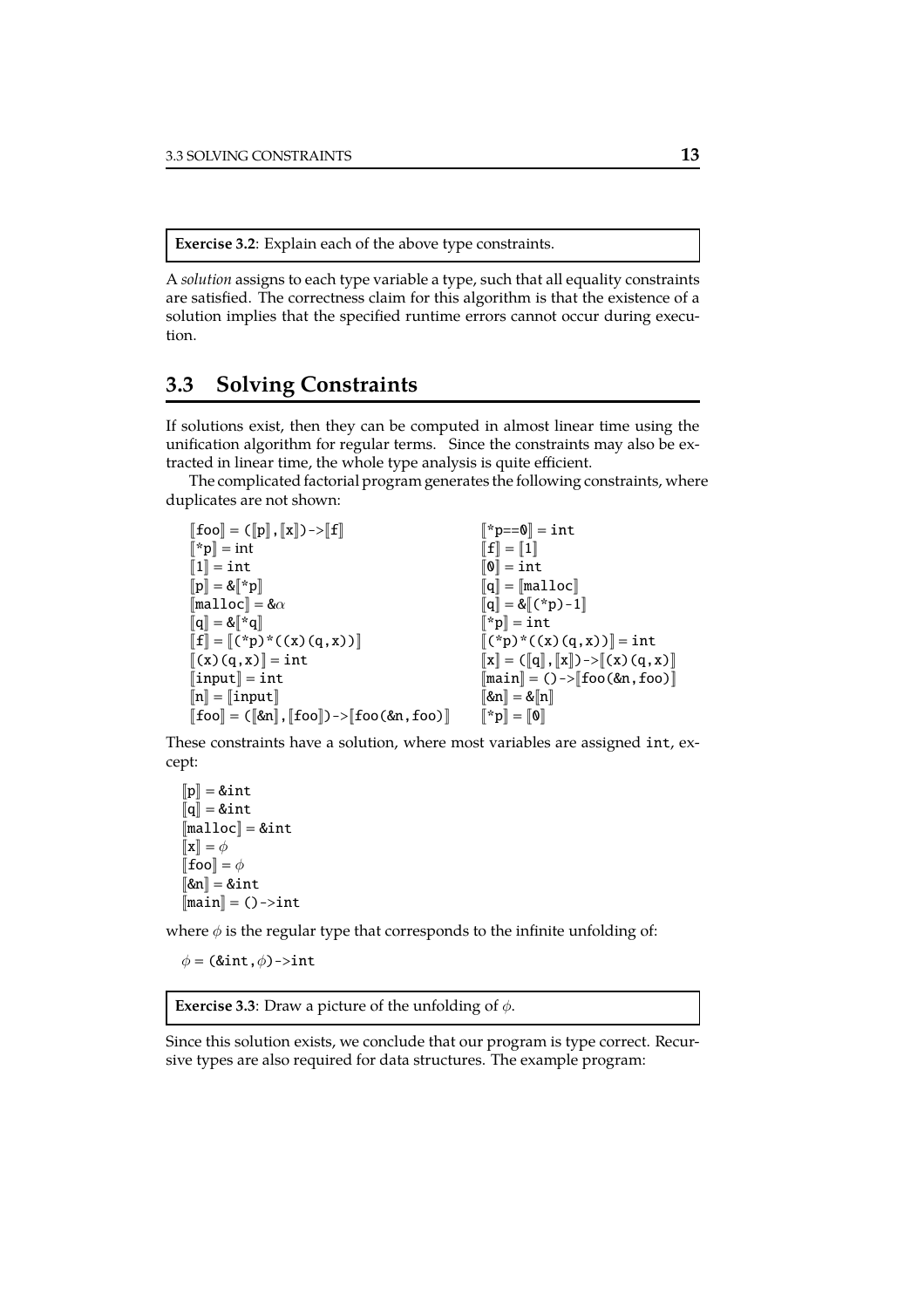var p;  $p =$  malloc;  $***p** = **p**;$ 

creates the constraints:

 $[\![\mathbf{p}]\!] = \&\alpha$  $[\![p]\!] = \&[\![p]\!]$ 

which has the solution  $[\![\mathbf{p}]\!] = \psi$  where  $\psi = \&\psi$ . Some constraints admit infinitely many solutions. For example, the function:

```
poly(x) {
  return *x;
}
```
has type  $\&\alpha$ -> $\alpha$  for any type  $\alpha$ , which corresponds to the polymorphic behavior it displays.

#### **3.4 Slack and Limitations**

The type analysis is of course only approximate, which means that certain programs will be unfairly rejected. A simple example is:

```
bar(g,x) {
  var r;
  if (x == 0) { r = g; } else { r = bar(2, 0); }
  return r+1;
}
main() {
  return bar(null,1);
}
```
which never causes an error but is not typable since it among others generates constraints equivalent to:

int =  $\|\mathbf{r}\|$  =  $\|g\|$  = & $\alpha$ 

which are clearly unsolvable.

**Exercise 3.4**: Explain the behavior of this program.

It is possible to use a more powerful polymorphic type analysis to accept the above program, but many other examples will inevitably remain rejected.

Another problem is that this type system ignores several other runtime errors, such as dereference of null pointers, reading of uninitialized variables, division by zero, and the more subtle *escaping stack cell* demonstrated by this program: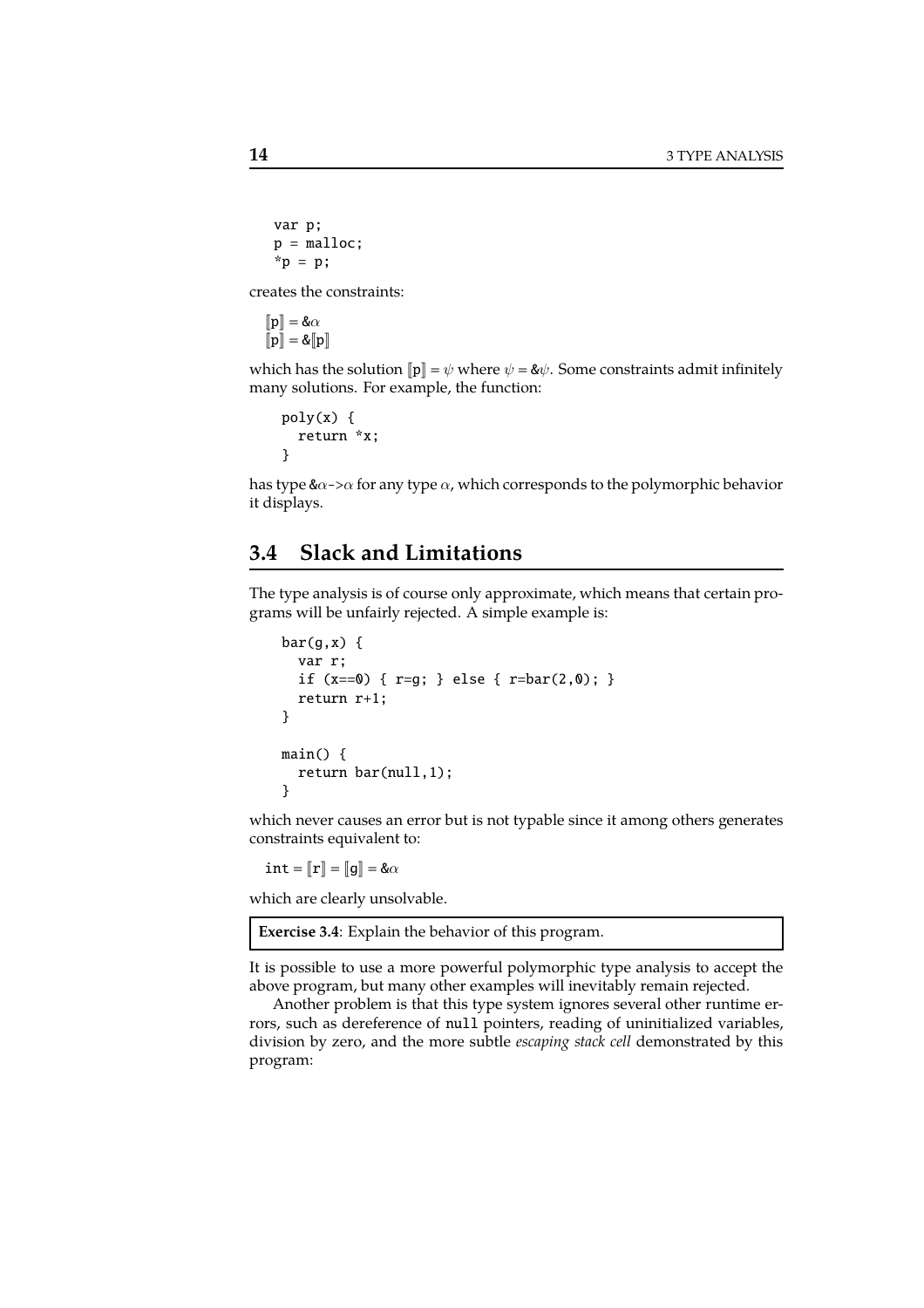```
baz() {
  var x;
  return &x;
}
main() {
  var p;
  p=baz(); *p=1;
  return *p;
}
```
The problem is that \*p denotes a stack cell that has *escaped* from the baz function. As we shall see, these problems can instead be handled by more ambitious static analyses.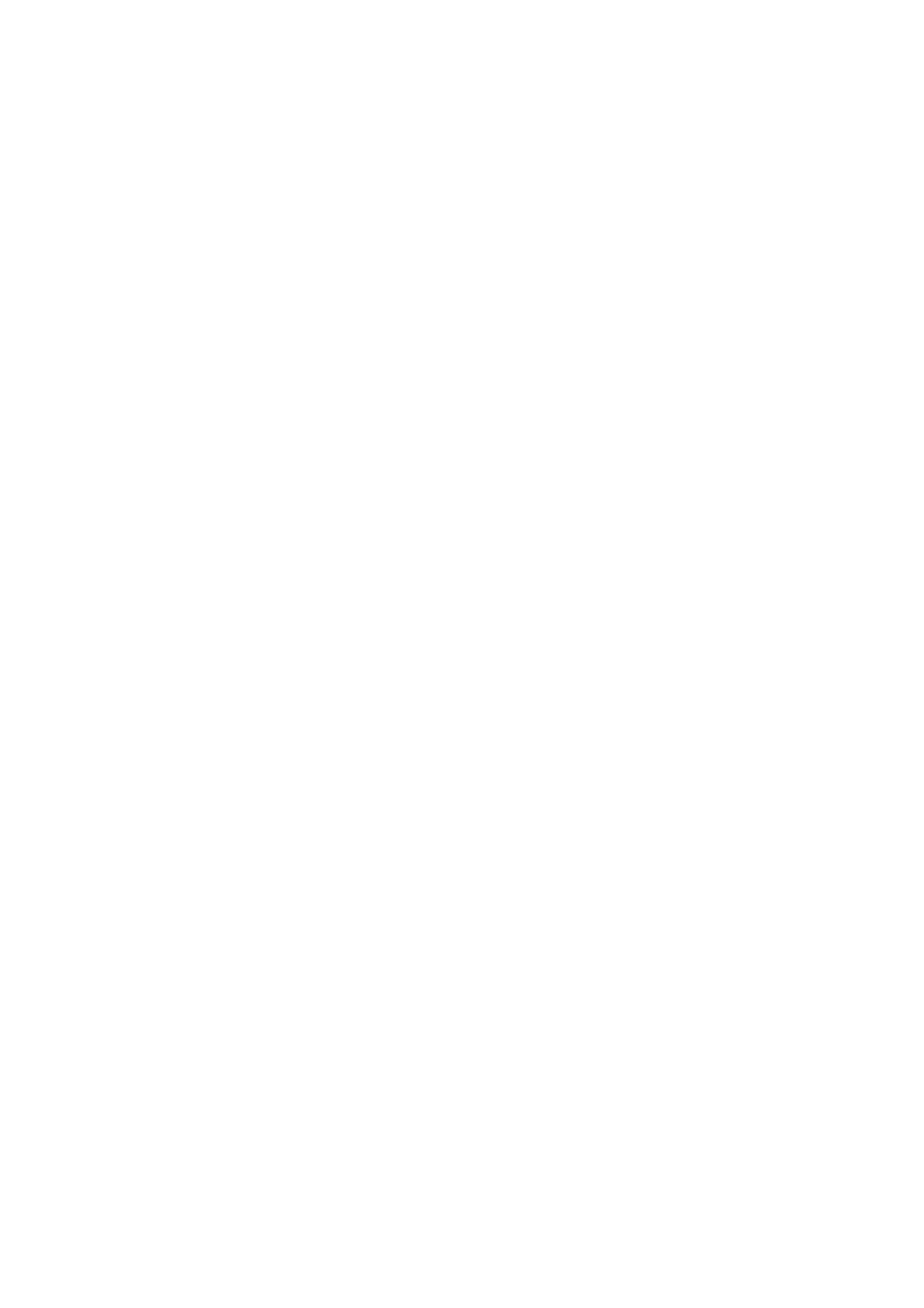### Chapter 4

## **Lattice Theory**

The technique for static analysis that we will study is based on the mathematical theory of *lattices*, which we briefly review in this chapter.

#### **4.1 Example: Sign Analysis**

As a motivating example, assume that we wish to design an analysis that can find out the possible signs of the integer values of variables and expressions in a given program. In concrete executions, values can be arbitrary integers. In contrast, our analysis considers an abstraction of the integer values by grouping them into the three categories, or *abstract values*: positive (+), negative (-), and zero (0). Similar to the analysis we considered in Chapter 3, we circumvent undecidability by introducing approximation. That is, the analysis must be prepared to handle uncertain information, in this case situations where it does not know the sign of some expression, so we add a special abstract value (?) representing "don't know". We must also decide what information we are interested in for the cases where the sign of some expression is, for example, positive in some executions but not in others. For this example, let us assume we are interested in *definite* information, that is, the analysis should only report + for a given expression if it is certain that this expression will evaluate to a positive number in *every* execution of that expression and ? otherwise. In addition, it turns out to be beneficial to also introduce an abstract value ⊥ for expressions whose values are not numbers (but instead, say, pointers) or have no value in any execution because they are unreachable from the program entry.

Consider this program:

var a,b,c;  $a = 42$ ;  $b = 87$ ;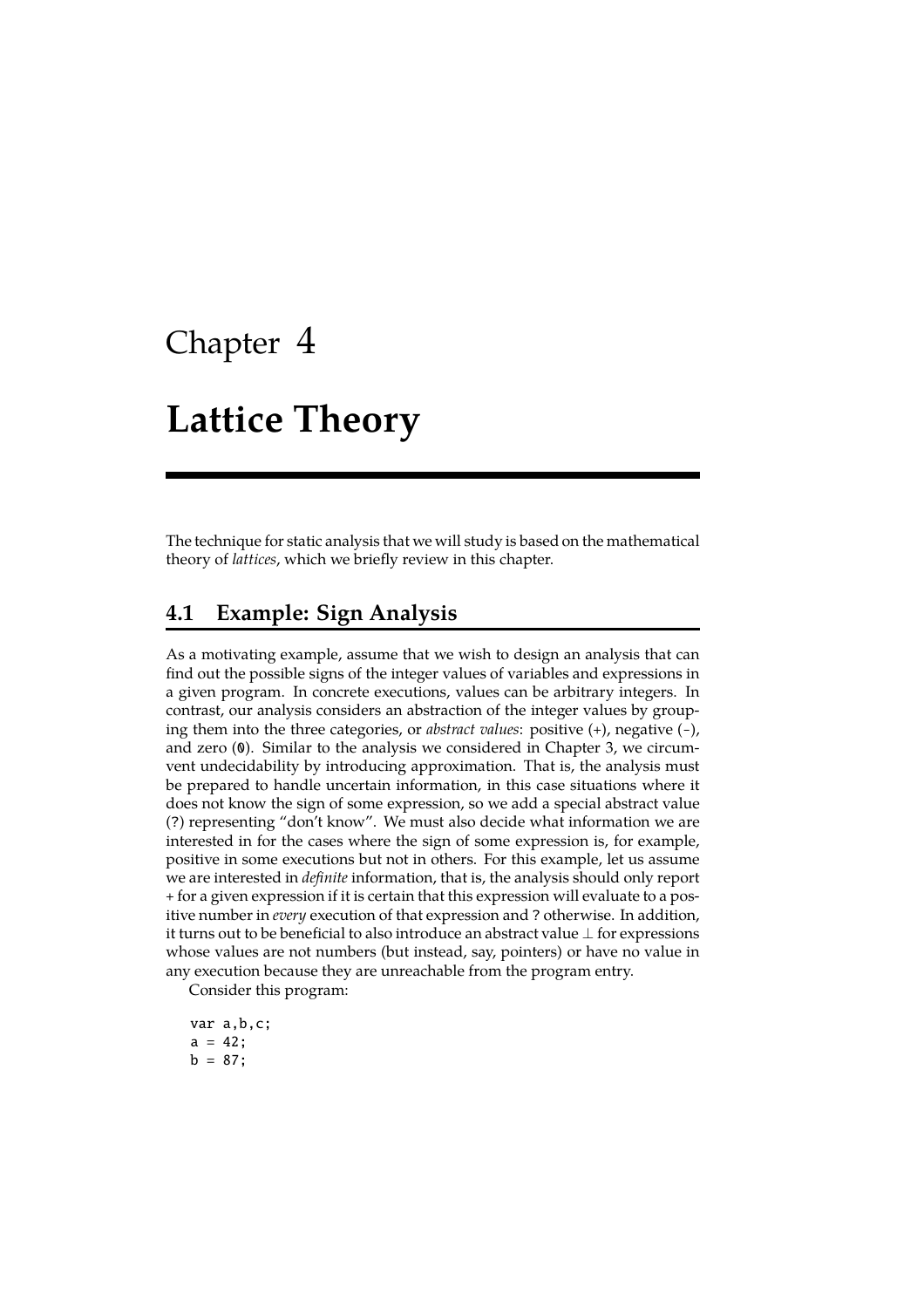```
if (input) {
 c = a + b;} else {
 c = a - b;}
```
Here, the analysis could conclude that a and b are positive numbers in all possible executions at the end of the program. The sign of c is either positive or negative depending on the concrete execution, so the analysis must report ? for that variable.

Altogether we have an *abstract domain* consisting of the five abstract values  $\{+, -, 0, ?, \perp\}$ , which we can organize as follows with the least precise information at the top and the most precise information at the bottom:



The ordering reflects the fact that  $\perp$  represents the empty set of integer values and ? represents the set of all integer values.

This abstract domain is an example of a lattice. We continue the development of the sign analysis in Section 5.2, but we first need the mathematical foundation in place.

#### **4.2 Lattices**

A *partial order* is a set S equipped with a binary relation ⊑ where the following conditions are satisfied:

- reflexivity:  $\forall x \in S : x \sqsubseteq x$
- transitivity:  $\forall x, y, z \in S : x \sqsubseteq y \land y \sqsubseteq z \Rightarrow x \sqsubseteq z$
- anti-symmetry:  $\forall x, y \in S : x \sqsubseteq y \land y \sqsubseteq x \Rightarrow x = y$

When  $x \sqsubseteq y$  we say that y is a *safe approximation* or an *over-approximation* of x, or that x is *at least as precise* as y.

Let *X* ⊆ *S*. We say that *y* ∈ *S* is an *upper bound* for *X*, written *X* ⊑ *y*, if we have  $\forall x \in X : x \sqsubseteq y$ . Similarly,  $y \in S$  is a *lower bound* for X, written  $y \sqsubseteq X$ , if  $\forall x \in X : y \sqsubseteq x$ . A *least* upper bound, written  $\sqcup X$ , is defined by:

 $X \sqsubseteq \sqcup X \wedge \forall y \in S : X \sqsubseteq y \Rightarrow \sqcup X \sqsubseteq y$ 

Dually, a *greatest* lower bound, written ⊓X, is defined by:

$$
\sqcap X \sqsubseteq X \ \land \ \forall y \in S : y \sqsubseteq X \Rightarrow y \sqsubseteq \sqcap X
$$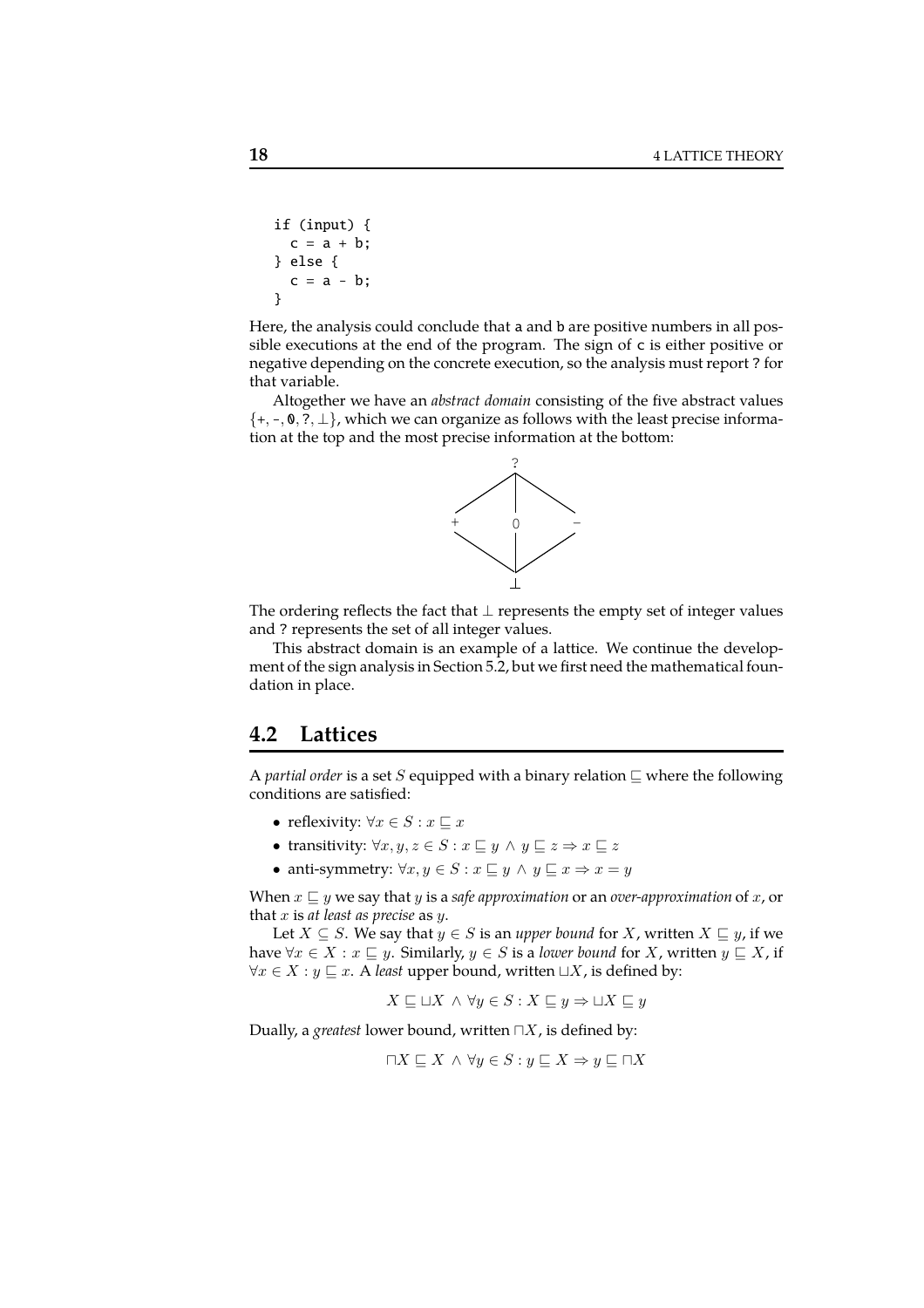A *lattice* is a partial order in which  $\sqcup X$  and  $\sqcap X$  exist for all  $X \subseteq S$ . (The literature typically calls this a *complete* lattice.) Notice that a lattice must have a unique *largest* element ⊤ defined as ⊤ = ⊔S and a unique *smallest* element ⊥ defined as  $\bot = \sqcap S$ .

**Exercise 4.1**: Prove that ⊔S and ⊓S are the unique largest element and the unique smallest element, respectively, in S.

```
Exercise 4.2: Prove that \sqcup S = \sqcap \emptyset and that \sqcap S = \sqcup \emptyset.
```
We will often look at *finite* lattices. For those the lattice requirements reduce to observing that  $⊥$  and  $⊤$  exist and that every pair of elements  $x$  and  $y$  have a least upper bound written  $x \sqcup y$  and a greatest lower bound written  $x \sqcap y$ .

A finite partial order may be illustrated by a Hasse diagram in which the elements are nodes and the order relation is the transitive closure of edges leading from lower to higher nodes. With this notation, all of the following partial orders are also lattices:



whereas these partial orders are *not* lattices:



**Exercise 4.3**: Why do these two diagrams not define lattices?

Every finite set *A* defines a lattice  $(2^A, \subseteq)$ , where  $\bot = \emptyset$ ,  $\top = A$ ,  $x \sqcup y = x \cup y$ , and  $x \sqcap y = x \cap y$ . We call this the *powerset lattice* for A. For a set with four elements, the powerset lattice looks like this: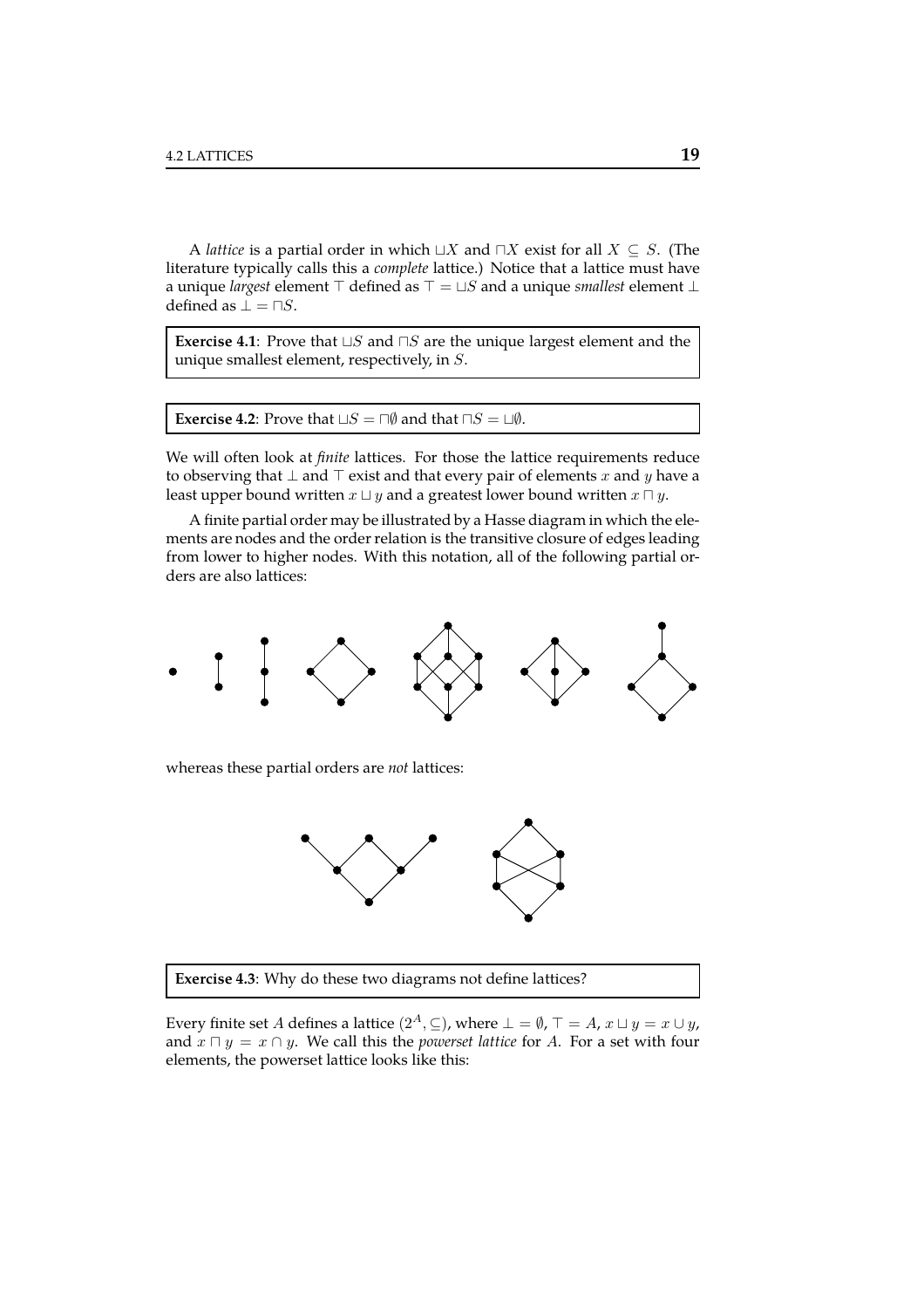

The *height* of a lattice is defined to be the length of the longest path from ⊥ to ⊤. For example, the above powerset lattice has height 4. In general, the lattice  $(2^A, \subseteq)$  has height  $|A|$ .

#### **4.3 Closure Properties**

If  $L_1, L_2, \ldots, L_n$  are lattices with finite height, then so is the *product*:

$$
L_1 \times L_2 \times \ldots \times L_n = \{(x_1, x_2, \ldots, x_n) \mid x_i \in L_i\}
$$

where ⊑ is defined pointwise. Note that ⊔ and ⊓ can be computed pointwise and that  $height(L_1 \times ... \times L_n) = height(L_1) + ... + height(L_n).$ 

There is also a *sum* operator:

 $L_1 + L_2 + ... + L_n = \{(i, x_i) | x_i \in L_i \setminus \{\perp, \top\}\} \cup \{\perp, \top\}$ 

where  $\bot$  and  $\top$  are as expected and  $(i, x) \sqsubseteq (j, y)$  if and only if  $i = j$  and  $x \sqsubseteq y$ . Note that  $height(L_1 + ... + L_n) = max{height(L_i)}$ . The sum operator can be illustrated as follows:



If  $L$  is a lattice, then so is  $lift(L)$ , which can be illustrated by: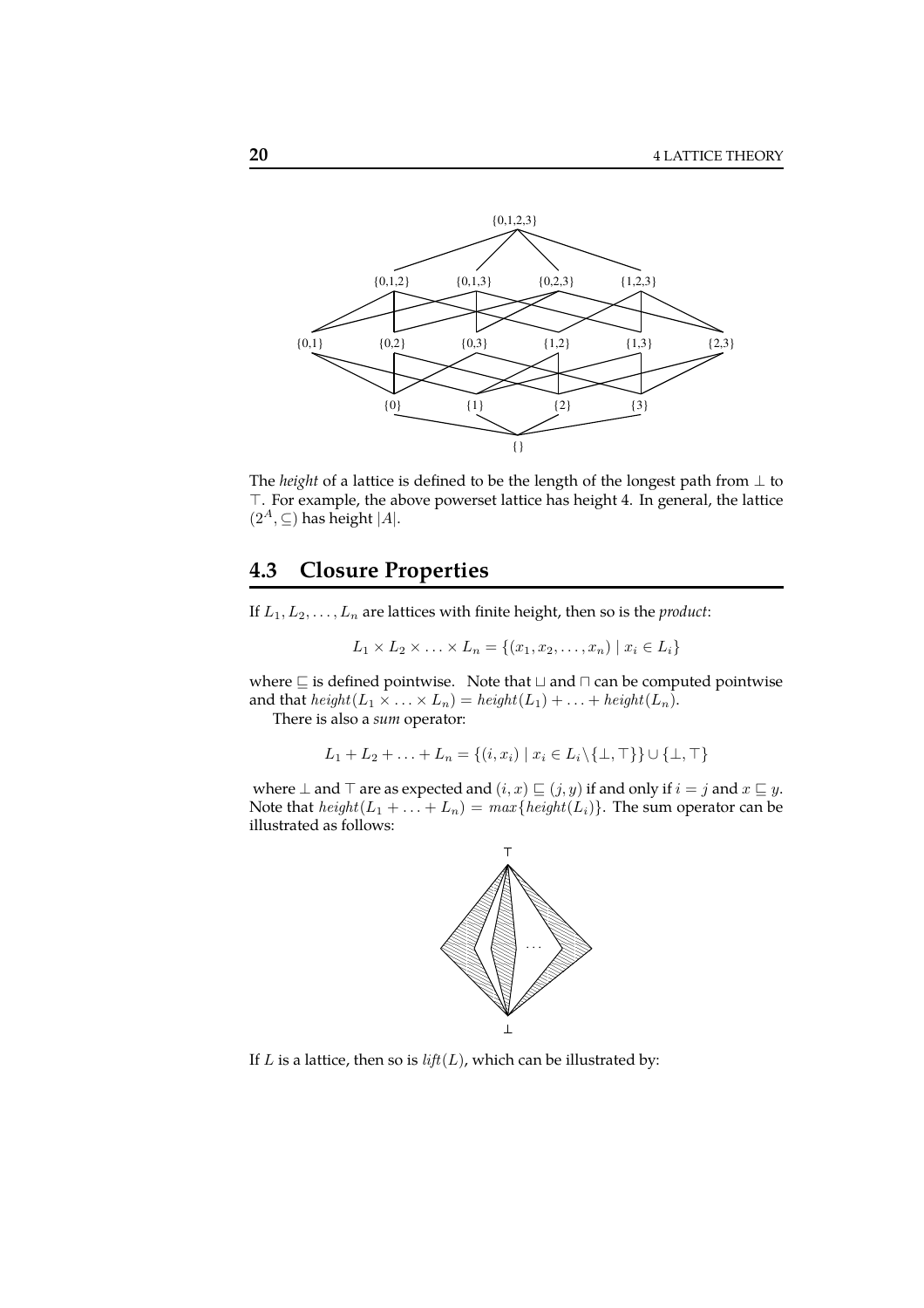

and has  $height(lift(L)) = height(L) + 1$  if L has finite height. If A is a set (not necessarily a lattice), then  $flat(A)$  illustrated by



is a lattice with height 2.

**Exercise 4.4**: Argue that  $flat(A)$  can be viewed as a kind of sum lattice.

Finally, if A is a set and L is a lattice, then we obtain a *map* lattice:

 $A \mapsto L = \{ [a_1 \mapsto x_1, \ldots, a_n \mapsto x_n] \mid x_i \in L \}$ 

ordered pointwise:  $f\sqsubseteq g \Leftrightarrow \forall a_i : f(a_i) \sqsubseteq g(a_i).$  If  $A$  is finite and  $L$  has finite height then  $height(A \mapsto L) = |A| \cdot height(L)$ .

**Exercise 4.5**: Argue that every product lattice is isomorphic to a map lattice.

**Exercise 4.6**: Verify the above claims about the heights of the lattices that are constructed.

The set  $Sign = \{+, -, 0, ?, \bot\}$  with the ordering described in Section 4.1 forms a lattice that we use for describing abstract values in the sign analysis. An example of a map lattice is  $StateSigns = Vars \rightarrow Sign$  where Vars is the set of variable names occurring in the program that we wish to analyze. Elements of this lattice describe abstract states that provide abstract values for all variables. An example of a product lattice is  $ProgramSigns = StateSigns<sup>n</sup>$  where n is the number of nodes in the CFG of the program. This lattice describes abstract states for all nodes in the program.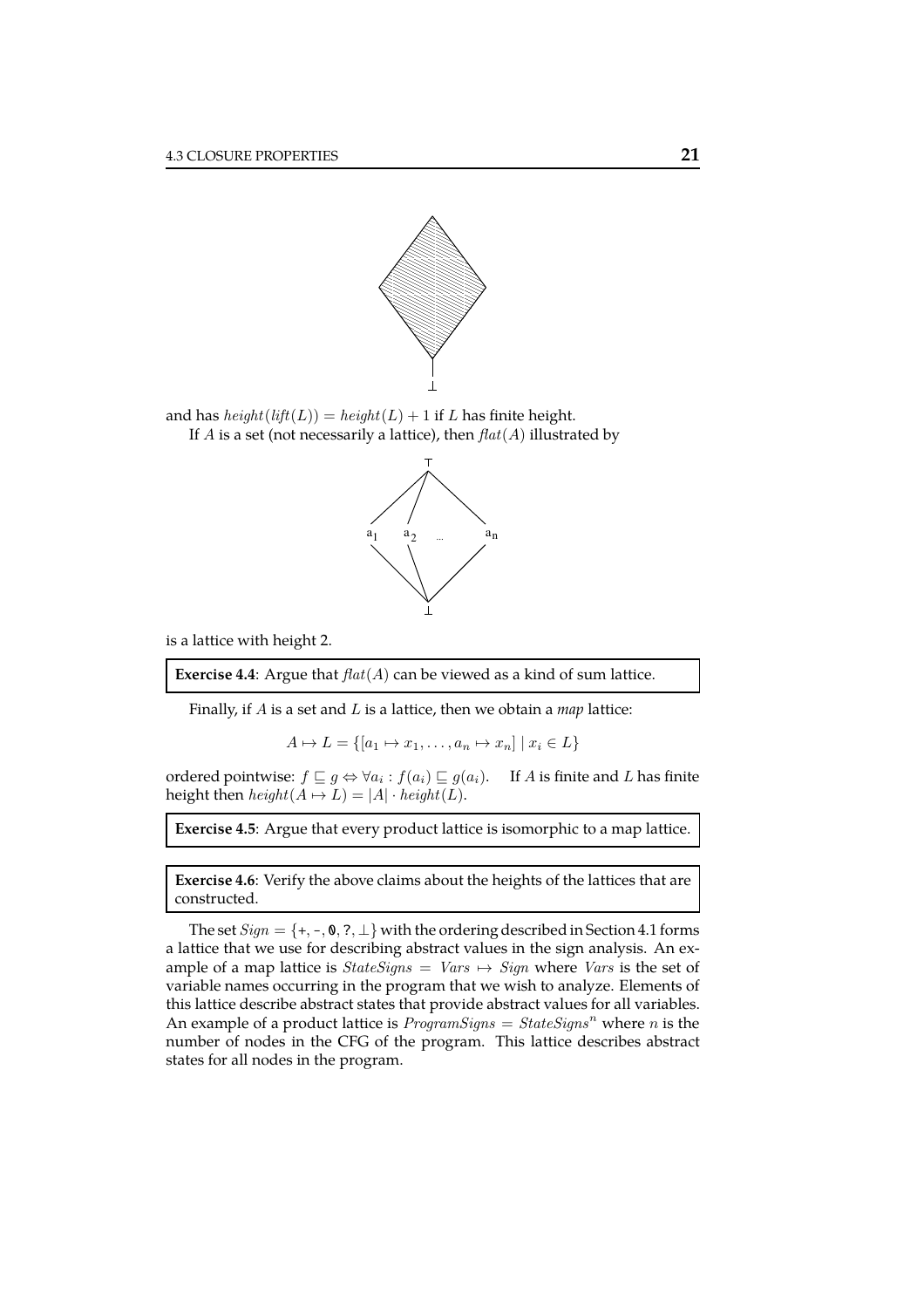#### **4.4 Equations and Fixed-Points**

Continuing the sign analysis from Section 4.1, what are the signs of the variables at each line of the following program?

var a,b;  $// 1$ <br>a = 42;  $// 2$  $a = 42$ :  $b = a + input$ ; // 3  $a = a - b$ ; // 4

We can derive a system of equations with one constraint variable for each program variable and line number from the program:

 $a_1 = ?$  $b_1 = ?$  $a_2 = +$  $b_2 = b_1$  $a_3 = a_2$  $b_3 = a_2 + ?$  $a_4 = a_3 - b_2$  $b_4 = b_3$ 

The operators + and - here work on abstract values, which we return to in Section 5.2. In this constraint system, the constraint variables have values from the abstract value lattice Sign. We can alternatively derive the following equivalent equation system where each constraint variable instead has a value from the abstract state lattice StateSigns from Section 4.3:

$$
x_1 = [\mathbf{a} \mapsto ?, \mathbf{b} \mapsto ?]
$$
  
\n
$$
x_2 = x_1[\mathbf{a} \mapsto +]
$$
  
\n
$$
x_3 = x_2[\mathbf{b} \mapsto x_2(\mathbf{a}) + ?]
$$
  
\n
$$
x_4 = x_2[\mathbf{a} \mapsto x_3(\mathbf{a}) - x_3(\mathbf{b})]
$$

Notice that each equation only depends on preceding ones for this example program. Mutually recursive equations may appear, for example, for programs that contain loops. We now show how to solve such equation systems in a general setting.

A function  $f: L \to L$  is *monotone* when  $\forall x, y \in L : x \sqsubseteq y \Rightarrow f(x) \sqsubseteq f(y)$ . Note that this property does not imply that f is *extensive*, that is,  $\forall x \in L : x \sqsubseteq$  $f(x)$ ; for example, the function that maps all inputs to  $\perp$  is monotone but not extensive for lattices with more than one element.

Note that the composition of monotone functions is again monotone. Also, the definition of monotonicity generalizes naturally to functions with multiple arguments. Viewed as functions ⊔ and ⊓ are monotone.

We say that  $x \in L$  is a *fixed-point* for f if  $f(x) = x$ . A *least* fixed-point x for f is a fixed-point for f where  $x \sqsubseteq y$  for every fixed-point y for f.

Let L be a lattice with finite height. An *equation system* is of the form: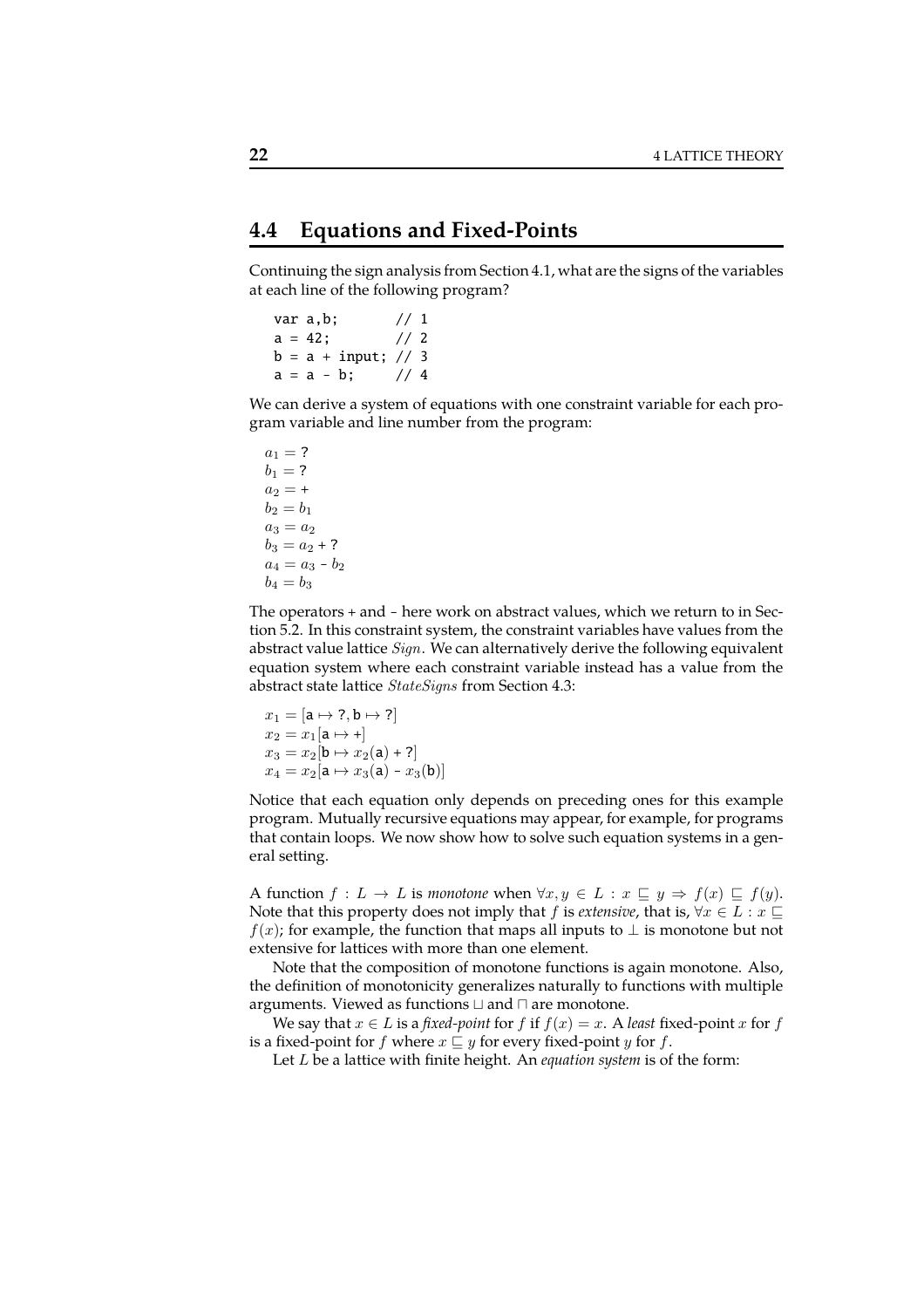$x_1 = F_1(x_1, \ldots, x_n)$  $x_2 = F_2(x_1, \ldots, x_n)$ . . .  $x_n = F_n(x_1, \ldots, x_n)$ 

where  $x_i$  are variables and  $F_i: L^n \to L$  is a collection of functions. If all the functions are monotone then the system has a unique least solution, which is obtained as the least fixed-point of the function  $F: L^n \to L^n$  defined by:

$$
F(x_1, ..., x_n) = (F_1(x_1, ..., x_n), ..., F_n(x_1, ..., x_n))
$$

The central result we need is the *fixed-point theorem*. In a lattice L with finite height, every monotone function  $f$  has a unique least fixed-point given by:

$$
fix(f) = \bigsqcup_{i \ge 0} f^i(\bot)
$$

The proof of this theorem is quite simple. Observe that  $\perp \sqsubset f(\perp)$  since  $\perp$  is the least element. Since  $f$  is monotone, it follows that  $f(\bot) \sqsubseteq f^2(\bot)$  and by induction that  $f^i(\bot) \sqsubseteq f^{i+1}(\bot).$  Thus, we have an increasing chain:

$$
\bot \sqsubseteq f(\bot) \sqsubseteq f^2(\bot) \sqsubseteq \ldots
$$

Since  $L$  is assumed to have finite height, we must for some  $k$  have that  $f^k(\bot) =$  $f^{k+1}(\perp)$ . We define  $\operatorname{fix}(f) = f^k(\perp)$  and since  $f(\operatorname{fix}(f)) = f^{k+1}(\perp) = f^k(\perp) =$  $fix(f)$ , we know that  $fix(f)$  is a fixed-point. Assume now that x is another fixedpoint. Since  $\bot \sqsubseteq x$  it follows that  $f(\bot) \sqsubseteq f(x) = x$ , since f is monotone and by induction we get that  $\mathit{fix}(f) = f^k(\bot) \sqsubseteq x$ . Hence,  $\mathit{fix}(f)$  is the least fixed-point. By anti-symmetry, it is also unique.

The careful reader may have noticed that this is a *constructive* proof of the fixed-point theorem. We return to this in Section 5.1 where we consider the algorithm that can be inferred from the proof.

The time complexity of computing a fixed-point depends on three factors:

- the height of the lattice, since this provides a bound for  $k$ ;
- the cost of computing  $f_i$
- the cost of testing equality.

The computation of a fixed-point can be illustrated as a walk up the lattice starting at ⊥: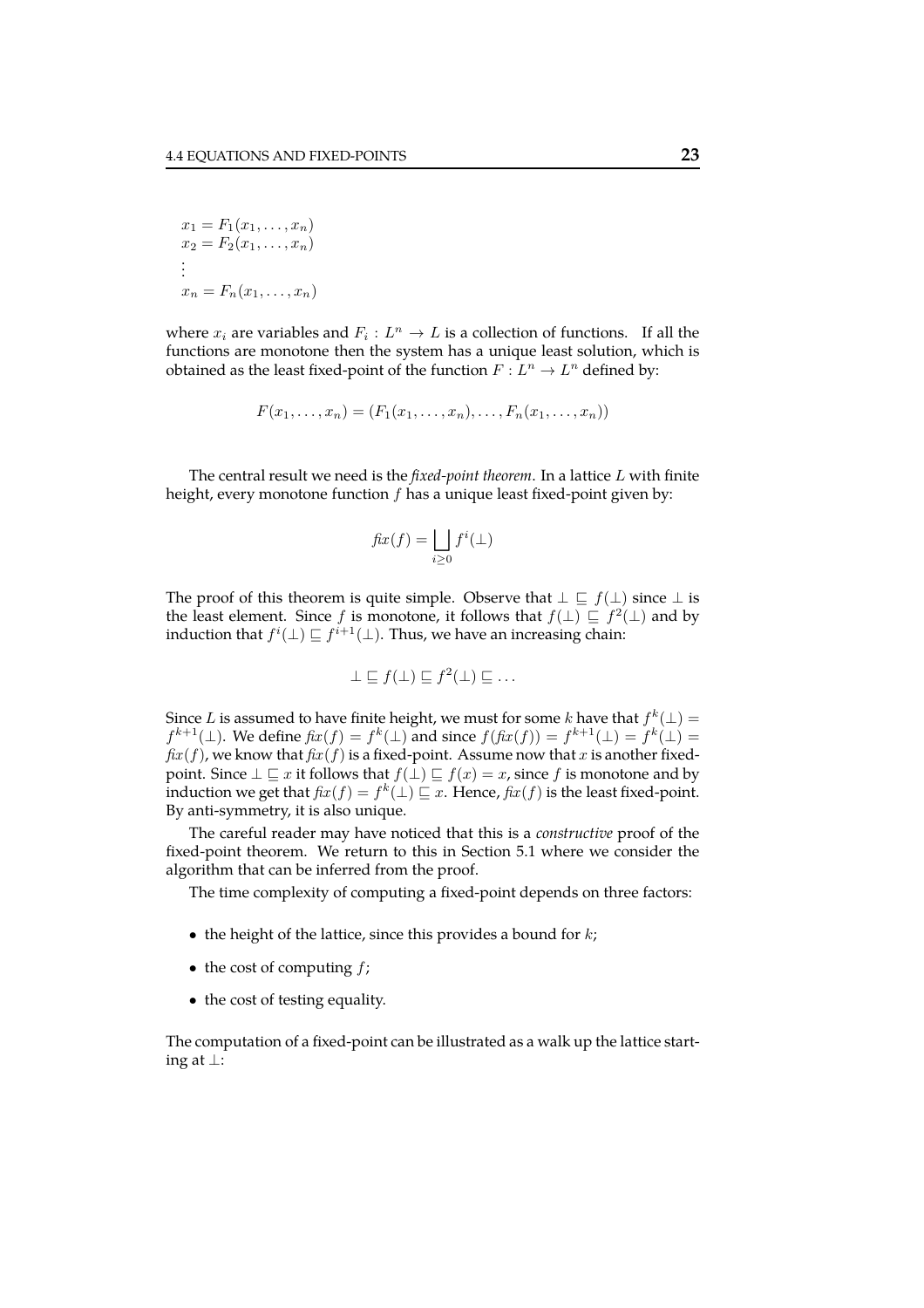

We can similarly solve systems of *inequations* of the form:

 $x_1 \sqsubseteq F_1(x_1,\ldots,x_n)$  $x_2 \sqsubseteq F_2(x_1, \ldots, x_n)$ . . .  $x_n \sqsubseteq F_n(x_1, \ldots, x_n)$ 

by observing that the relation  $x \sqsubseteq y$  is equivalent to  $x = x \sqcap y$ . Thus, solutions are preserved by rewriting the system into:

$$
x_1 = x_1 \sqcap F_1(x_1, \dots, x_n)
$$
  
\n
$$
x_2 = x_2 \sqcap F_2(x_1, \dots, x_n)
$$
  
\n
$$
\vdots
$$
  
\n
$$
x_n = x_n \sqcap F_n(x_1, \dots, x_n)
$$

which is just a system of equations with monotone functions as before. Conversely, inequations of the form:

$$
x_1 \sqsupseteq F_1(x_1, \ldots, x_n)
$$
  
\n
$$
x_2 \sqsupseteq F_2(x_1, \ldots, x_n)
$$
  
\n
$$
\vdots
$$
  
\n
$$
x_n \sqsupseteq F_n(x_1, \ldots, x_n)
$$

can be rewritten into:

$$
x_1 = x_1 \sqcup F_1(x_1, \dots, x_n)
$$
  
\n
$$
x_2 = x_2 \sqcup F_2(x_1, \dots, x_n)
$$
  
\n
$$
\vdots
$$
  
\n
$$
x_n = x_n \sqcup F_n(x_1, \dots, x_n)
$$

by observing that the relation  $x \sqsupseteq y$  is equivalent to  $x = x \sqcup y$ .

**Exercise 4.7**: Show that  $x \subseteq y$  is equivalent to  $x = x \sqcap y$ .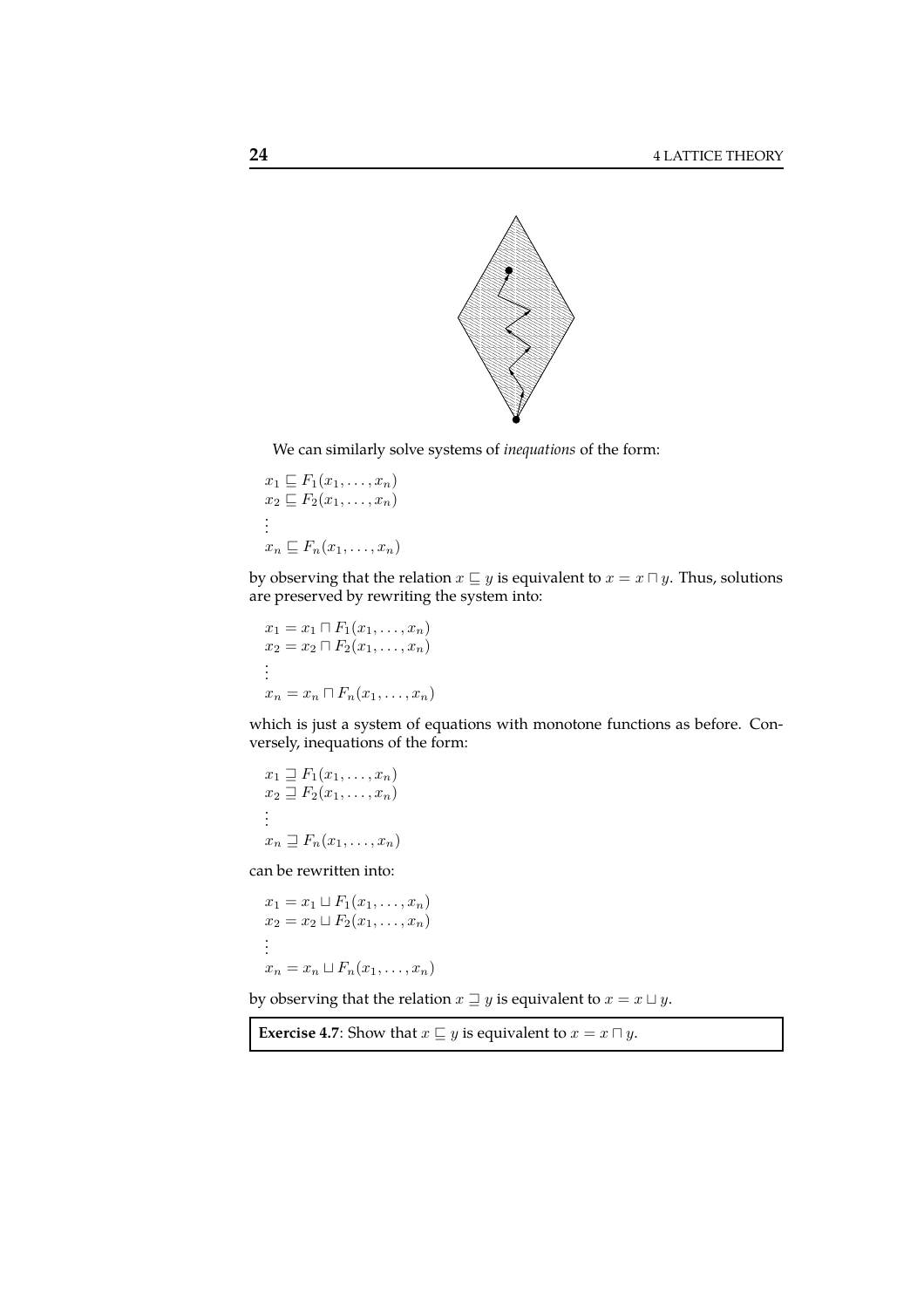### Chapter 5

## **Dataflow Analysis with the Monotone Framework**

Classical dataflow analysis, also called the *monotone framework*, starts with a CFGand a lattice  $L$  with finite height. The lattice may be fixed for all programs, or it may be *parameterized* with the given program.

To every node  $v$  in the CFG, we assign a variable  $\llbracket v \rrbracket$  ranging over the elements of  $L$ . For each construction in the programming language, we then define a *dataflow constraint*, also called a *transfer function*, that relates the value of the variable of the corresponding node to those of other nodes (typically the neighbors).

As for type inference, we will ambiguously use the notation  $\llbracket S \rrbracket$  for  $\llbracket v \rrbracket$  if  $S$  is the syntax associated with  $v$ . The meaning will always be clear from the context.

We can systematically extract a collection of constraints over the variables for a given CFG. If all the constraints happen to be equations or inequations with monotone right-hand sides, then we can use the fixed-point algorithm to compute the unique least solution.

The dataflow constraints are *sound* if all solutions correspond to correct information about the program. The analysis is *conservative* since the solutions may be more or less imprecise, but computing the least solution will give the highest degree of precision.

#### **5.1 Fixed-Point Algorithms**

If the CFG has nodes  $V = \{v_1, v_2, \ldots, v_n\}$ , then we work in the lattice  $L^n$ . Assuming that node  $v_i$  generates the dataflow equation  $[\![v_i]\!]=F_i([\![v_1]\!],\ldots,[\![v_n]\!]),$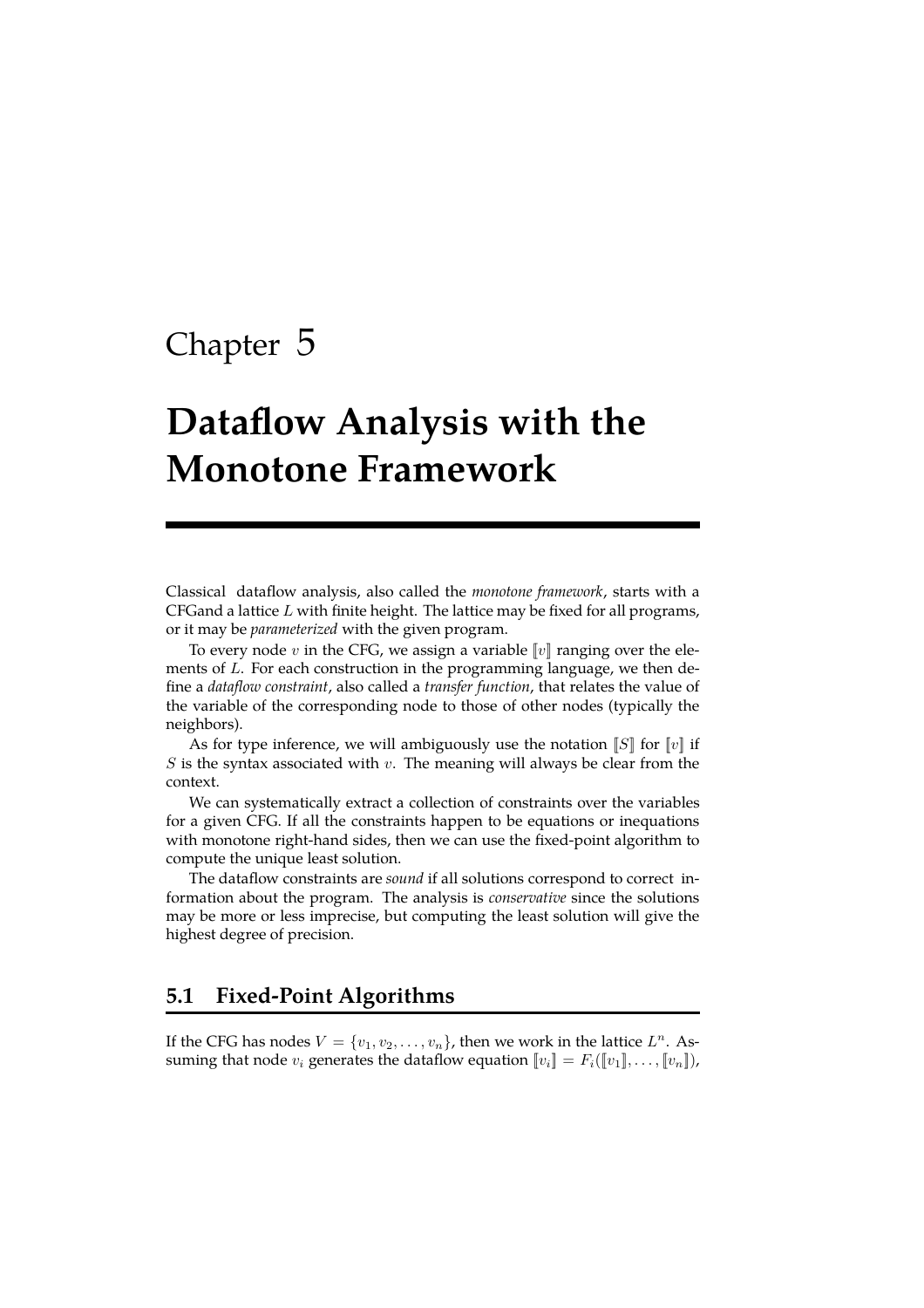we construct the combined function  $F: L^n \to L^n$  as described earlier:

 $F(x_1, \ldots, x_n) = (F_1(x_1, \ldots, x_n), \ldots, F_n(x_1, \ldots, x_n))$ 

The naive algorithm that follows immediately from the fixed-point theorem is then to proceed as follows:

 $x=(\bot,\ldots,\bot);$ do {  $t = x$ :  $x = F(x);$ } while  $(x \neq t)$ ;

to compute the fixed-point x. Another algorithm, called *chaotic iteration*, exploits the fact that our lattice has the structure  $L^n$  to compute the fixed-point  $(x_1, \ldots, x_n)$ :

 $x_1 = \perp$ ; ... $x_n = \perp$ ; while  $(\exists i : x_i \neq F_i(x_1, \ldots, x_n))$  {  $x_i = F_i(x_1, \ldots, x_n);$ }

The term "chaotic" comes from the fact that  $i$  is picked nondeterministically.

**Exercise 5.1**: Prove that chaotic iteration computes the least fixed-point of F.

**Exercise 5.2**: Assuming that we have a way to efficiently determine whether the loop condition holds, why is chaotic iteration better than the naive algorithm?

To obtain an efficient way to determine whether the loop condition holds in the chaotic iteration algorithm, we study further the structure of the individual constraints.

In the general case, every variable  $[\![v_i]\!]$  depends on all other variables. Most often, however, an actual instance of  $F_i$  will only read the values of a few other variables. We represent this information as a map:

$$
dep: V \rightarrow 2^V
$$

which for each node  $v$  tells us the subset of other nodes for which  $\llbracket v \rrbracket$  occurs in a nontrivial manner on the right-hand side of their dataflow equations. That is,  $dep(v)$  is the set of nodes whose information may depend on the information of v. Armed with this information, we can present the *worklist* algorithm to compute the fixed-point  $(x_1, \ldots, x_n)$ :

 $x_1 = \perp; \ldots x_n = \perp;$  $W = \{1, \ldots, n\};$ while  $(W \neq \emptyset)$  {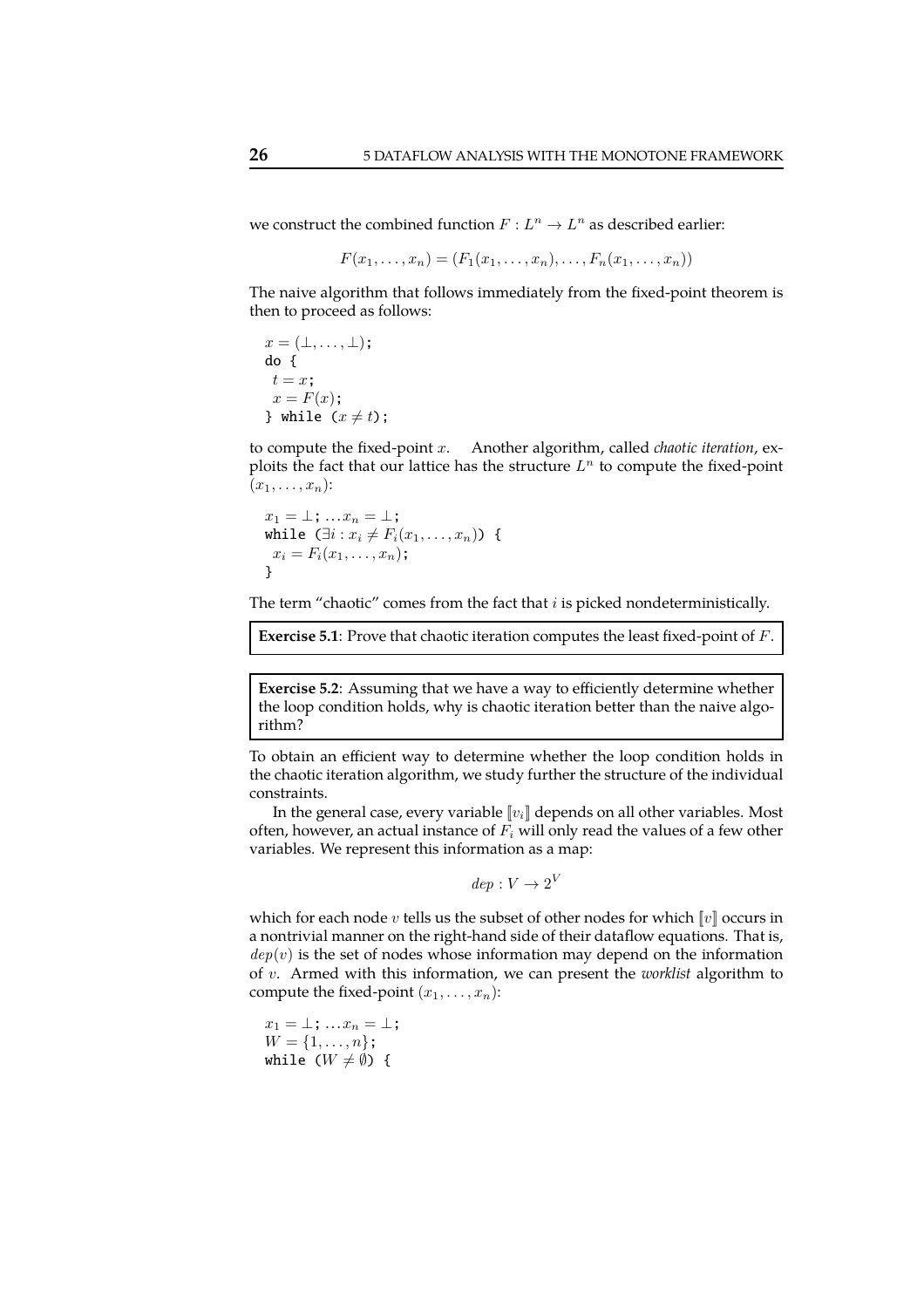$i = W$ .removeNext();  $y = F_i(x_1, \ldots, x_n);$ if  $(y \neq x_i)$  { for  $(v_i \in dep(v_i))$  W.add(j);  $x_i = y;$ } }

The set  $W$  is here called the worklist with operations add and removeNext for adding and (nondeterministically) removing an item.

**Exercise 5.3**: Give an invariant that is strong enough to prove the correctness of the worklist algorithm.

Further improvements are possible. It may be beneficial to handle in separate turns the strongly connected components of the graph induced by the dep map, and the worklist set could be changed into a priority queue allowing us to exploit domain-specific knowledge about a particular dataflow problem.

#### **5.2 Example: Sign Analysis, Revisited**

Continuing the example from Section 4.1, we want to determine the sign  $(+, 0, -)$ of all expressions. We start with the tiny lattice Sign for describing abstract values:



The full lattice for our analysis is the map lattice:

 $Vars \mapsto Sign$ 

where *Vars* is the set of variables occurring in the given program. Each element of this lattice can be thought of as an abstract state. For each CFG node  $v$  we assign a variable  $\llbracket v \rrbracket$  that denotes an abstract state that gives the sign values for all variables at the program point before the node.

The dataflow constraints model the effects on the abstract environments. For variable declarations we update accordingly:

 $\llbracket v \rrbracket = J O I N(v) \; [id_1 \mapsto ?, \ldots, id_n \mapsto ?]$ 

For an assignment we use the constraint:

$$
[\![v]\!] = J OIN(v) [id \mapsto eval(J OIN(v), E)]
$$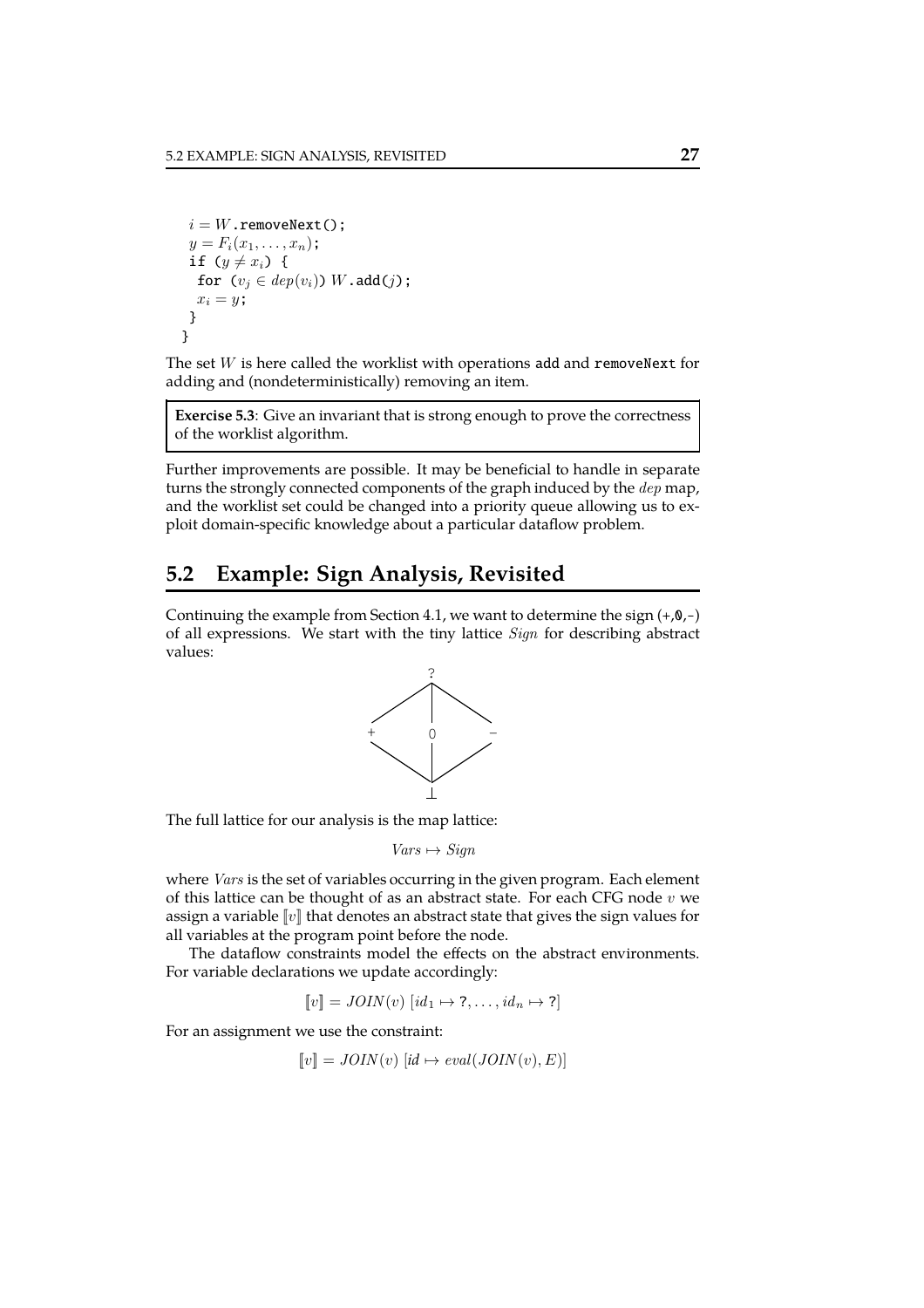and for all other nodes the constraint:

$$
[\![v]\!] = J O I N(v)
$$

where:

$$
JOIN(v) = \bigsqcup_{w \in pred(v)} [w]
$$

and eval performs an abstract evaluation of expressions:

 $eval(\sigma, id) = \sigma(id)$  $eval(\sigma, intconst) = sign(intconst)$  $eval(\sigma, E_1 \text{ op } E_2) = \overline{\text{op}}(eval(\sigma, E_1), eval(\sigma, E_2))$ 

? ⊥ 0 ? ? ?

where  $\sigma$  is the current environment, *sign* gives the sign of an integer constant and  $\overline{op}$  is an abstract evaluation of the given operator, defined by the following tables:

| $^{+}$        | 0              |                | $\overline{+}$ | ? |                | 0   |                | $^{+}$         | ? |
|---------------|----------------|----------------|----------------|---|----------------|-----|----------------|----------------|---|
|               |                |                |                |   |                |     |                |                |   |
| 0             | 0              | -              | $\overline{+}$ | ? | 0              | 0   | $\,^+$         |                | ? |
|               | -              |                | ?              | ? | -              |     | ?              |                | ? |
| $^{+}$        | $\overline{+}$ | ?              | $\,{}^+$       | ? | $\overline{+}$ | $+$ | $\overline{+}$ | ?              | ? |
| ?             | ?              | ?              | ?              | ? | ?              | ?   | ?              | ?              | ? |
|               |                |                |                |   |                |     |                |                |   |
|               |                |                |                |   |                |     |                |                |   |
| $\mathcal{R}$ | 0              |                | $\overline{+}$ | ? |                | 0   |                | $\overline{+}$ | ? |
|               |                |                |                |   |                |     |                |                |   |
| 0             | 0              | 0              | 0              | 0 | 0              | ?   | 0              | 0              | ? |
| -             | 0              | $\overline{+}$ | -              | ? | -              | ?   | ?              | ?              | ? |

|  |  |   | -- |  |   |   |  |
|--|--|---|----|--|---|---|--|
|  |  |   |    |  |   |   |  |
|  |  | - |    |  | W | W |  |
|  |  | - |    |  |   |   |  |
|  |  | - |    |  | w | - |  |
|  |  | ∽ | -  |  |   | - |  |

? ⊥ ? ? ? ?

It is not obvious that the right-hand sides of our constraints correspond to monotone functions. However, the ⊔ operator and map updates clearly are, so it all comes down to monotonicity of the abstract operators on the sign lattice. This is best verified by a tedious manual inspection. Notice that for a lattice with  $n$ elements, monotonicity of an  $n \times n$  table can be verified automatically in time  $O(n^3)$ .

**Exercise 5.4**: Describe the  $O(n^3)$  algorithm for checking monotonicity of an operator given by an  $n \times n$  table.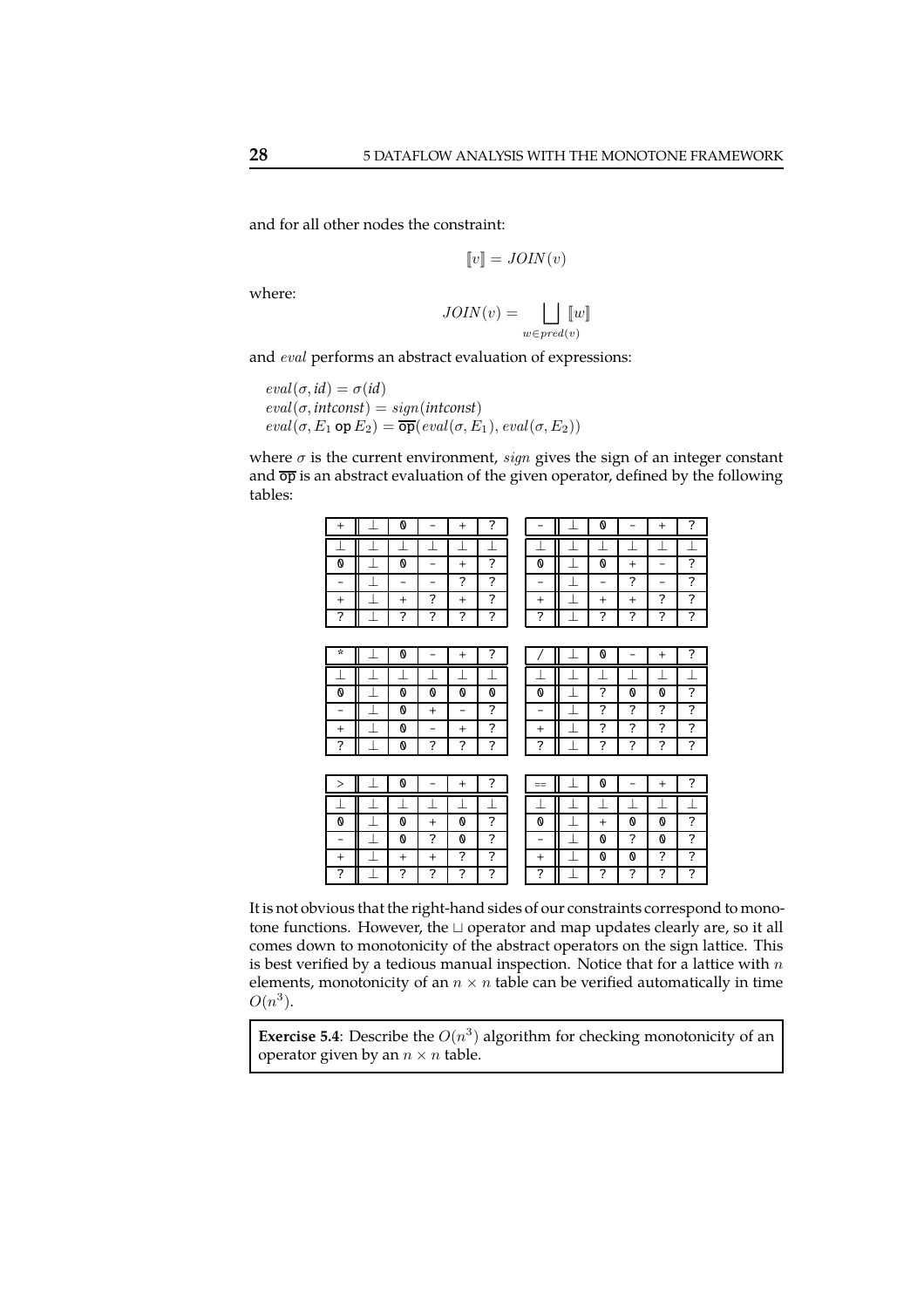**Exercise 5.5**: Check that the above tables indeed define monotone operators on the Sign lattice.

**Exercise 5.6**: Argue that these tables are the most precise possible for the Sign lattice, given that soundness must be preserved.

**Exercise 5.7**: Generate the equation system for the example program in Section 4.1, and then solve it using one of the fixed-point algorithms.

**Exercise 5.8**: Write a small program that leads to an equation system with mutually recursive constraints.

We lose some information in the above analysis, since for example the expression  $(2>0) == 1$  is analyzed as ?, which seems unnecessarily coarse. Also,  $+/+$ results in ? rather than + since e.g. 1/2 is rounded down to zero. To handle these situations more precisely, we could enrich the sign lattice with element 1 (the constant 1), +0 (positive or zero), and -0 (negative or zero) to keep track of more precise abstract values:



and consequently describe the abstract operators by  $8 \times 8$  tables.

**Exercise 5.9:** Define the six operators on the extended *Sign* lattice by means of  $8\times 8$  tables. Check that they are properly monotone.

The results of a sign analysis could in theory be used to eliminate division by zero errors by rejecting programs in which denominator expressions have sign 0 or ?. However, the resulting analysis will probably unfairly reject too many programs to be practical, unless we add techniques such as path sensitivity (see Chapter 6).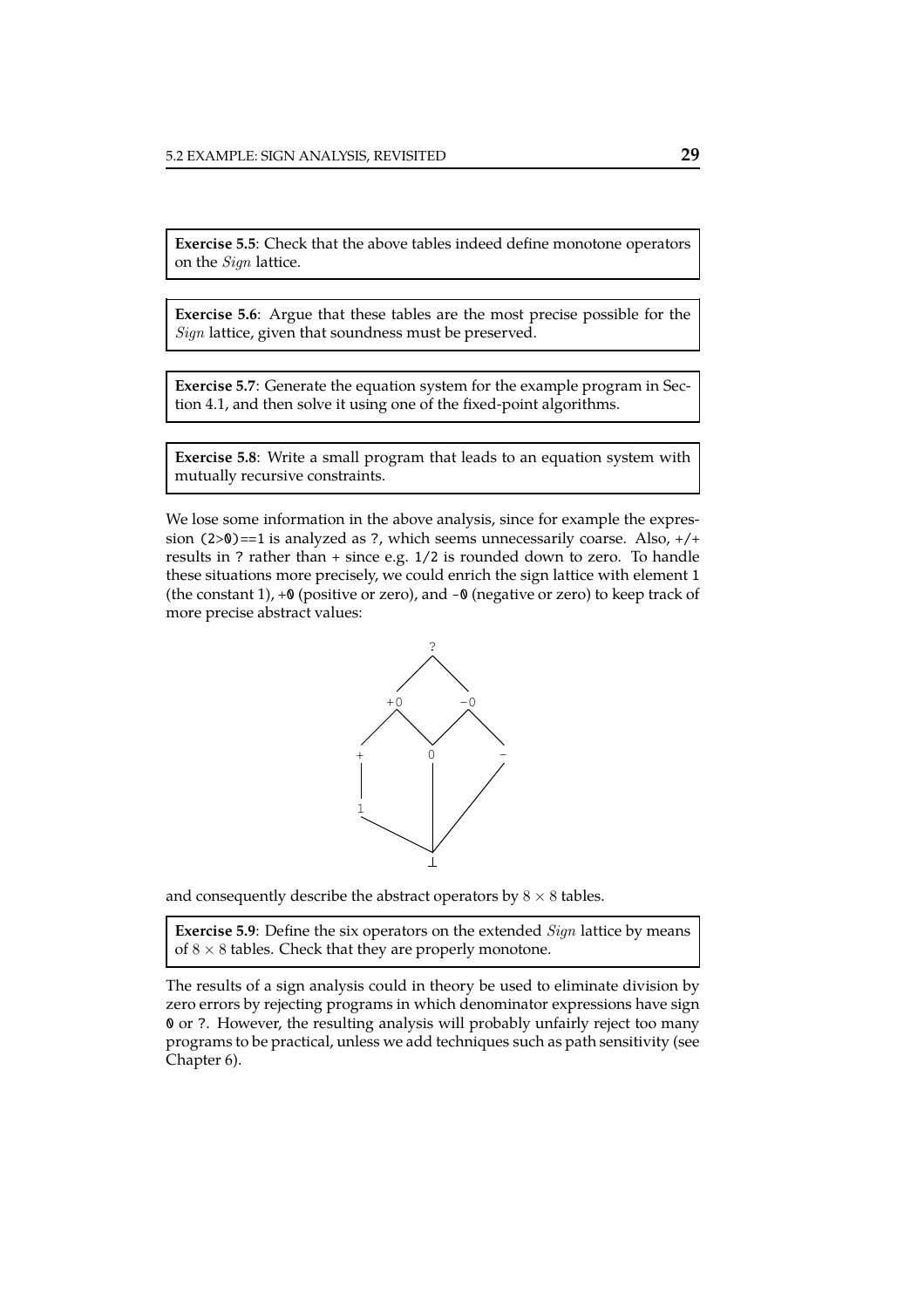#### **5.3 Example: Liveness**

A variable is *live* at a program point if its current value may be read during the remaining execution of the program. Clearly undecidable, this property can be approximated by static analysis.

We use a powerset lattice where the elements are the variables occurring in the given program. This is an example of a *parameterized* lattice, that is, one that depends on the specific program being analyzed. For the example program:

```
var x,y,z;
x = input;while (x>1) {
 y = x/2;if (y>3) x = x-y;z = x-4;if (z>0) x = x/2;
  z = z-1;}
output x;
```
the lattice is thus:

$$
L = (2^{\{x,y,z\}}, \subseteq)
$$

The corresponding CFG looks as follows:



For every CFG node v we introduce a constraint variable  $\llbracket v \rrbracket$  denoting the subset of program variables that are live at the program point *before* that node. The analysis wil be conservative, since the computed set may be too large. We use the auxiliary definition:

$$
JOIN(v) = \bigcup_{w \in succ(v)} [w]
$$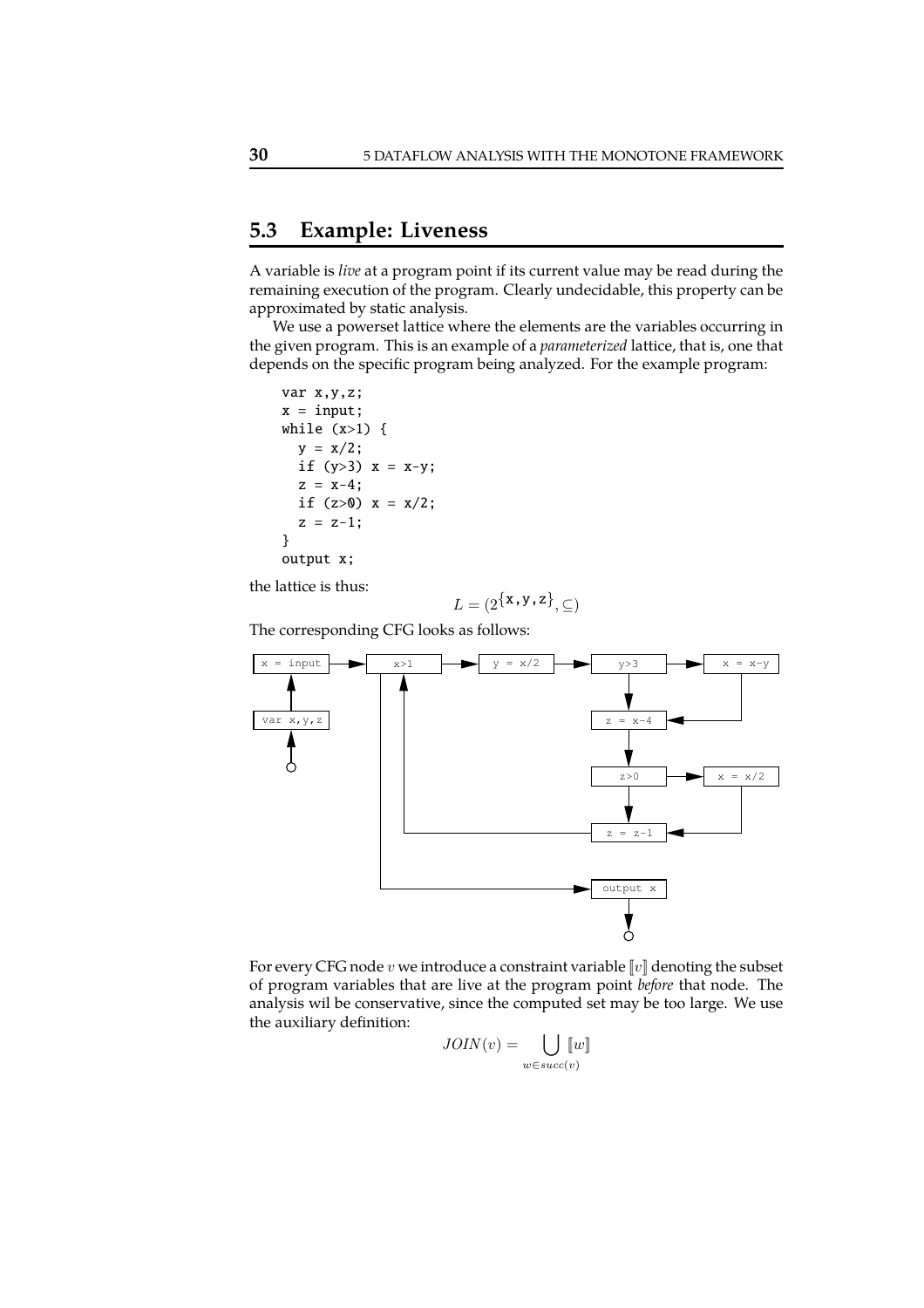For the exit node the constraint is:

 $\llbracket ext \rrbracket = \{\}$ 

For conditions and output statements, the constraint is:

$$
[\![v]\!] = J O I N(v) \cup vars(E)
$$

For assignments, the constraint is:

$$
[\![v]\!]=JOIN(v)\setminus\{id\}\cup vars(E)
$$

For a variable declaration the constraint is:

$$
[\![v]\!]=JOIN(v)\setminus\{id_1,\ldots,id_n\}
$$

Finally, for all other nodes the constraint is:

$$
[\![v]\!] = J O I N(v)
$$

Here,  $vars(E)$  denote the set of variables occurring in E. These constraints clearly have monotone right-hand sides.

**Exercise 5.10**: Argue that the right-hand sides of constraints define monotone functions.

The intuition is that a variable is live if it is read in the current node, or it is read in some future node unless it is written in the current node. Our example program yields these constraints:

```
[\![var\; x,y,z]\!] = [\![x\text{-input}]\!] \setminus \{x,y,z\}\mathbb{I}x=input\mathbb{I} = [\![x>1]\!] \setminus \{x\}\llbracket x > 1 \rrbracket = (\llbracket y = x / 2 \rrbracket \cup \llbracket output x \rrbracket) \cup \{x\}[[y=x/2] = ([y>3] \setminus \{y\}) \cup \{x\}[[y>3]] = [[x=x-y]] \cup [[z=x-4]] \cup \{y\}\llbracket x=x-y\rrbracket = (\llbracket z=x-4\rrbracket \setminus \{x\}) \cup \{x,y\}[[z=x-4]] = ([z>0] \setminus \{z\}) \cup \{x\}[[z>0]] = [[x=x/2]] \cup [[z=z-1]] \cup \{z\}\overline{\mathbf{x}}=\mathbf{x}/2\mathbf{x} = (\mathbf{x}=\mathbf{z}-1\mathbf{x})\times\mathbf{x}) \cup {x}
\overline{\mathbb{I}}z=z-1\overline{\mathbb{I}} = (\overline{\mathbb{I}}x>1\overline{\mathbb{I}} \ {z}) \overline{\cup} {z}
\llbracketoutput x\rrbracket = \llbracket exit \rrbracket \cup \{x\}\llbracket ext \rrbracket = \{\}
```
whose least solution is:

$$
\begin{aligned}\n[\textit{entry}] &= \{\} \\
[\text{var } x, y, z] &= \{\} \\
[\text{x} &= \text{input}] = \{\} \\
[x > 1] &= \{x\} \\
[y &= x/2] &= \{x\}\n\end{aligned}
$$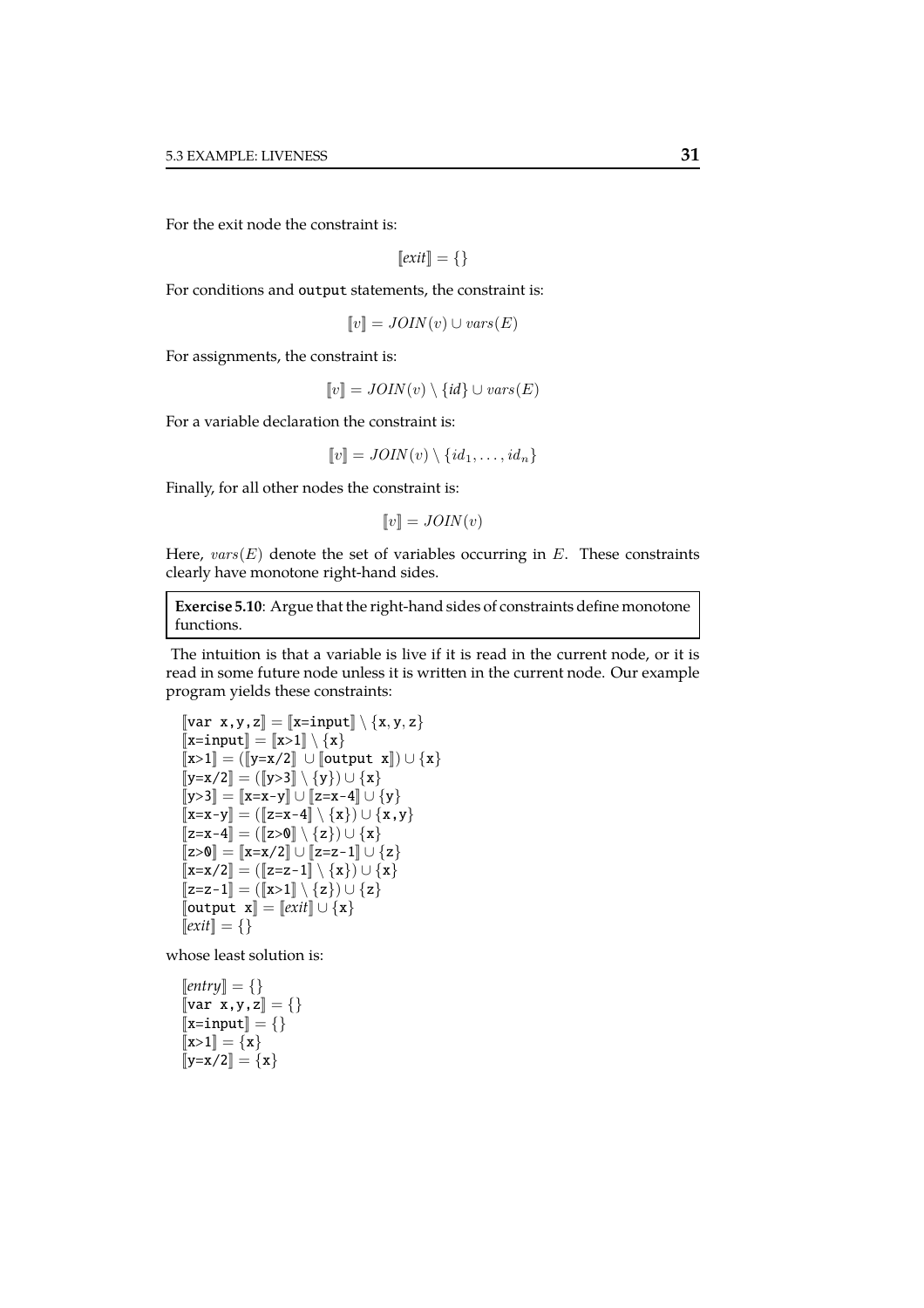$[[y>3]] = \{x, y\}$  $[\![x=x-y]\!] = \{x, y\}$  $[[z=x-4]] = \{x\}$  $[z>0] = \{x, z\}$  $[[x=x/2]] = \{x, z\}$  $[z=z-1] = \{x, z\}$ [ $\lceil \text{output } x \rceil = \{x\}$  $[exit] = \{\}$ 

From this information a clever compiler could deduce that y and z are never live at the same time, and that the value written in the assignment z=z-1 is never read. Thus, the program may safely be optimized into:

```
var x,yz;
x = input;while (x>1) {
 yz = x/2;
 if (yz>3) x = x-yz;
 yz = x-4;if (yz>0) x = x/2;
}
output x;
```
which saves the cost of one assignment and could result in better register allocation.

We can estimate the worst-case complexity of this analysis, using for example the naive algorithm from Section 5.1. We first observe that if the program has  $n$  CFG nodes and  $k$  variables, then the lattice  $(2^{\mathit{Vars}})^n$  has height  $k\cdot n$  which bounds the number of iterations we can perform. Each lattice element can be represented as a bitvector of length  $k \cdot n$ . For each iteration we have to perform  $O(n)$  intersection, difference, or equality operations on sets of size  $k$ , which in all takes time  $O(k \cdot n)$ . Thus, the total time complexity is  $O(k^2 \cdot n^2)$ .

**Exercise 5.11**: What is the worst-case complexity of the liveness analysis if using the worklist algorithm?

### **5.4 Example: Available Expressions**

A nontrivial expression in a program is *available* at a program point if its current value has already been computed earlier in the execution. The set of available expressions for all program points can be approximated using a dataflow analysis. The lattice we use has as elements all expressions occurring in the program and is ordered by *reverse* subset inclusion. For this concrete program:

var x,y,z,a,b;  $z = a+b$ ;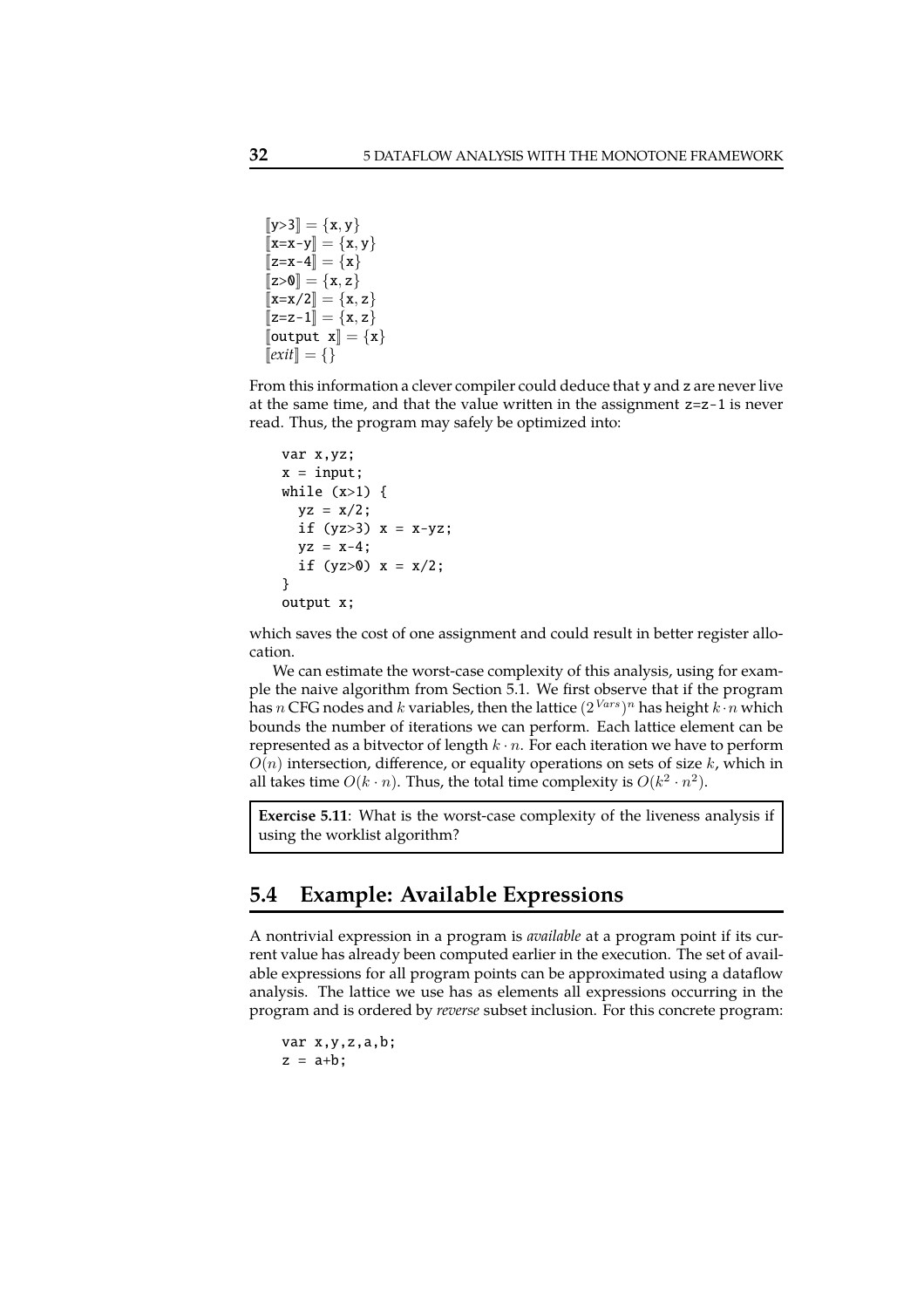$y = a * b;$ while  $(y > a+b)$  {  $a = a+1;$  $x = a+b;$ }

we have 4 different nontrivial expressions, so our lattice is:

$$
L=(2^{\{ \mathsf{a+b, a*b, y>a+b, a+1} \}}, \supseteq)
$$

which looks like:



The largest element of our lattice is Ø which corresponds to the trivial information. The flow graph corresponding to the above program is:



For each CFG node  $v$  we introduce a constraint variable  $[\![v]\!]$  ranging over  $L$ . Our intention is that it should contain the subset of expressions that are guaranteed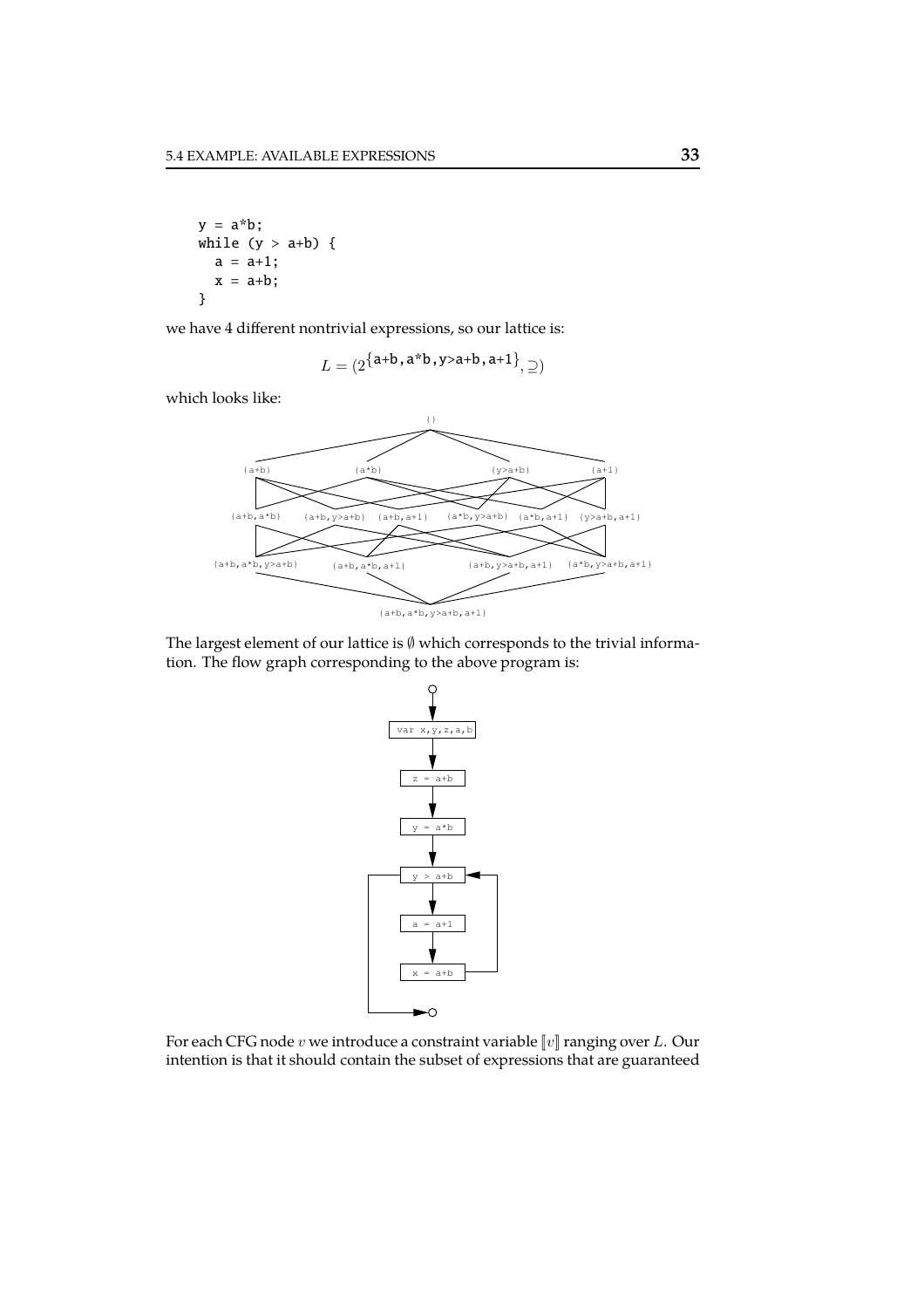always to be available at the program point after that node. For example, the expression a+b is available at the condition in the loop, but it is not available at the final assignment in the loop. Our analysis will be conservative since the computed set may be too small . The dataflow constraints are defined as follows, where we this time define:

$$
JOIN(v) = \bigcap_{w \in pred(v)}[[w]]
$$

For the entry node we have the constraint:

$$
[entry] = \{\}
$$

If v contains a condition *E* or the statement output *E*, then the constraint is:

$$
[\![v]\!] = JOIN(v) \cup exp(s(E))
$$

If v contains an assignment of the form *id*=*E*, then the constraint is:

$$
[\![v]\!] = (JOIN(v) \cup exp(s(E)) \downarrow id
$$

For all other kinds of nodes, the constraint is just:

$$
[\![v]\!] = J O I N(v)
$$

Here the function ↓*id* removes all expressions that contain a reference to the variable *id*, and the exps function is defined as:

```
exps(intconst) = ∅
exp(s(id) = \emptysetexp(s(input) = \emptysetexps(E1opE2) = {E1opE2} ∪ exps(E1) ∪ exps(E2)
```
where op is any binary operator. The intuition is that an expression is available in  $v$  if it is available from all incoming edges or is computed in  $v$ , unless its value is destroyed by an assignment statement. Again, the right-hand sides of the constraints are monotone functions. For the example program, we then generate the following concrete constraints:

```
\llbracket entry \rrbracket = \{\}\llbracketvar x,y,z,a,b\rrbracket = \llbracketentry\rrbracket\llbracket z=a+b \rrbracket = exp(s(a+b) \downarrow z\llbracket y=a*b\rrbracket = (\llbracket z=a+b\rrbracket \cup exps(a*b)) \downarrow y\llbracket y > a+b \rrbracket = (\llbracket y = a * b \rrbracket \cap \llbracket x = a+b \rrbracket) \cup exps(y>a+b)[\![a=a+1]\!] = ([\![y>a+b]\!] \cup exp(s(a+1)) \downarrow a[\![\mathbf{x}=\mathbf{a}+\mathbf{b}]\!] = (\![\mathbf{a}=\mathbf{a}+\mathbf{1}]\!] \cup exp(s(\mathbf{a}+\mathbf{b})) \downarrow \mathbf{x}\left[exit\right] = \left[y>a+b\right]
```
Using the fixed-point algorithm, we obtain the minimal solution: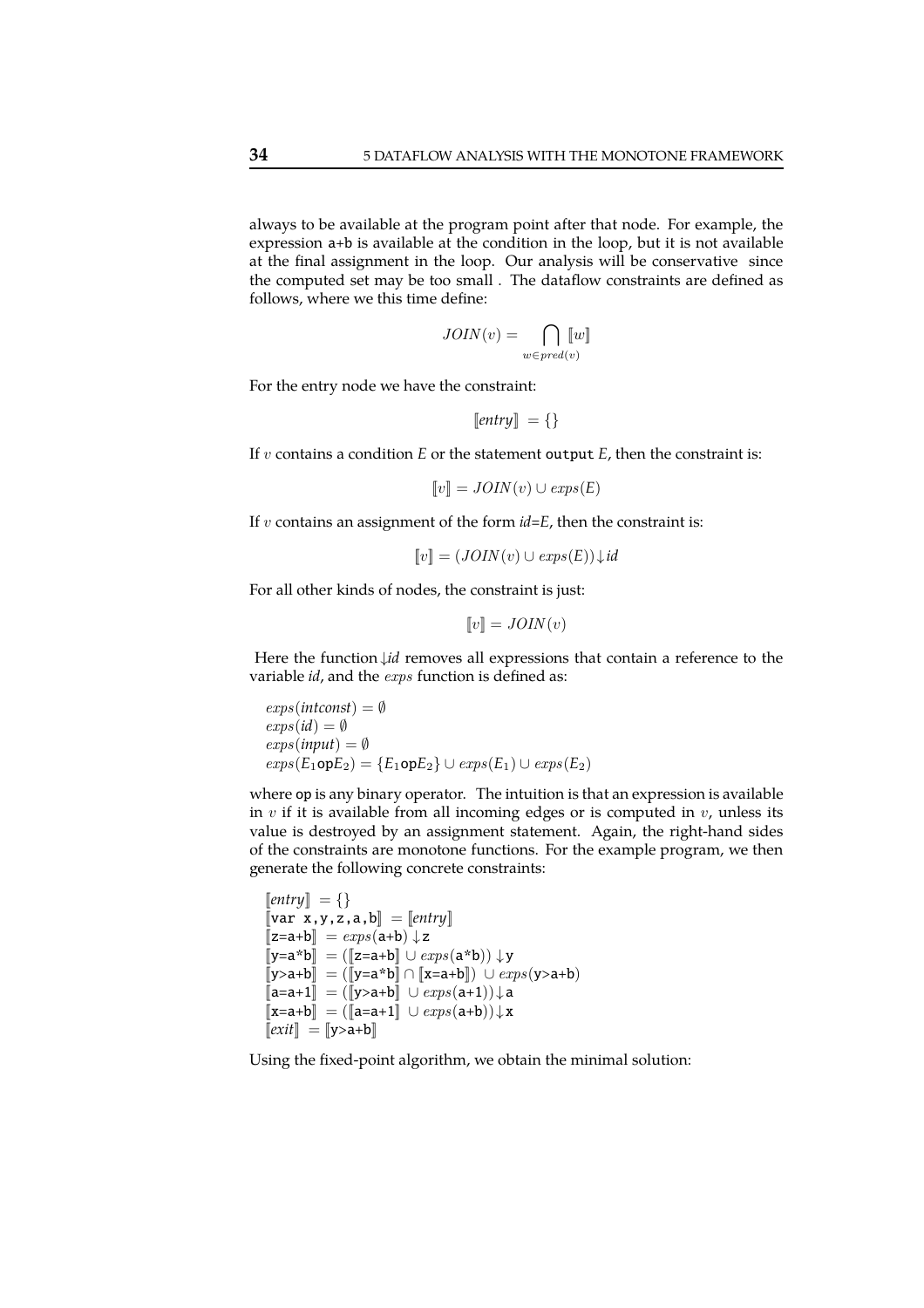```
\llbracket entry \rrbracket = \{\}\lbrack \lbrack \nabla \rbrack x, y, z, a, b\rbrack = \{\}[z=a+b] = {a+b}[[y=a * b]] = \{a+b, a * b\}[[y>a+b]] = \{a+b, y>a+b\}[a=a+1] = \{\}[x=a+b] = {a+b}[exit] = {a+b, y>a+b}
```
which confirms our assumptions about a+b. Observe that the expressions available at the program point *before* a node  $v$  can be computed as  $JOIN(v)$ . With this knowledge, an optimizing compiler could systematically transform the program into a (slightly) more efficient version:

```
var x,y,z,a,b,aplusb;
aplush = a+b;z =aplusb;
y = a * b;
while (v > aplusb) {
 a = a + 1:
 aplusb = a+b;
  x =aplusb;
}
```
while being guaranteed of preserving the semantics.

We can again estimate the worst-case complexity of the analysis. We first observe that if the program has  $n$  CFG nodes and  $k$  nontrivial expressions, then the lattice has height  $k \cdot n$  which bounds the number of iterations we perform. Each lattice element can be represented as a bitvector of length  $k$ . For each iteration we have to perform  $O(n)$  intersection, union, or equality operations which in all takes time  $O(kn)$ . Thus, the total time complexity is  $O(k^2n^2)$ .

#### **5.5 Example: Very Busy Expressions**

An expression is *very busy* if it will definitely be evaluated again before its value changes. To approximate this property, we need the same lattice and auxiliary functions as for available expressions. For every CFG node  $v$  the variable  $\llbracket v \rrbracket$  denotes the set of expressions that at the program point before the node definitely are busy. We define:

$$
JOIN(v) = \bigcap_{w \in succ(v)} [w]
$$

The constraint for the exit node is:

 $[exit] = \{\}$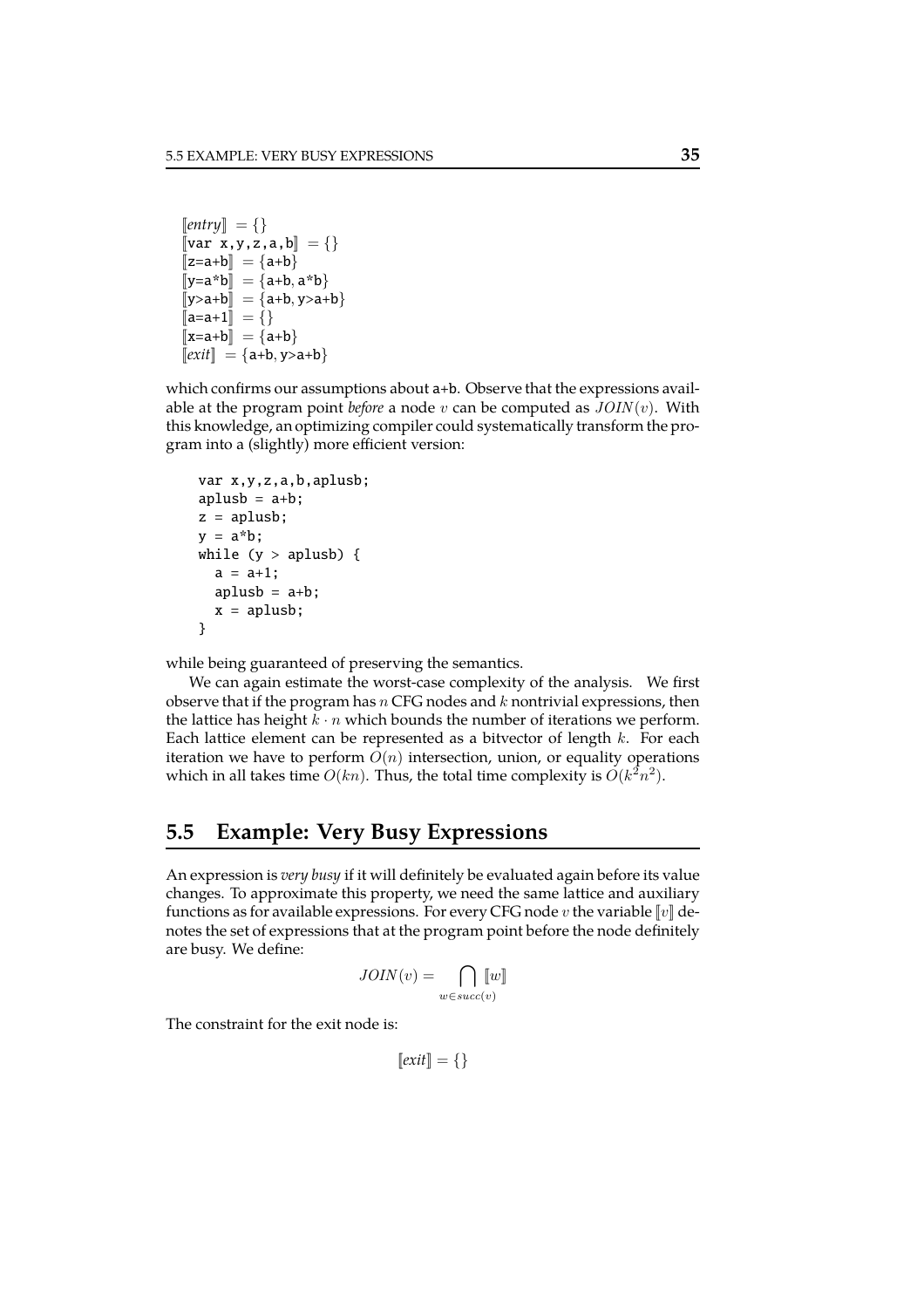For conditions and output statements we have:

$$
[\![v]\!] = JOIN(v) \cup exp(s(E))
$$

For assignments the constraint is:

$$
[\![v]\!] = J O I N(v) \downarrow id \cup exp s(E)
$$

For all other nodes we have the constraint:

$$
[\![v]\!]=\textit{JOIN}(v)
$$

The intuition is that an expression is very busy if it is evaluated in the current node or will be evaluated in all future executions unless an assignment changes its value. On the example program:

```
var x,a,b;
x = input;a = x-1;b = x-2:
while (x>0) {
 output a*b-x;
  x = x-1;}
output a*b;
```
the analysis reveals that a\*b is very busy inside the loop. The compiler can perform *code hoisting* and move the computation to the earliest program point where it is very busy. This would transform the program into the more efficient version:

```
var x,a,b,atimesb;
x = input;a = x-1;b = x-2:
atimes b = a * b;while (x>0) {
 output atimesb-x;
  x = x-1;
}
output atimesb;
```
### **5.6 Example: Reaching Definitions**

The *reaching definitions* for a given program point are those assignments that may have defined the current values of variables. For this analysis we need a powerset lattice of all assignments (really CFG nodes) occurring in the program. For the example program from before: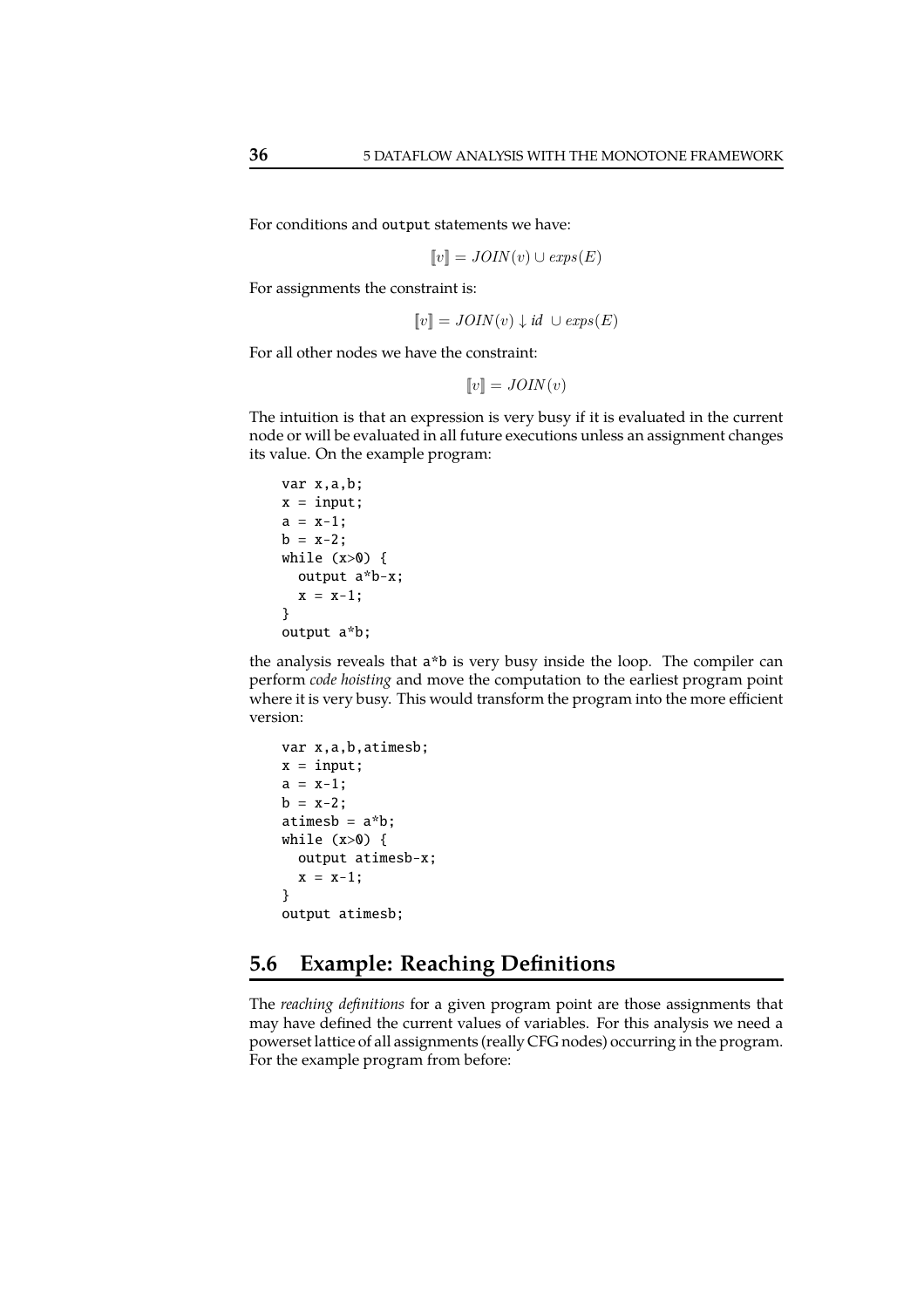```
var x,y,z;
x = input;while (x>1) {
 y = x/2;if (y>3) x = x-y;z = x-4;
 if (z>0) x = x/2;
 z = z-1;}
output x;
```
the lattice becomes:

$$
L=(2^{\{ \texttt{x}=\texttt{input},\, \texttt{y}= \texttt{x}/2\,,\, \texttt{x}=\texttt{x}-\texttt{y},\, \texttt{z}=\texttt{x}-4\,,\, \texttt{x}=\texttt{x}/2\,,\, \texttt{z}= \texttt{z}-1 \}}_{\texttt{y}\,\subseteq\, \texttt{y}}
$$

For every CFG node  $v$  the variable  $[v]$  denotes the set of assignments that may define values of variables at the program point after the node. We define

$$
JOIN(v) = \bigcup_{w \in pred(v)} [w]
$$

For assignments the constraint is:

$$
[\![v]\!] = J O I N(v) \downarrow id \cup \{v\}
$$

and for all other nodes it is simply:

$$
[\![v]\!] = J O I N(v)
$$

This time the ↓*id* function removes all assignments to the variable *id*. This analysis can be used to construct a *def-use graph*, which is like a CFG except that edges go from definitions to possible uses. For the example program, the defuse graph is: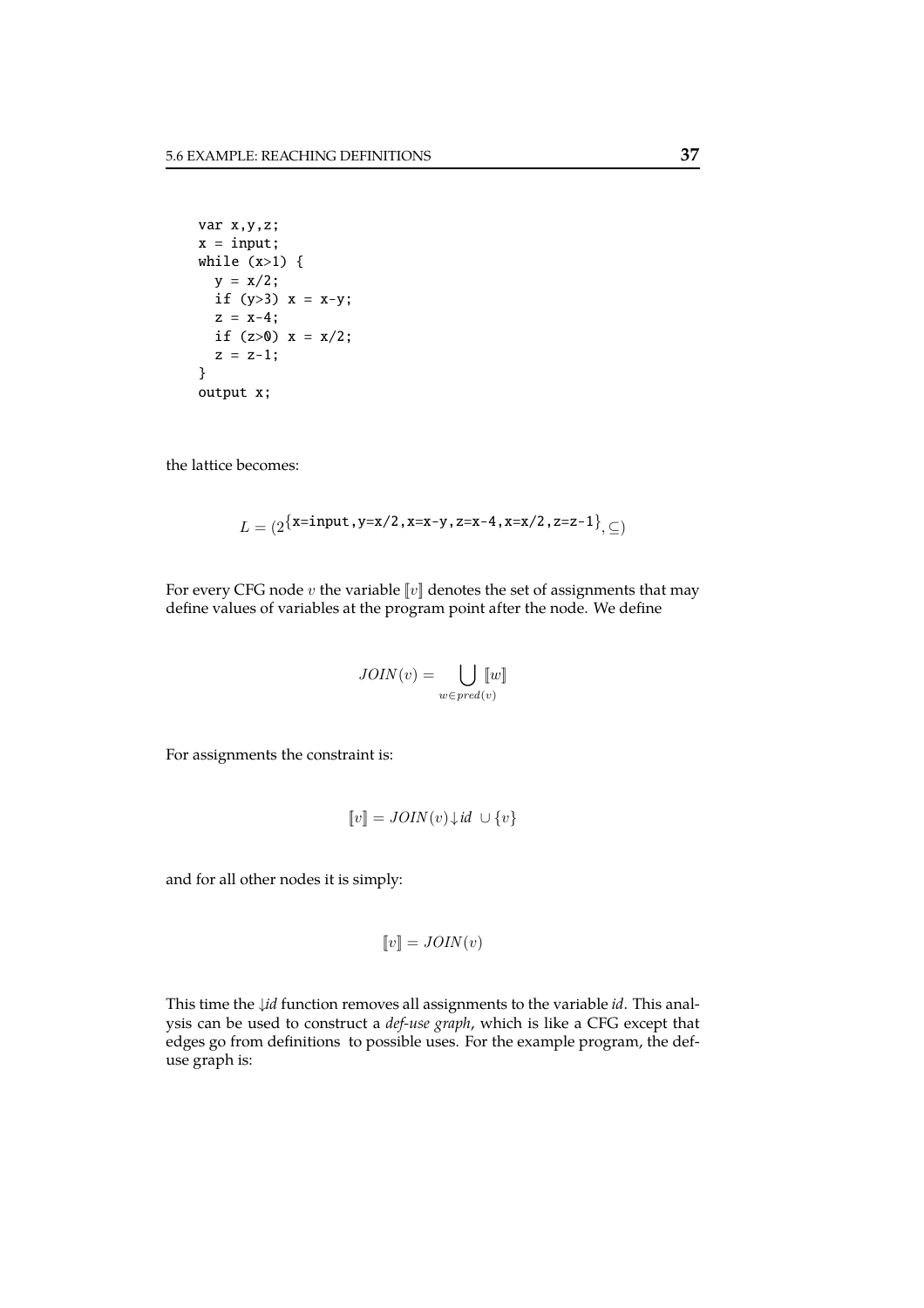

The def-use graph is a further abstraction of the program and is the basis of optimizations such as *dead code elimination* and *code motion*.

**Exercise 5.12**: Show that the def-use graph is always a subgraph of the transitive closure of the CFG.

### **5.7 Forwards, Backwards, May, and Must**

The four classical analyses that we have seen so far can be classified in various ways. They are all just instances of the general monotone framework, but their constraints have a particular structure.

A *forwards* analysis is one that for each program point computes information about the *past* behavior. Examples of this are available expressions and reaching definitions. They can be characterized by the right-hand sides of constraints only depending on *predecessors* of the CFG node. Thus, the analysis starts at the *entry* node and moves forwards in the CFG.

A *backwards* analysis is one that for each program point computes information about the *future* behavior. Examples of this are liveness and very busy expressions. They can be characterized by the right-hand sides of constraints only depending on *successors* of the CFG node. Thus, the analysis starts at the *exit* node and moves backwards in the CFG.

A *may* analysis is one that describes information that may possibly be true and, thus, computes an *upper*/ approximation. Examples of this are liveness and reaching definitions. They can be characterized by the right-hand sides of constraints using a *union* operator to combine information.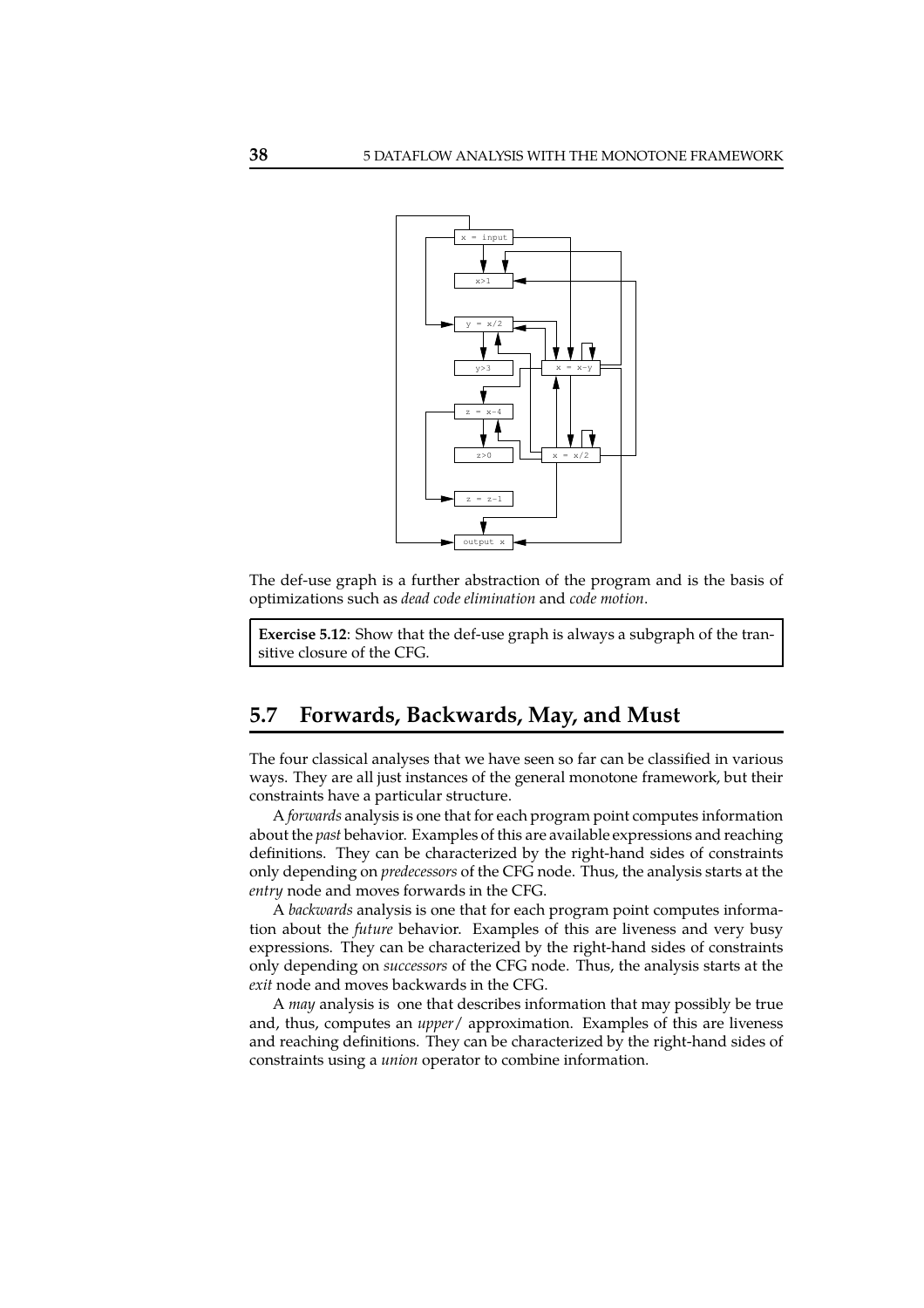A *must* analysis is one that describes information that must definitely be true and, thus, computes a *lower* approximation. Examples of this are available expressions and very busy expressions. They can be characterized by the righthand sides of constraints using an *intersection* operator to combine information.

Thus, our four examples show every possible combination, as illustrated by this diagram:

|     | Forwards                    | <i>Backwards</i>                                            |
|-----|-----------------------------|-------------------------------------------------------------|
| May | <b>Reaching Definitions</b> | Liveness                                                    |
|     |                             | <i>Must</i>   Available Expressions   Very Busy Expressions |

These classifications are mostly botanical in nature, but awareness of them may provide inspiration for constructing new analyses.

### **5.8 Example: Initialized Variables**

Let us try to define an analysis that ensures that variables are initialized before they are read. This can be solved by computing for every program point the set of variables that are guaranteed to be initialized, thus our lattice is the reverse powerset of variables occurring in the given program. Initialization is a property of the past, so we need a forwards analysis. Also, we need definite information which implies a must analysis. This means that our constraints are phrased in terms of predecessors and intersections. On this basis, they more or less give themselves. For the entry node we have the constraint:

$$
[entry] = \{\}
$$

for assignments we have the constraint:

$$
\llbracket v \rrbracket = \bigcap_{w \in pred(v)} \llbracket w \rrbracket \cup \{id\}
$$

and for all other nodes the constraint:

$$
[\![v]\!] = \bigcap_{w \in pred(v)} [\![w]\!]
$$

The compiler could now check for every use of a variable that it is contained in the computed set of initialized variables.

### **5.9 Example: Constant Propagation**

An analysis related to sign analysis is constant propagation, where we for every program point want to determine the variables that have a constant value. The analysis is structured just like the sign analysis, except that the basic lattice is replaced by: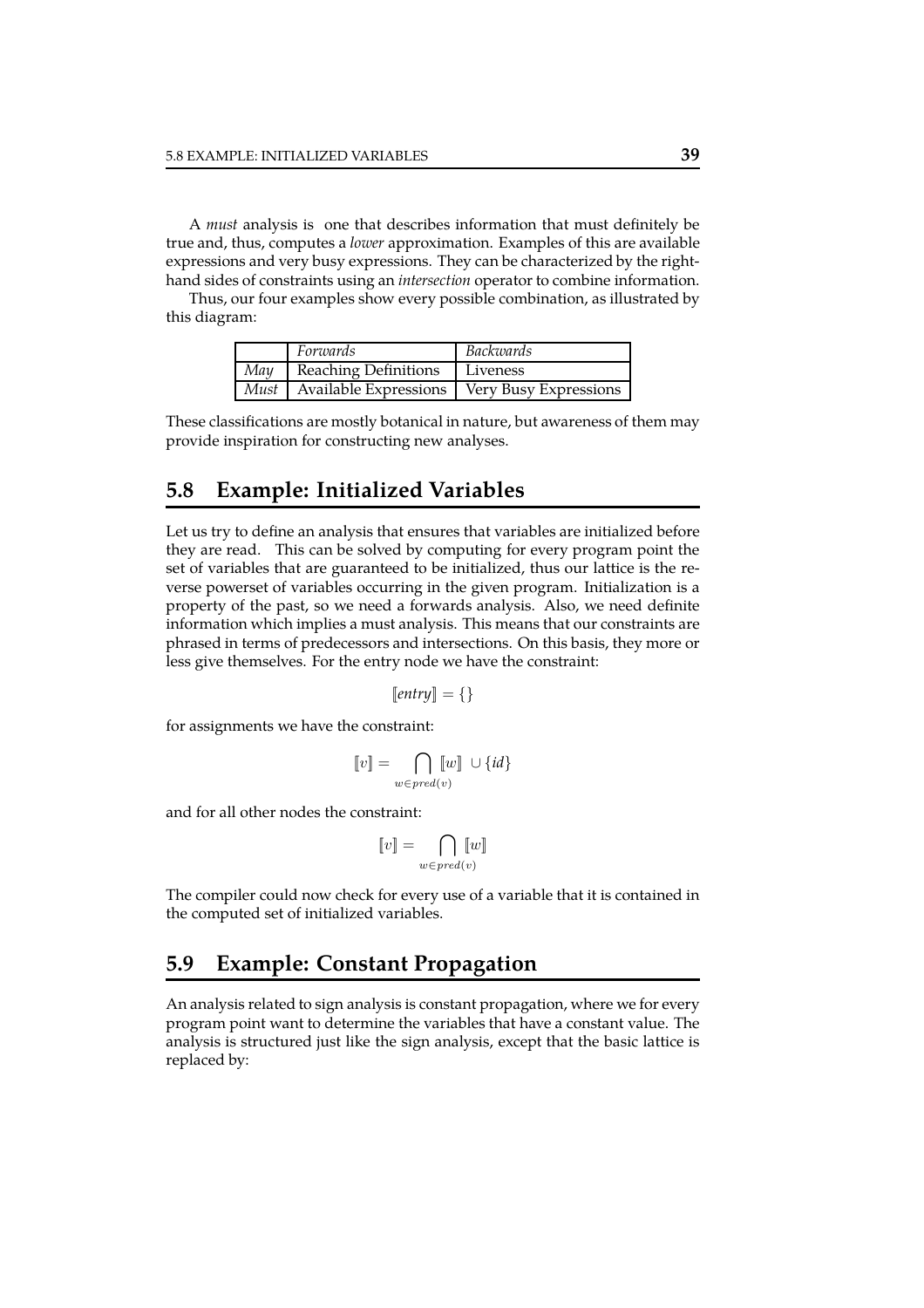

and that operators are abstracted in the following manner for e.g. addition:  $\lambda n\lambda m$ .if (n = ⊥∨m = ⊥) {⊥} else if (n = ?∨m = ?) {?} else {n+m} Based on this analysis, an optimizing compiler could transform the program:

```
var x,y,z;
x = 27;y = input;z = 2 * x + y;if (x < 0) { y = z-3; } else { y = 12; }
output y;
```
into:

```
var x,y,z;
x = 27;y = input;z = 54+y;if (0) { y = z-3; } else { y = 12; }
output y;
```
which, following a reaching definitions analysis and a dead code elimination, can be reduced to:

var y;  $y = input;$ output 12;

### **5.10 Example: Interval Analysis**

An *interval analysis* computes for every integer variable a lower and an upper bound for its possible values. Intervals are interesting analysis results, since sound answers can be used for optimizations such as array bounds checking, numerical overflow, and efficient integer representations.

This example involves a lattice of infinite height and we must use a special technique, called *widening* to ensure convergence towards a fixed-point. Increased precision may be obtained using a complementary technique, called *narrowing*.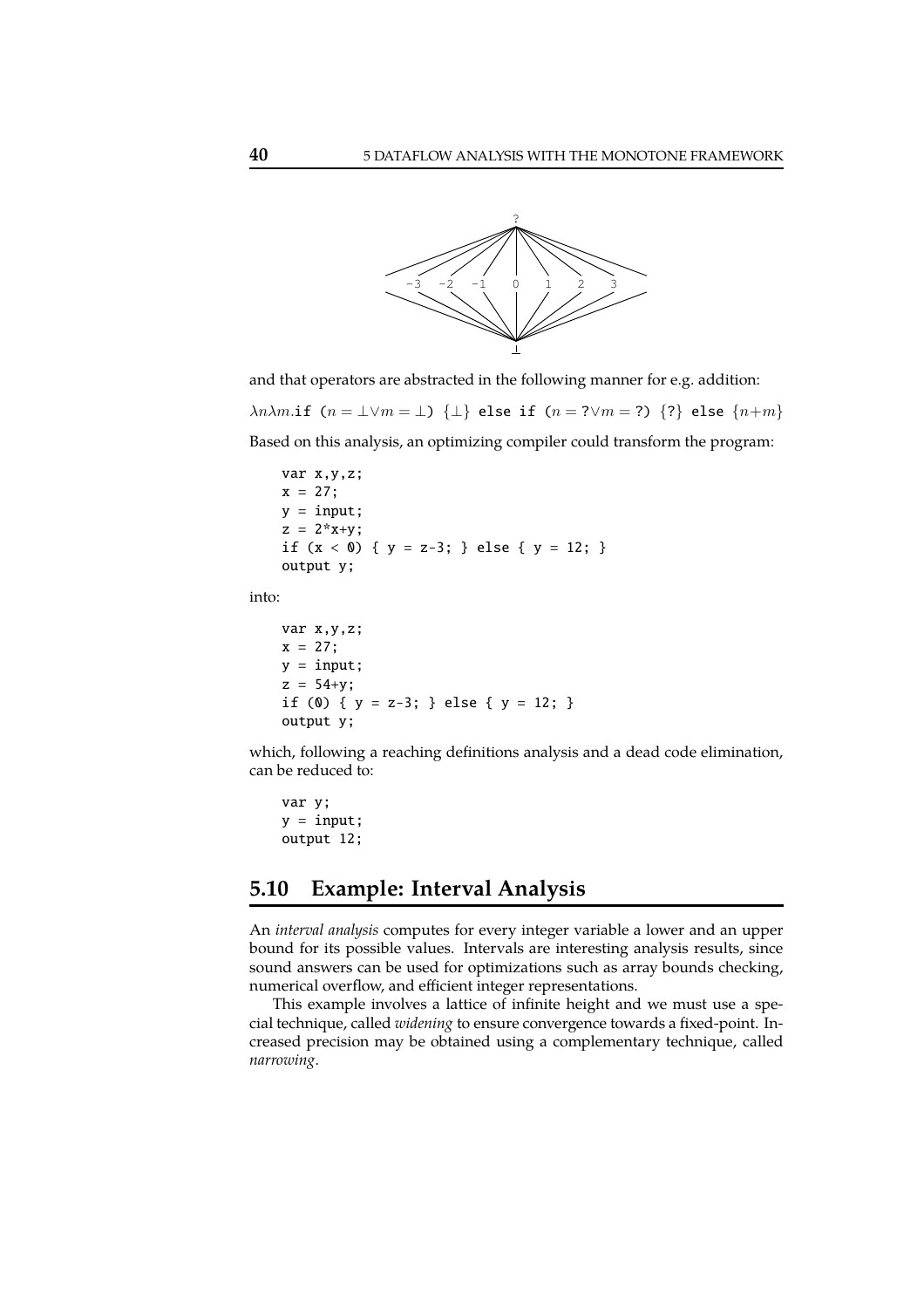The lattice describing a single variable is defined as:

$$
Interval = lift(\{[l, h] \mid l, h \in N \land l \le h\})
$$

where:

$$
N = \{-\infty, \ldots, -2, -1, 0, 1, 2, \ldots, \infty\}
$$

is the set of integers extended with infinite endpoints and the order on intervals is:

$$
[l_1, h_1] \sqsubseteq [l_2, h_2] \Leftrightarrow l_2 \le l_1 \wedge h_1 \le h_2
$$

corresponding to inclusion of points. This lattice looks as follows:



It is clear that we do not have a lattice of finite height, since it contains for example the infinite chain:

$$
[0,0] \sqsubseteq [0,1] \sqsubseteq [0,2] \sqsubseteq [0,3] \sqsubseteq [0,4] \sqsubseteq [0,5] \dots
$$

This carries over to the lattice we would ultimately use, namely:

$$
L = \mathit{Vars} \mapsto \mathit{Interval}
$$

where for the entry node we use the constant function returning the  $\bot$  element:

$$
[\![entry]\!] = \lambda x. \bot
$$

for an assignment the constraint:

$$
[\![v]\!] = J OIN(v) [id \mapsto eval(J OIN(v), E)]
$$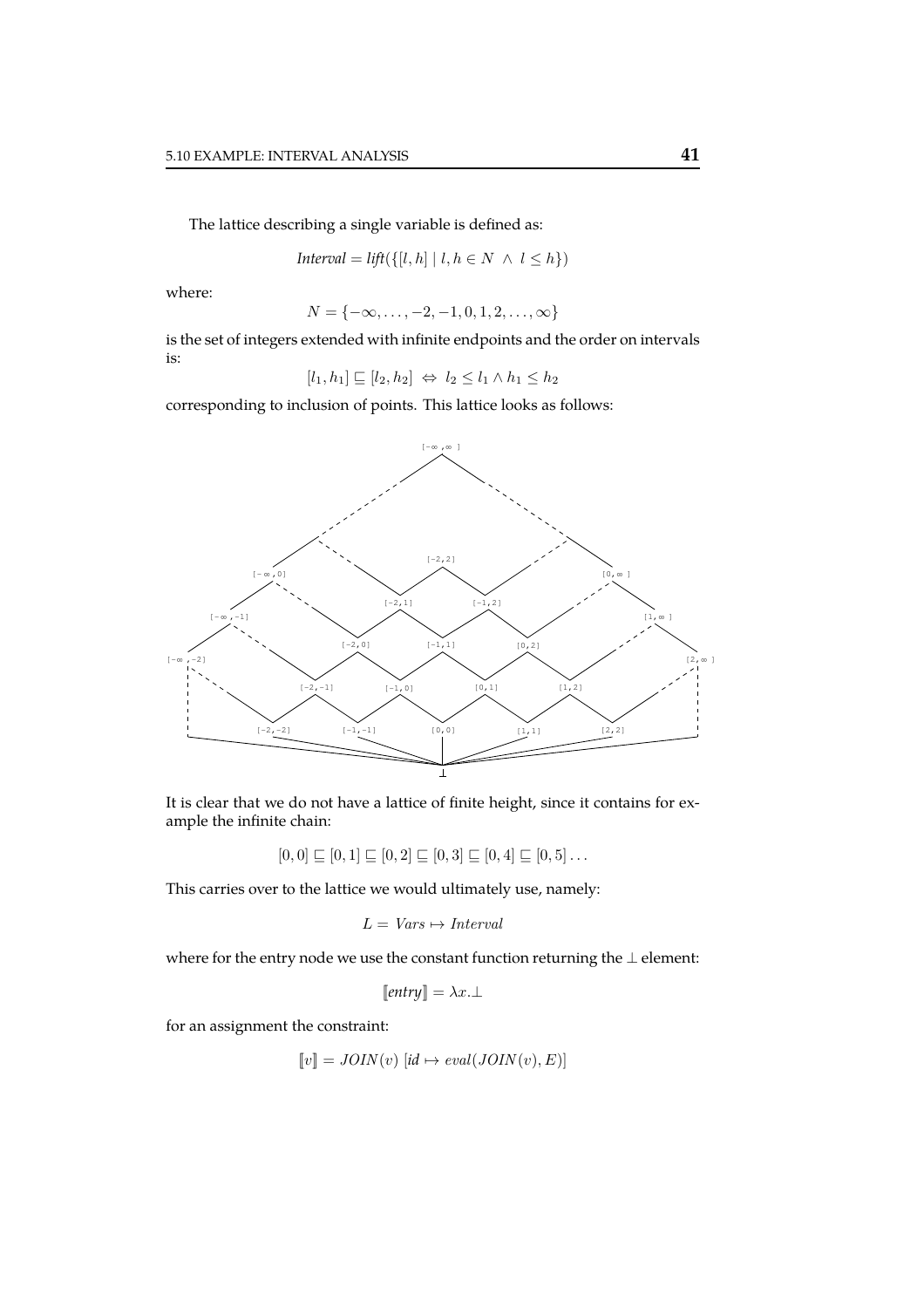and for all other nodes the constraint:

$$
[\![v]\!] = J O I N(v)
$$

where:

$$
JOIN(v) = \bigsqcup_{w \in pred(v)} [w]
$$

and eval performs an abstract evaluation of expressions:

 $eval(\sigma, id) = \sigma(id)$  $eval(\sigma, intconst) = [intconst, intconst]$  $eval(\sigma, E_1 \text{ op } E_2) = \overline{\text{op}}(eval(\sigma, E_1), eval(\sigma, E_2))$ 

where the abstract arithmetical operators all are defined by:

$$
\overline{\text{op}}([l_1,h_1],[l_2,h_2]) = [\min_{x \in [l_1,h_1], y \in [l_2,h_2]} x \text{ op } y, \max_{x \in [l_1,h_1], y \in [l_2,h_2]} x \text{ op } y]
$$

For example,  $\bar{\mathbf{+}}([1, 10], [-5, 7]) = [1 - 5, 10 + 7] = [-4, 17].$ 

**Exercise 5.13**: Argue that these definitions yield monotone operators on the Interval lattice.

**Exercise 5.14**: Show how the abstract comparison operators can be made more precise.

The lattice has infinite height, so we are unable to use the monotone framework, since the fixed-point algorithm may never terminate. This means that for the lattice  $L^n$  the sequence of approximants:

$$
F^i(\bot,\ldots,\bot)
$$

need never converge. A powerful technique to address this kind of problem is introduced in the next section.

### **5.11 Widening**

To obtain convergence of the interval analysis presented in Section 5.10 we shall use a technique called *widening* which introduces a function  $w: L^n \to L^n$  so that the sequence:

$$
(w \circ F)^i(\bot,\ldots,\bot)
$$

now converges on a fixed-point that is larger than every  $F^i(\bot,\ldots,\bot)$  and thus represents sound information about the program. The widening function  $w$ will intuitively *coarsen* the information sufficiently to ensure termination. For our interval analysis,  $w$  is defined pointwise down to single intervals. It operates relatively to a fixed finite subset  $B \subset N$  that must contain  $-\infty$  and  $\infty$ .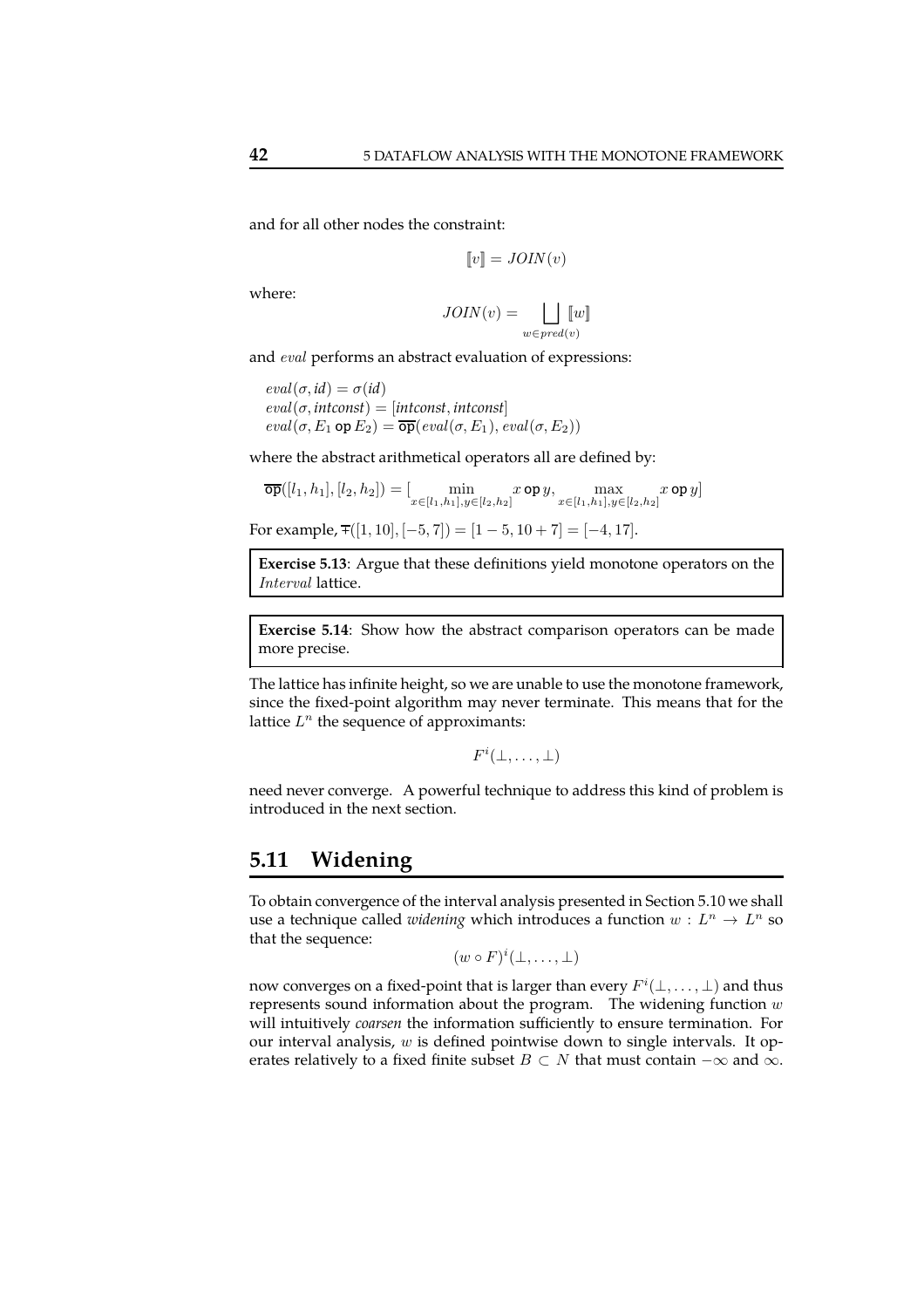Typically, B could be seeded with all the integer constants occurring in the given program, but other heuristics could also be used. On a single interval we have:

 $w([l, h]) = [max\{i \in B \mid i \leq l\}, min\{i \in B \mid h \leq i\}]$ 

which finds the best fitting interval among the ones that are allowed.

**Exercise 5.15**: Show that since w is an extensive monotone function and  $w(Interval)$  is a finite lattice, the widening technique is guaranteed to work correctly.

#### **5.12 Narrowing**

Widening generally shoots above the target, but a subsequent technique called *narrowing* may improve the result. If we define:

 $fix = | \tF^i(\perp, \ldots, \perp)$   $fixw = | \t|(w \circ F)^i(\perp, \ldots, \perp)$ 

then we have  $fix \subseteq \textit{fixw}$ . However, we also have that  $fix \subseteq \textit{F}(\textit{fixw}) \subseteq \textit{fixw}$ , which means that a subsequent application of F may *refine* our result and still produce sound information. This technique, called *narrowing*, may in fact be iterated arbitrarily many times.

**Exercise 5.16**: Show that  $\forall i : \text{fix} \sqsubseteq F^{i+1}(\text{fix} w) \sqsubseteq F^i(\text{fix} w) \sqsubseteq \text{fix} w$ .

An example will demonstrate the benefits of these techniques. Consider this program:

```
y = 0; x = 7; x = x+1;
while (input) {
 x = 7:
 x = x+1;y = y+1;}
```
Without widening, the analysis will produce the following diverging sequence of approximants for the program point after the loop:

 $[x \mapsto \bot, y \mapsto \bot]$  $\mathbf{x} \mapsto [8, 8], \mathbf{y} \mapsto [0, 1]$  $\mathbf{x} \mapsto [8, 8], \mathbf{v} \mapsto [0, 2]$  $[\mathbf{x} \mapsto [8, 8], \mathbf{y} \mapsto [0, 3]]$ . . .

If we apply widening, based on the set  $B = \{-\infty, 0, 1, 7, \infty\}$  seeded with the constants occurring in the program, then we obtain a converging sequence: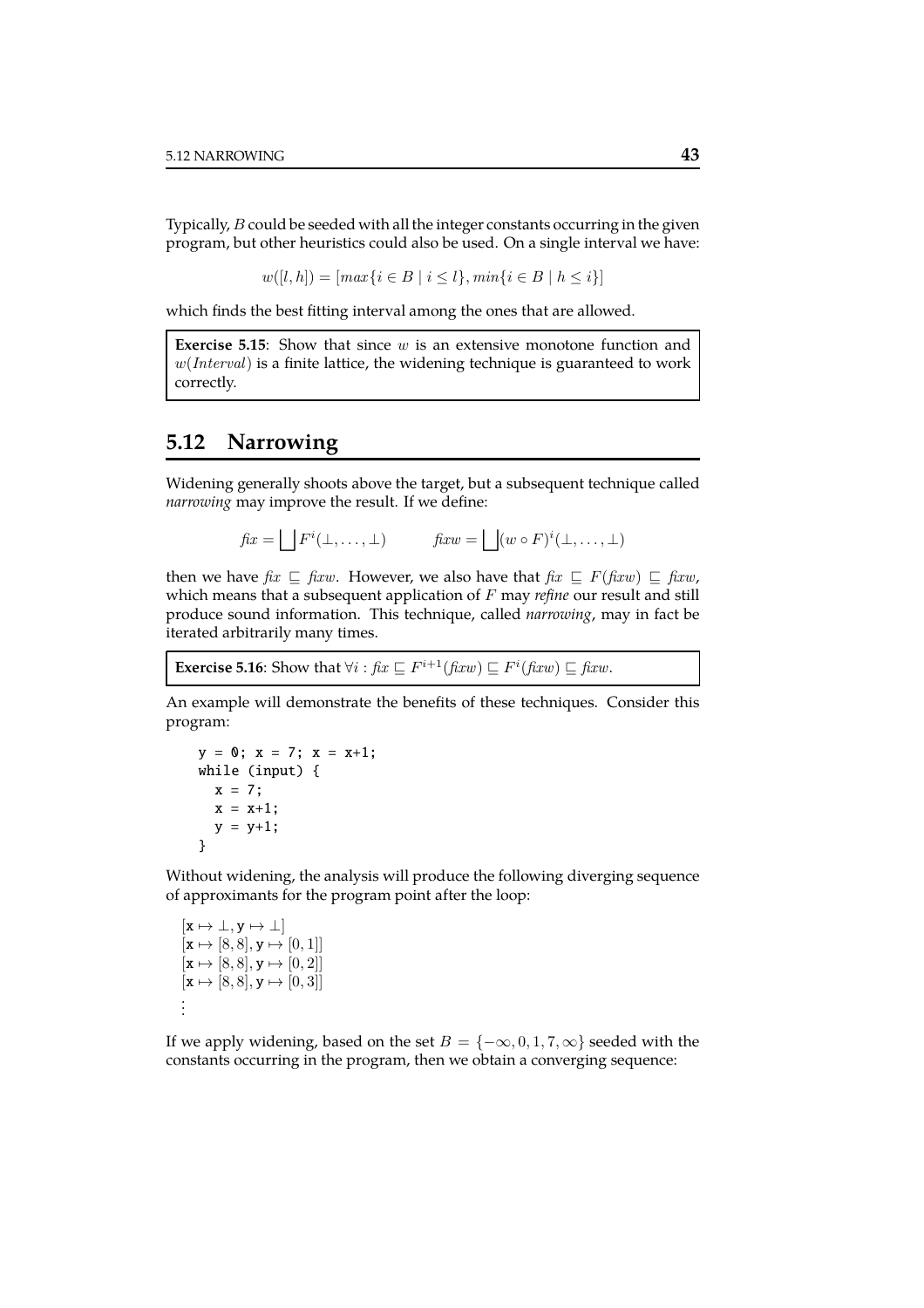$[x \mapsto \bot, y \mapsto \bot]$  $[\mathbf{x} \mapsto [7, \infty], \mathbf{y} \mapsto [0, 1]]$  $[\mathbf{x} \mapsto [7, \infty], \mathbf{y} \mapsto [0, 7]]$  $[\mathbf{x} \mapsto [7, \infty], \mathbf{y} \mapsto [0, \infty]]$ 

However, the result for x is discouraging. Fortunately, a few iterations of narrowing refines the result to:

 $[\mathbf{x} \mapsto [8, 8], \mathbf{y} \mapsto [0, \infty]]$ 

which is really the best we could hope for. Correspondingly, further narrowing has no effect. Note that the decreasing sequence:

 $\operatorname{fix}w \sqsupseteq F(\operatorname{fix}w) \sqsupseteq F^2(\operatorname{fix}w) \sqsupseteq F^3(\operatorname{fix}w) \ldots$ 

is not guaranteed to converge, so heuristics must determine how many times to apply narrowing.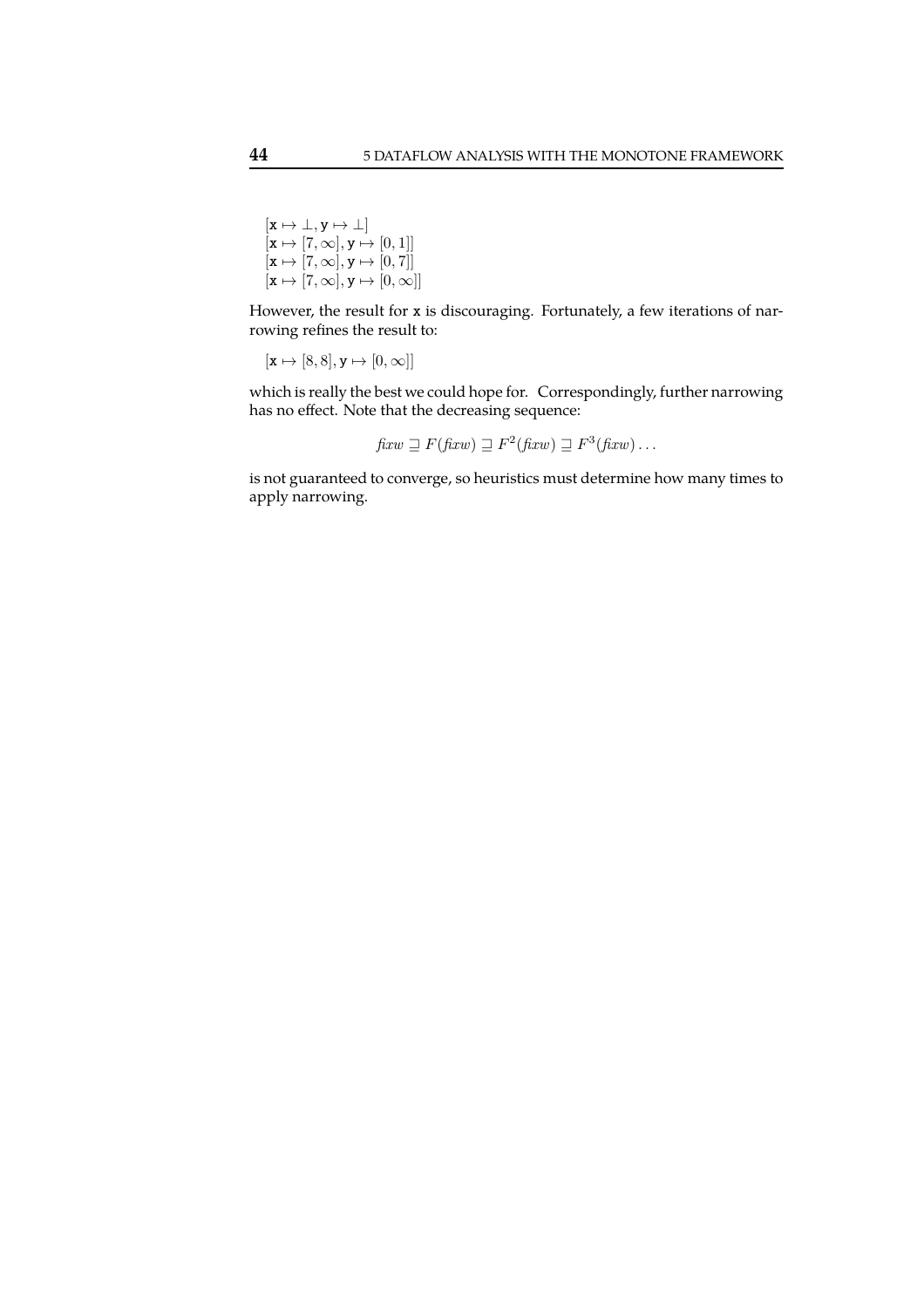# Chapter 6

# **Path Sensitivity**

Until now, we have ignored the values of conditions by simply treating if- and while-statements as a nondeterministic choice between the two branches. This is called a *path insensitive* analysis as it does not distinguish different paths that lead to a given program point. This technique fails to include some information that could potentially be used in a static analysis. Consider for example the following program:

```
x = input;v = 0:
z = 0;while (x > 0) {
  z = z+x;if (17 > y) { y = y+1; }
  x = x-1;}
```
The previous interval analysis (with widening) will conclude that after the whileloop the variable x is in the interval  $[-\infty, \infty]$ , y is in the interval  $[0, \infty]$ , and z is in the interval  $[-\infty, \infty]$ . However, in view of the conditionals being used, this result is too pessimistic.

### **6.1 Assertions**

To exploit the available information, we shall extend the language with an artificial statement,  $assert(E)$ , where E is a boolean expression. This statement will abort execution at runtime if  $E$  is false and otherwise have no effect, however, we shall only insert it at places where  $E$  is guaranteed to be true. In the interval analysis, the constraints for these new statement will narrow the intervals for the various variables by exploiting information in conditionals.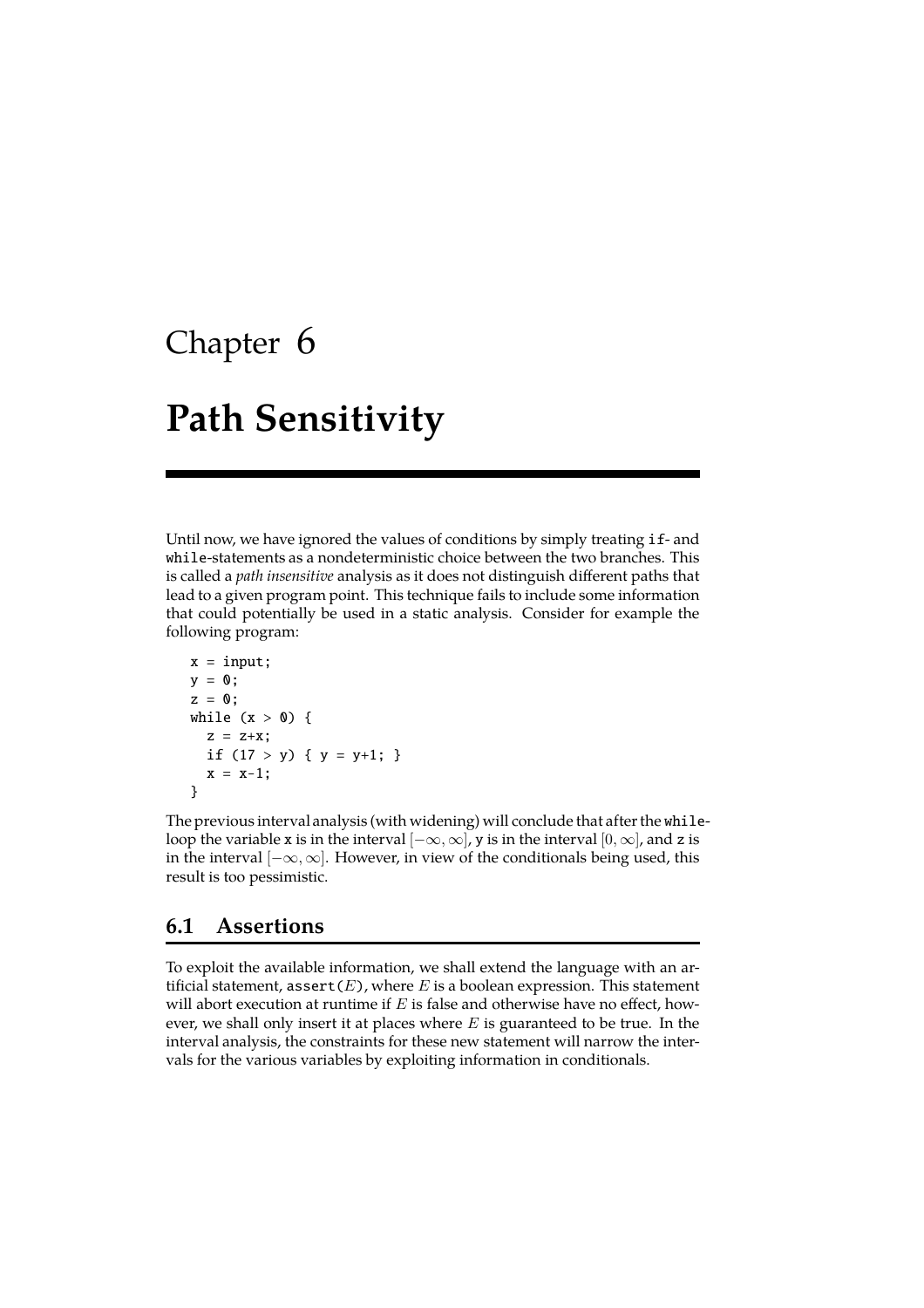In the example program, the meanings of the conditionals can be encoded by the following program transformation:

```
x = input:
v = 0:
z = 0;while (x > 0) {
  assert(x > 0);
  z = z+x:
  if (17 > y) { assert(17 > y); y = y+1; }
  x = x-1;}
assert(\cdot(x > 0));
```
Constraints for a node  $v$  with an assert statement may trivially be given as:

 $\llbracket v \rrbracket = J O I N(v)$ 

in which case no extra precision is gained. In fact, it requires insight into the specific static analysis to define non-trivial and sound constraints for these constructs.

For the interval analysis, extracting the information carried by general conditions, or *predicates*, such as  $E_1 > E_2$  or  $E_1 = E_2$  relative to the lattice elements is complicated and in itself an area of considerable study. For simplicity, let us consider conditions only of the two kinds *id* > E and E > *id*. The former kind of assertion can be handled by the constraint

 $\llbracket v \rrbracket = J OIN(v)[id \mapsto gt(J OIN(v)(id), eval(J OIN(v), E))]$ 

where

$$
gt([l_1, h_1], [l_2, h_2]) = [l_1, h_1] \sqcap [l_2, \infty]
$$

**Exercise 6.1**: Argue that this constraint for assert is sound and monotone.

Negated condition are handled in similar fashions, and all other conditions are given the trivial, but sound identity constraint.

With this refinement, the interval analysis of the above example will conclude that after the while-loop the variable x is in the interval  $[-\infty.0]$ , y is in the interval [0, 17], and z is in the interval [0,  $\infty$ ].

**Exercise 6.2**: Discuss how more conditions may be given non-trivial constraints for assert to improve analysis precision further.

### **6.2 Branch Correlations**

The use of assert statements at conditional branches provides a simple kind of path sensitivity called *control sensitivity*, however it is insufficient for reasoning about correlations of branches in programs. Here is a typical example: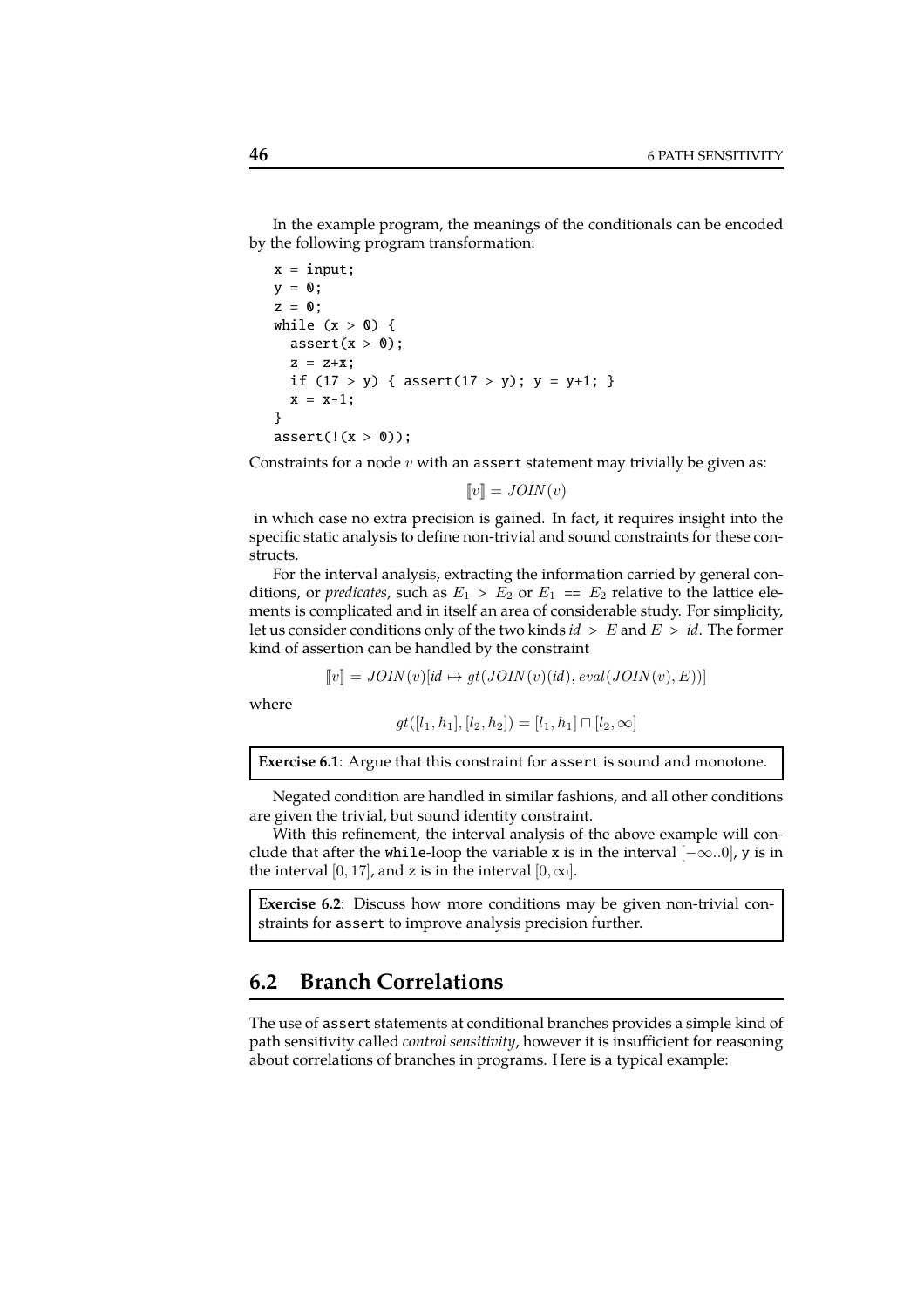```
if (condition) {
  open();
  flag = 1;
} else {
  flag = \theta;
}
...
if (flag) {
  close();
}
```
We here assume that open and close are built-in functions for opening and closing a specific file. The file is initially closed, and the "... " consists of statements that do not call open or close or modify flag. We wish to design an analysis that can check that close is only called if the file is currently open.

As a starting point, we use this lattice for modeling the open/closed status of the file:

$$
L = (2^{\{\text{open, closed}\}}, \subseteq)
$$

For every CFG node  $v$  the variable  $[v]$  denotes the possible status of the file at the program point after the node. For open and close statements the constraints are:

$$
[\text{open}()] = \{\text{open}\}
$$

$$
[\text{close}()] = \{\text{closed}\}
$$

For the entry node, we define:

$$
[\![entry]\!] = \{\mathsf{closed}\}
$$

and for every other node, which does not modify the file status, the constraint is simply:

$$
[\![v]\!] = J O I N(v)
$$

where  $JOIN$  is defined as usual for a forward, may analysis:

$$
JOIN(v) = \bigcup_{w \in pred(v)} [w]
$$

In the example program, the close function is clearly called if and only if open is called, but the current analysis fails to discover this.

**Exercise 6.3**: Write the constraints being produced for the example program and show that the solution for  $[\![\text{flag}]\!]$  (the node for the last if condition) is {open, closed}.

Arguing that the program has the desired property obviously involves the flag variable, which the lattice above ignores. So, we can try with a slightly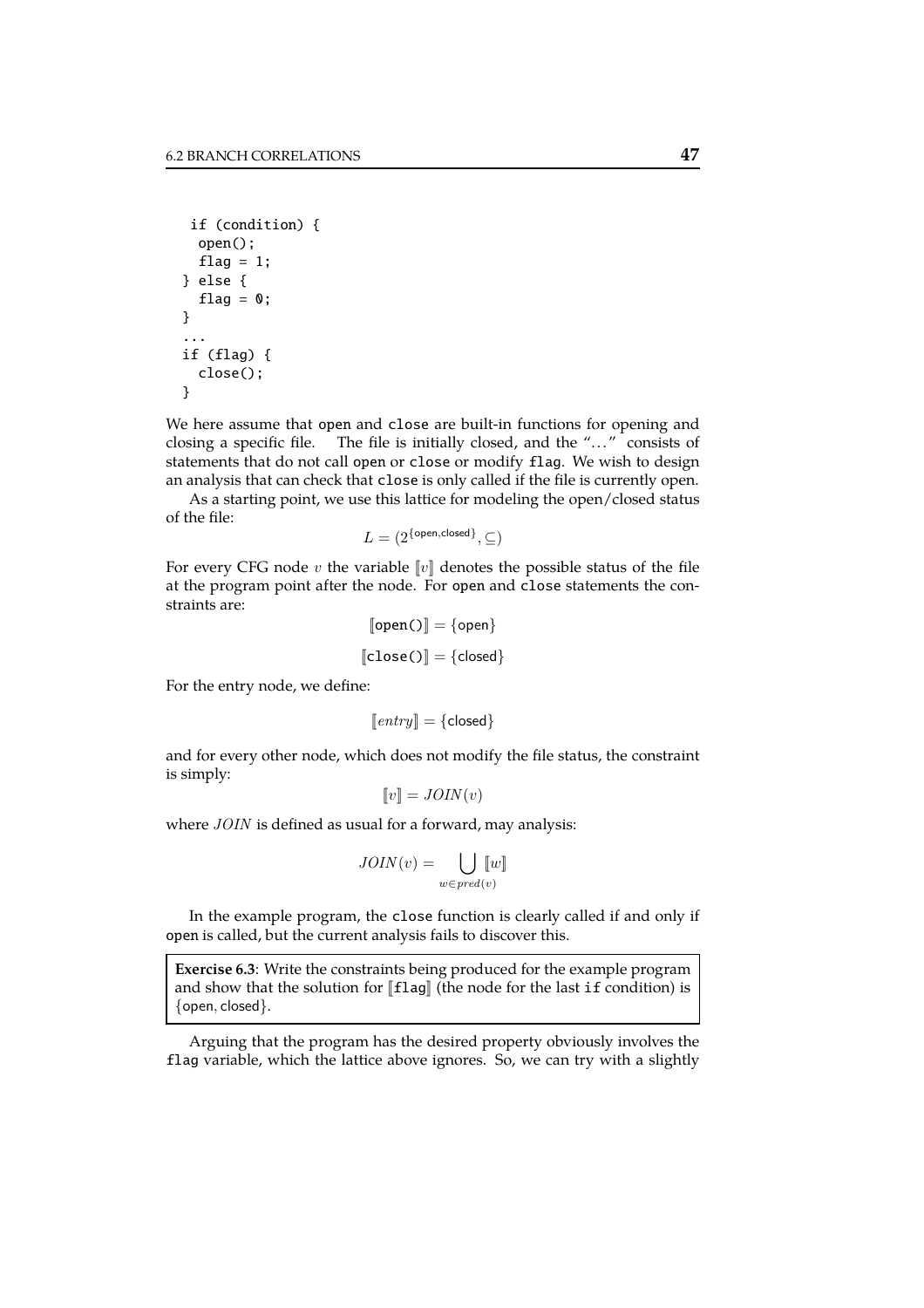more sophisticated lattice – a product lattice that keeps track of both the status of the file and the value of the flag:

 $L' = (2^{\{\mathsf{open}, \mathsf{closed}\}}, \subseteq) \times (2^{\{\mathsf{flag}=0,\mathsf{flag}\neq 0\}}, \subseteq)$ 

Additionally, we insert assert to make sure that conditionals are not ignored:

```
if (condition) {
  assert(condition);
  open();
  flag = 1;
} else {
  assert(!condition);
  flag = \theta;
}
...
if (flag) {
  assert(flag);
  close();
} else {
  assert(!flag);
}
```
This is still insufficient, though. At the program point after the first if-else statement, the analysis only knows that open *may* have been called and flag *may* be 0.

**Exercise 6.4**: Specify the constraints that fit with the  $L'$  lattice. Then show that the analysis produces the lattice element  $(2^{\{\text{open,closed}\}}, 2^{\{flag = 0,flag \neq 0\}})$ for the first node after the the first if-else statement.

The present analysis is also called an *independent attribute analysis* as the abstract value of the file is independent of the abstract value of the boolean flag. What we need is a *relational* analysis that can keep track of relations between variables. This can be achieved by generalizing the analysis to maintain *multiple* abstract states per program point. If L is the original lattice as defined above, we replace it by

$$
L'' = P \mapsto L
$$

where P is a finite set of *path contexts*. A path context is here a predicate over the program state. (For instance, a condition expression in TIP defines such a predicate.) In general, each statement is then analyzed in  $|P|$  different path contexts, each describing a set of paths that lead to the statement. For the example above, we can use  $P = \{ \text{flag} = 0, \text{flag} \neq 0 \}.$ 

The constraints for open, close, and *entry* are:

$$
[\text{open}()] = \lambda p.\{\text{open}\}\
$$

$$
[\text{close}()] = \lambda p.\{\text{closed}\}\
$$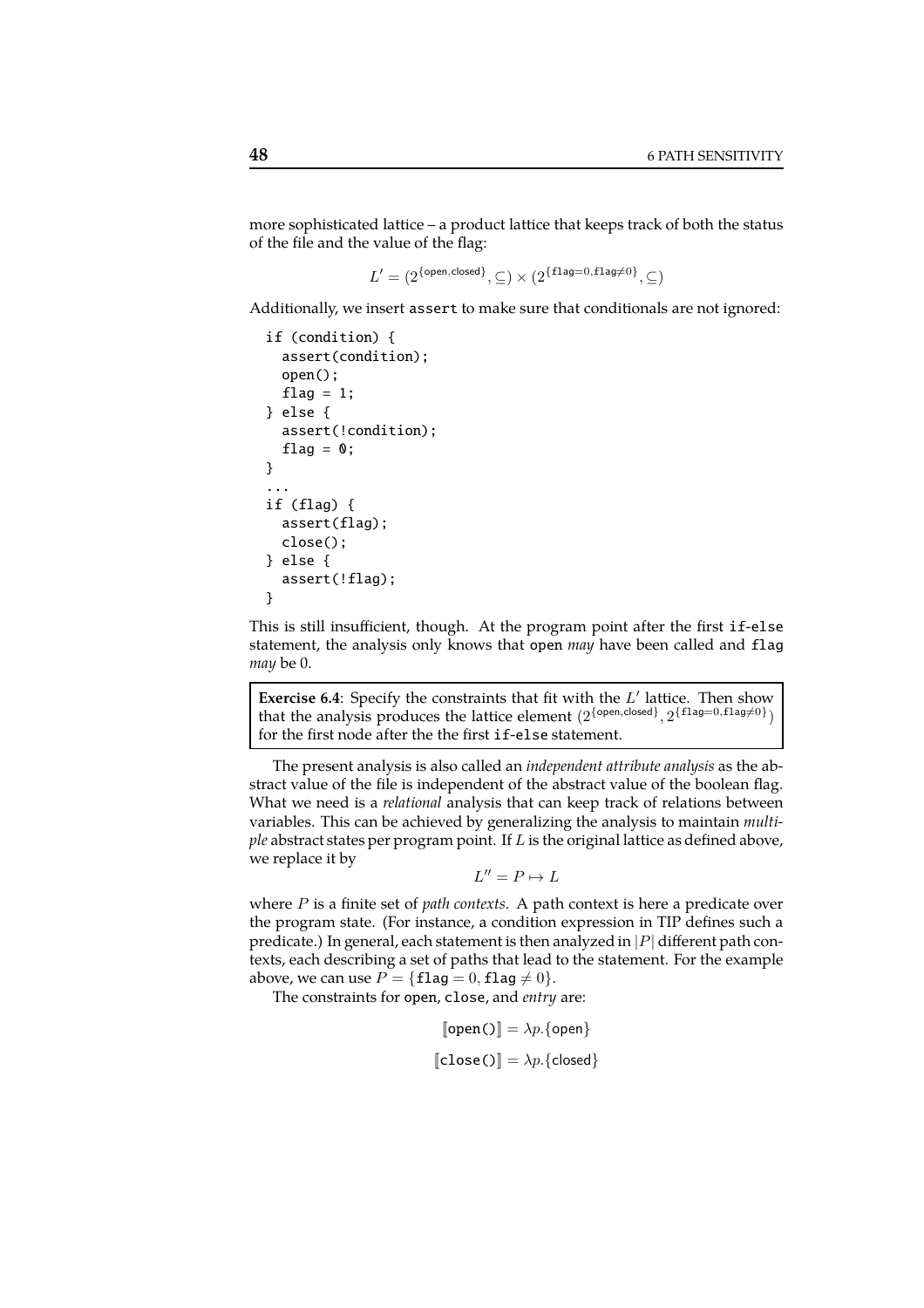$$
[\![entry]\!] = \lambda p.\{\mathsf{closed}\}
$$

The constraints for assignments make sure that flag gets special treatment:

$$
\llbracket \text{flag} = \mathbf{0} \rrbracket = \llbracket \text{flag} = 0 \mapsto \bigcup_{p \in P} J O IN(v)(p), \text{ flag} \neq 0 \mapsto \emptyset \rrbracket
$$
\n
$$
\llbracket \text{flag} = n \rrbracket = \llbracket \text{flag} \neq 0 \mapsto \bigcup_{p \in P} J O IN(v)(p), \text{ flag} = 0 \mapsto \emptyset \rrbracket
$$
\n
$$
\llbracket \text{flag} = E \rrbracket = \lambda q. \bigcup_{p \in P} J O IN(v)(p)
$$

Here, n is an *intconst* other than 0 and E is a non-*intconst* expression, and JOIN is defined pointwise:

$$
JOIN(v)(p) = \bigcup_{w \in pred(v)} [w](p)
$$

The situation  $[v](p) = \emptyset$  corresponds to p being an infeasible path context at v. For assert, we also give special treatment to flag:

$$
[\![\mathsf{assert}(\mathsf{flag})]\!] = [\mathsf{flag} \neq 0 \mapsto JOIN(v)(\mathsf{flag} \neq 0), \; \mathsf{flag} = 0 \mapsto \emptyset]
$$

Notice the small but important difference from the constraint for the case flag = 1. As before, the case for negated expressions is similar.

**Exercise 6.5**: Give an appropriate constraint for assert (! flag).

Finally, for any other node  $v$ , including other assert nodes, the constraint keeps the dataflow information for different path contexts apart but otherwise simply propagates and joins the information:

$$
[\![v]\!] = \lambda p. J O I N(v)(p)
$$

Although this is sound, we could make more precise constraints for assert nodes by recognizing other patterns that fit into the abstraction given by the lattice.

For our specific program, the following constraints are generated:

$$
\begin{aligned}\n[\textit{entry}] &= \lambda p. \{\text{closed}\} \\
[\text{condition}] &= [\textit{entry}]\n[\text{assert}(\text{condition})] = [\text{condition}]\n[\text{open}()] = \lambda p. \{\text{open}\} \\
[\text{flag = 1}] &= [\text{flag} \neq 0 \mapsto \bigcup_{p \in P} [\text{open}(0] \mid (p), \text{flag} = 0 \mapsto \emptyset] \\
[\text{assert}(\text{!condition})] &= [\text{condition}]\n[\text{flag = 0}] = [\text{flag} = 0 \mapsto \bigcup_{p \in P} [\text{assert}(\text{!condition}) \mid (p), \text{flag} \neq 0 \mapsto \emptyset] \\
[\text{...}] &= \lambda p. ([\text{flag} = 1] \mid (p) \cup [\text{flag} = 0] \mid (p))\n[\text{flag}] = [\dots]\n\end{aligned}
$$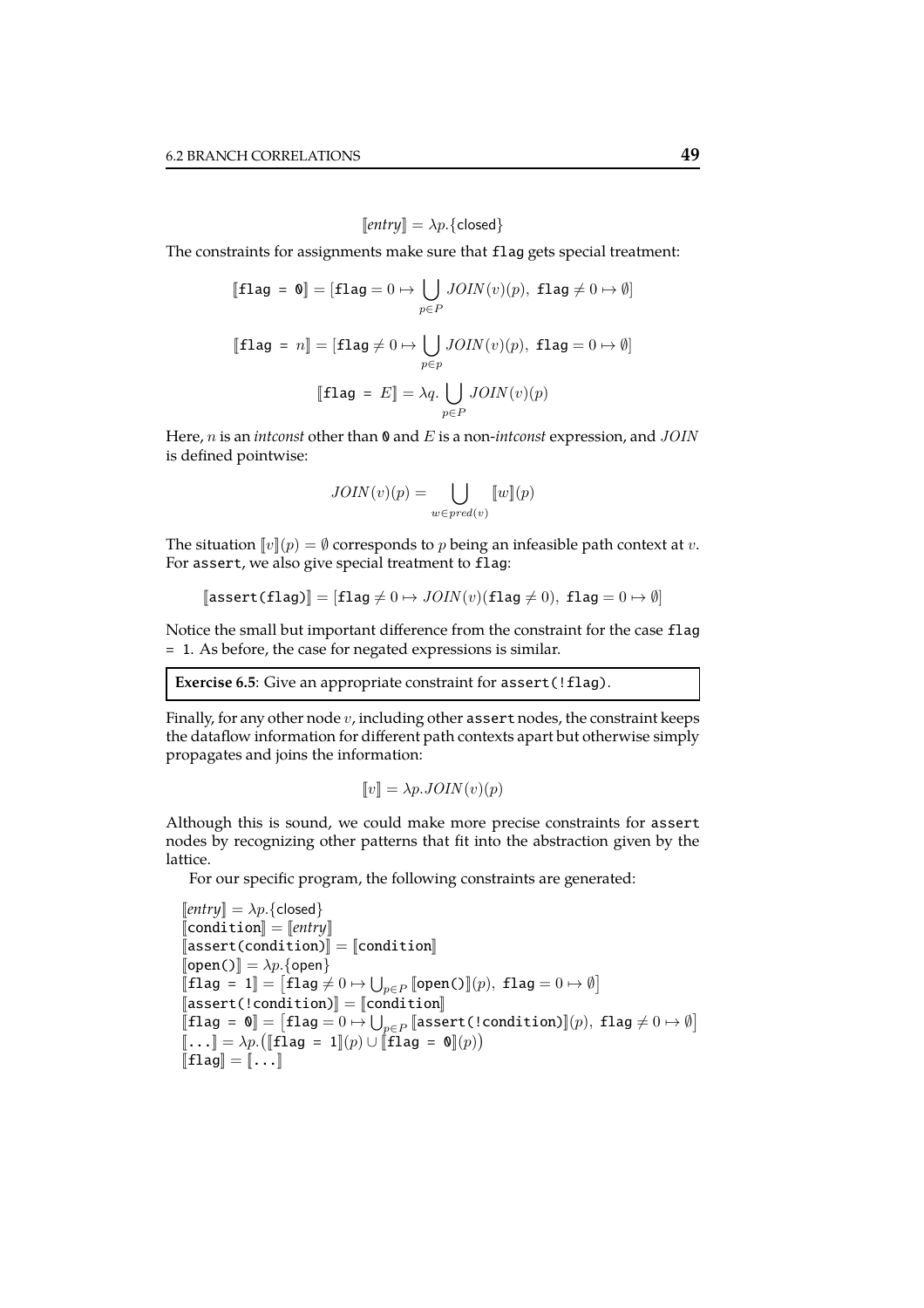```
[\texttt{assert}(\texttt{flag})] = [\texttt{flag} \neq 0 \mapsto [\texttt{flag}](\texttt{flag} \neq 0), \texttt{flag} = 0 \mapsto \emptyset][\texttt{close}()] = \lambda p.\{\texttt{closed}\}\[\texttt{assert}(!\texttt{flag})] = [\texttt{flag} = 0 \mapsto [\texttt{flag}](\texttt{flag} = 0), \texttt{flag} \neq 0 \mapsto \emptyset]\llbracket exit \rrbracket = \lambda p. (\llbracket \texttt{close()} \rrbracket(p) \cup \llbracket \texttt{assert}(\texttt{!flag}) \rrbracket(p))
```
The minimal solution is, for each  $\llbracket v \rrbracket(p)$ :

|                                                                        | $\texttt{flag} = 0$ | flag $\neq 0$ |
|------------------------------------------------------------------------|---------------------|---------------|
| $\llbracket entry \rrbracket$                                          | ${close}$           | {closed}      |
| $\llbracket$ condition $\rrbracket$                                    | ${close}$           | ${close}$     |
| $[\hspace{-0.04cm}[ \text{assert}(\text{condition})]\hspace{-0.04cm}]$ | ${close}$           | ${close}$     |
| $\llbracket \text{open()} \rrbracket$                                  | $\{open\}$          | $\{open\}$    |
| $\llbracket \texttt{flag} = 1 \rrbracket$                              |                     | $\{open\}$    |
| [assert(!condition)]                                                   | ${close}$           | ${close}$     |
| $\llbracket \texttt{flag} = \texttt{O} \rrbracket$                     | ${close}$           |               |
| $\llbracket \ldots \rrbracket$                                         | ${close}$           | $\{open\}$    |
| $\ f$ lag $\ $                                                         | ${close}$           | $\{open\}$    |
| $\llbracket \text{assert}(\text{flag}) \rrbracket$                     |                     | $\{open\}$    |
| $\llbracket \text{close()} \rrbracket$                                 | ${close}$           | ${close}$     |
| [assert(!flag)]                                                        | ${close}$           |               |
| $\ exit\ $                                                             | ${close}$           | $\{closed\}$  |

The analysis produces the lattice element  $[\text{flag} = 0 \mapsto {\{\text{closed}\}, \text{flag} \neq 0 \mapsto \{\text{closed}\}, \text{flag} \neq 0 \mapsto \{\text{closed}\}, \text{flag} \neq 0 \mapsto \{\text{closed}\}, \text{flag} \neq 0 \mapsto \{\text{closed}\}, \text{flag} \neq 0 \mapsto \{\text{closed}\}, \text{flag} \neq 0 \mapsto \{\text{closed}\}, \text{flag} \neq 0 \mapsto \{\text{closed}\}, \text{flag} \neq 0 \mapsto \{\text{closed}\},$ {open}] for the program point after the first if-else statement. The constraint for the assert(flag) statement will eliminate the possibility that the file is closed at that point. This ensures that close is only called if the file is open, as desired.

**Exercise 6.6**: For the present example, the basic lattice  $L$  is a defined as a powerset of a finite set A. Show that  $P \mapsto 2^A$  is isomorphic to  $2^{P \times A}$ . (This explains why such analyses are called *relational*.)

**Exercise 6.7**: Describe a variant of the example program above where the present analysis would be improved if combining it with constant propagation.

In general, the program analysis designer is left with the choice of P. Often P consists of combinations of predicates that appear in conditionals in the program. This quickly results in an exponential blow-up: for k predicates, each statement may need to be analyzed in  $2^k$  different path contexts. In practice, however, there is usually much redundancy in these analysis steps. Thus, in addition to the challenge of reasoning about the assert predicates relative to the lattice elements, it requires a considerable effort to avoid too many redundant computations in path sensitive analysis. One approach is *iterative refinement* where  $P$  is initially a single universal path context, which is then iteratively refined by adding relevant predicates until either the desired properties can be established or disproved or the analysis is unable to select relevant predicates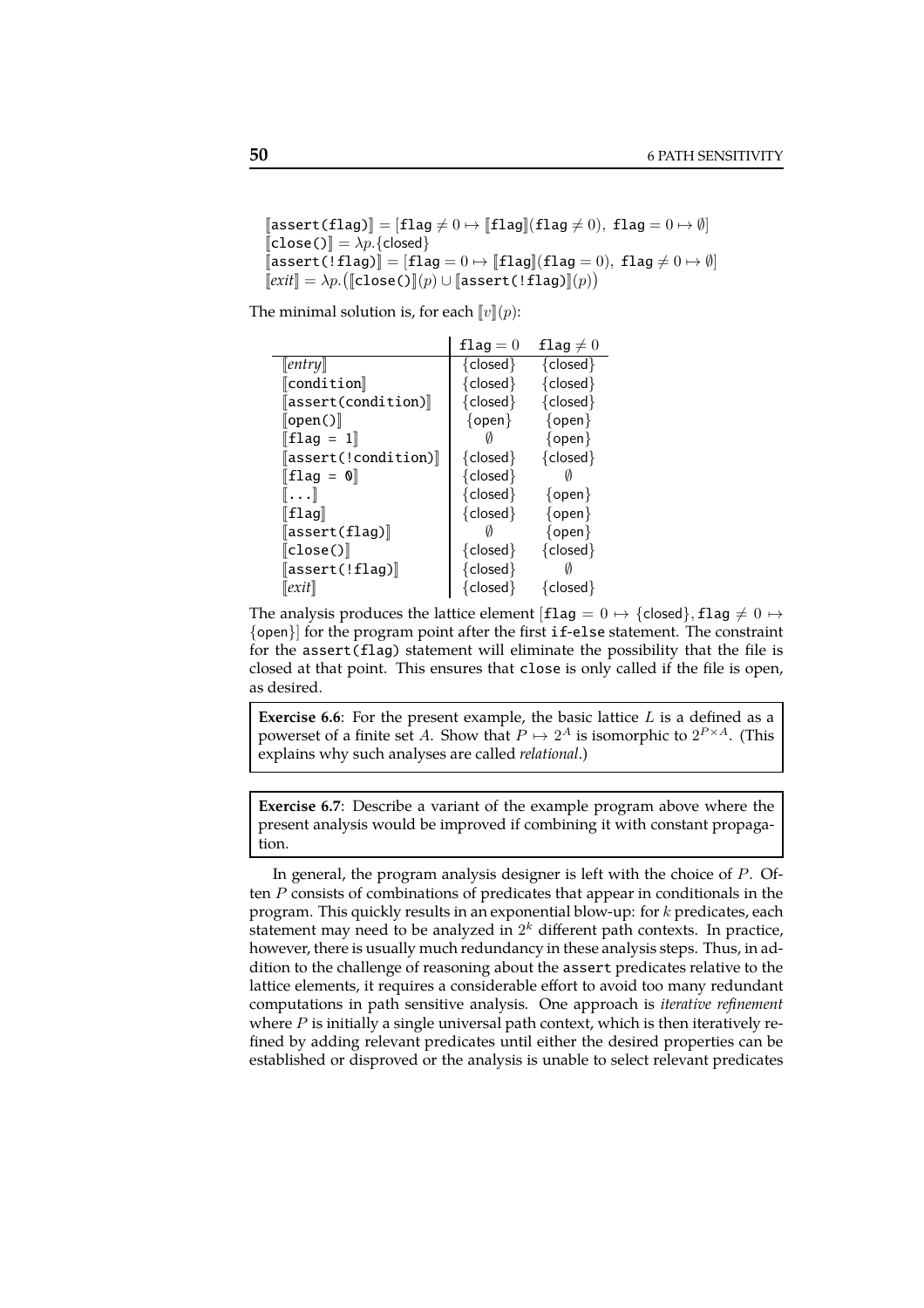and hence gives up.

| <b>Exercise 6.8:</b> Assume that we change the rule for open from |  |
|-------------------------------------------------------------------|--|
|                                                                   |  |

 $\llbracket$ open() $\rrbracket = \lambda p.\{\text{open}\}$ 

to

 $[\text{open}()] = \lambda p$ . if  $JOIN(v)(p) = \emptyset$  then  $\emptyset$  else {open}

Argue that this is sound and for some programs more precise than the original rule.

**Exercise 6.9**: The following is a variant of the previous example program:

```
if (condition) {
  flag = 1;
} else {
  flag = \theta;
}
...
if (condition) {
  open();
}
...
if (flag) {
  close();
}
```
Show how a path sensitive analysis can prove for this variant that close is called if and only if open has been called.

**Exercise 6.10**: Construct yet another variant of the open/close example program where the desired property can only be established with a choice of P that includes a predicate that does *not* occur as a conditional expression in the program source. (Such a program may be challenging to handle with the iterative refinement technique.)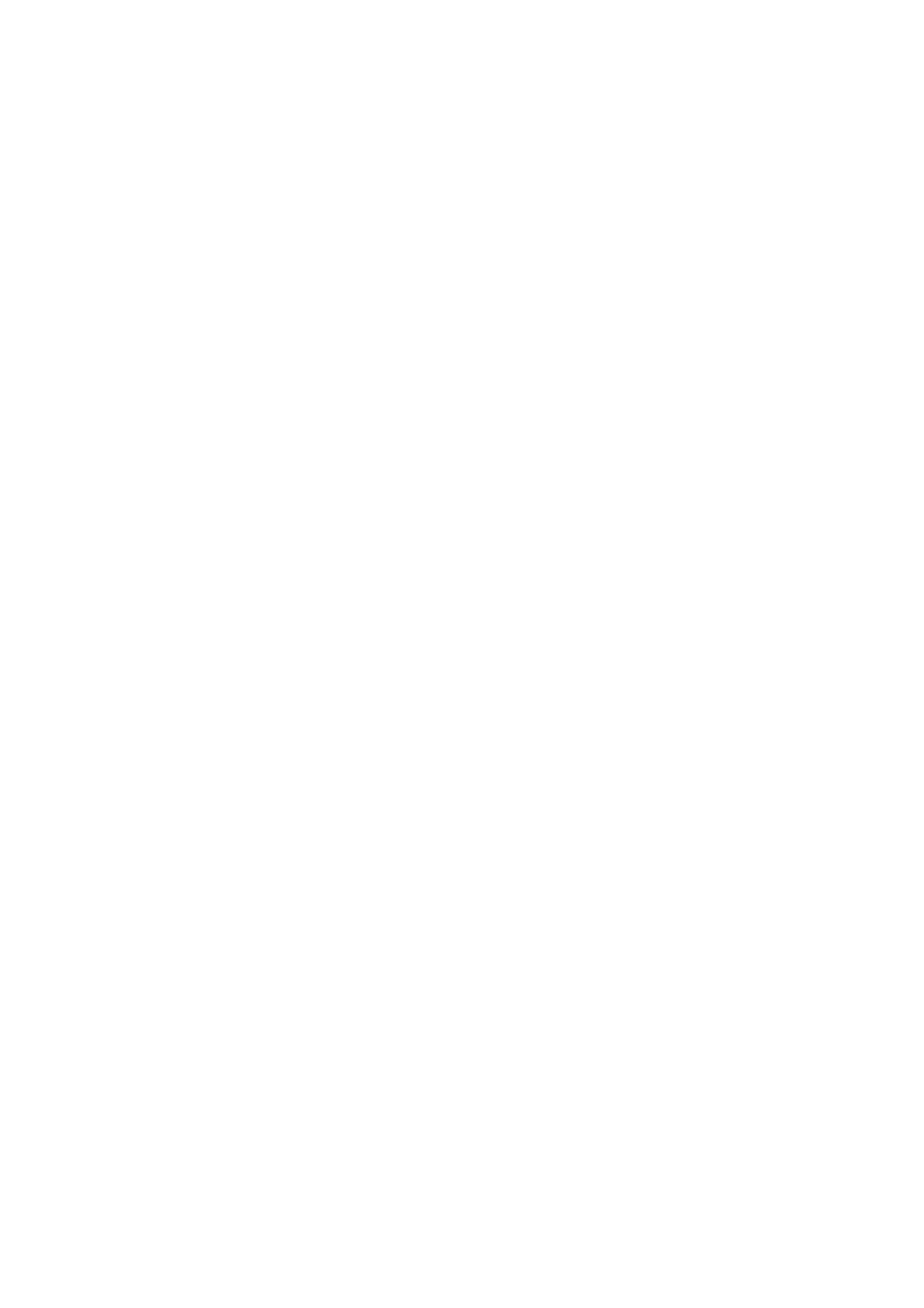# Chapter 7

# **Interprocedural Analysis**

So far, we have only analyzed the body of a single function, which is called an *intraprocedural* analysis. We now consider *interprocedural* analysis of whole programs containing multiple functions and function calls.

### **7.1 Interprocedural Control Flow Graphs**

We use the subset of the TIP language containing functions, but still ignore pointers. As we shall see, the CFG for an entire program is then quite simple to obtain. It becomes more complicated when adding function pointers, which we discuss in later chapters.

First we construct the CFGs for all individual function bodies as usual. All that remains is then to glue them together to reflect function calls properly. We need to take care of parameter passing, return values, and values of local variables across calls. For simplicity we assume that all function calls are performed in connection with assignments:

 $x = f(E_1, ..., E_n);$ 

**Exercise 7.1**: Show how any program can be rewritten to have this form by introducing new temporary variables.

In the CFG, we represent each function call statement using *two* nodes: a call node representing the connection from the caller to the entry of f, and an *after-call node* for the exit of f back to the caller: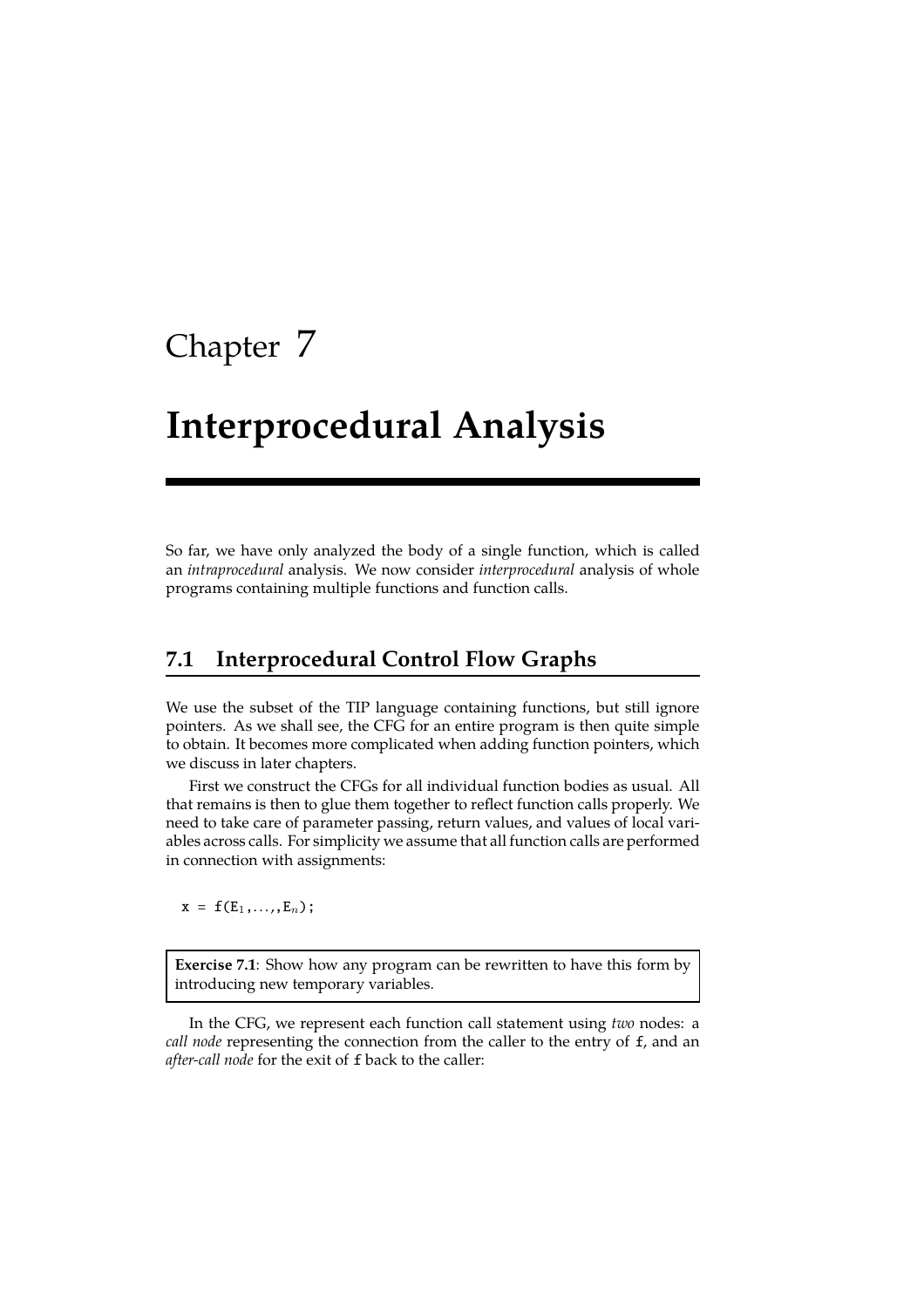

Next, we represent each return statement

return E;

as an assignment using a special variable named result:



We can now glue together the caller and the callee as follows:



The connection between the call node and its after-call node is represented by a special edge, which we need for propagating abstract values for local variables of the caller.

With this interprocedural CFG in place, we can apply the monotone framework. Examples are given in the following sections.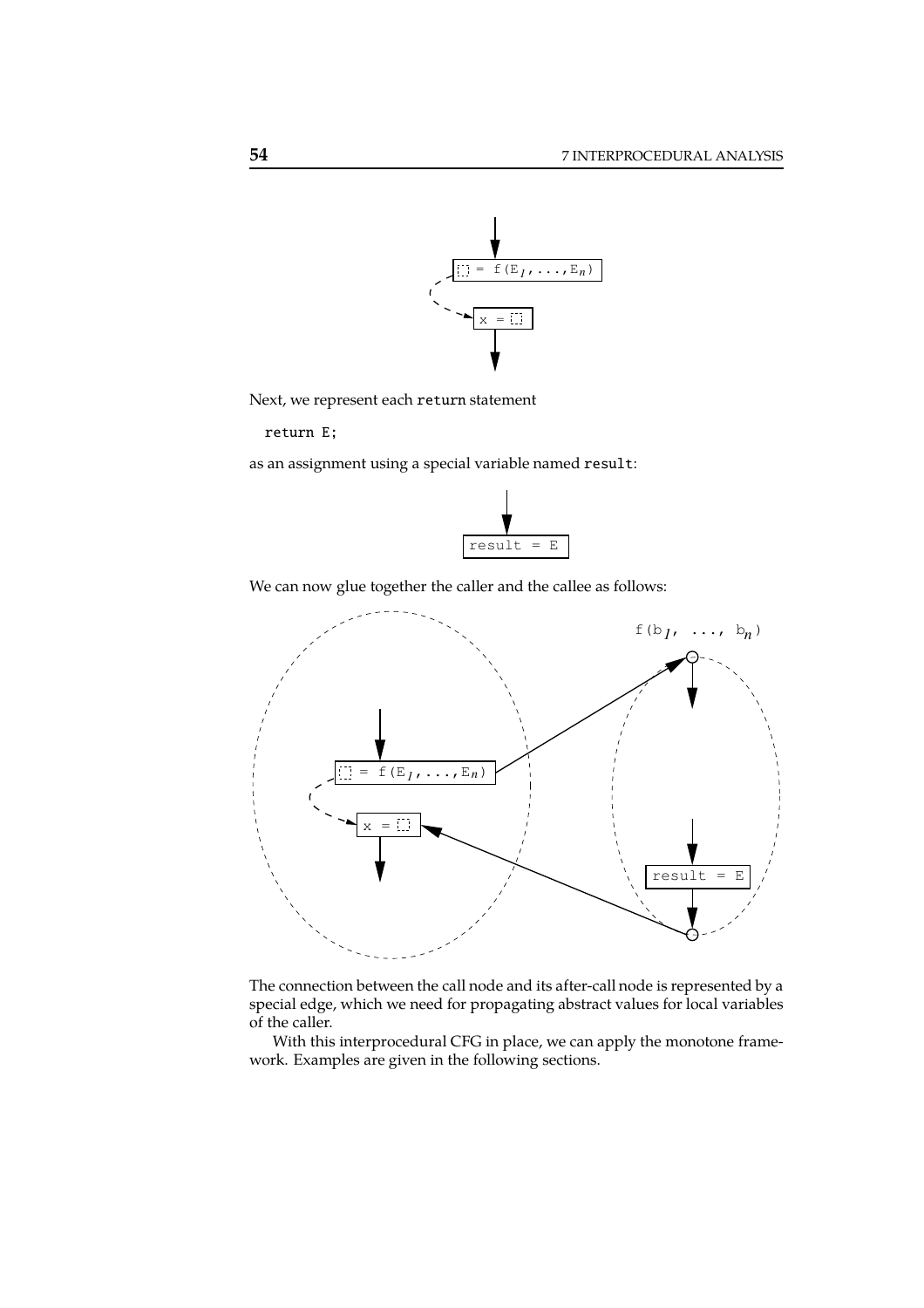**Exercise 7.2**: How many edges may the interprocedural CFG contain in a program with n CFG nodes?

### **7.2 Example: Interprocedural Sign Analysis**

Recall the intraprocedural sign analysis from Sections 4.1 and 5.2. This analysis models values with the lattice Sign:



and abstract states are represented by the map lattice  $Vars \mapsto Sign$ .

To make the analysis interprocedural, we define constraints for function entries and exits. For an entry node v of a function  $f(b_1,..., b_n)$  we consider the abstract states for all callers  $pred(v)$  and model the passing of parameters  $E_1, \ldots, E_n$ :

$$
[\![v]\!] = \bigsqcup_{w \in pred(v)} \bot[b_1 \mapsto eval([\![w]\!], \mathbf{E}_1), \ldots, \mathbf{b}_n \mapsto eval([\![w]\!], \mathbf{E}_n)]
$$

For an after-call node  $v$  that stores the return value in the variable x and where  $v'$  is the accompanying call node, the dataflow can be modeled by the following constraint:

 $\llbracket v \rrbracket = \llbracket v' \rrbracket [\mathbf{x} \mapsto \llbracket w \rrbracket (\text{result})] \text{ where } w \in \text{pred}(v)$ 

We use the fact that an after-call node v has precisely one predecessor  $w \in$  $pred(v)$ . The constraint obtains the abstract values of the local variables from the call node  $v'$  and the abstract value of result from  $w$ .

In a backward analysis, one would consider the call node and the function exit node rather than the function entry node and the after-call node. Also notice that we exploit the fact that the variant of the TIP language we consider here does not have global variables, a heap, nested functions, nor higher-order functions.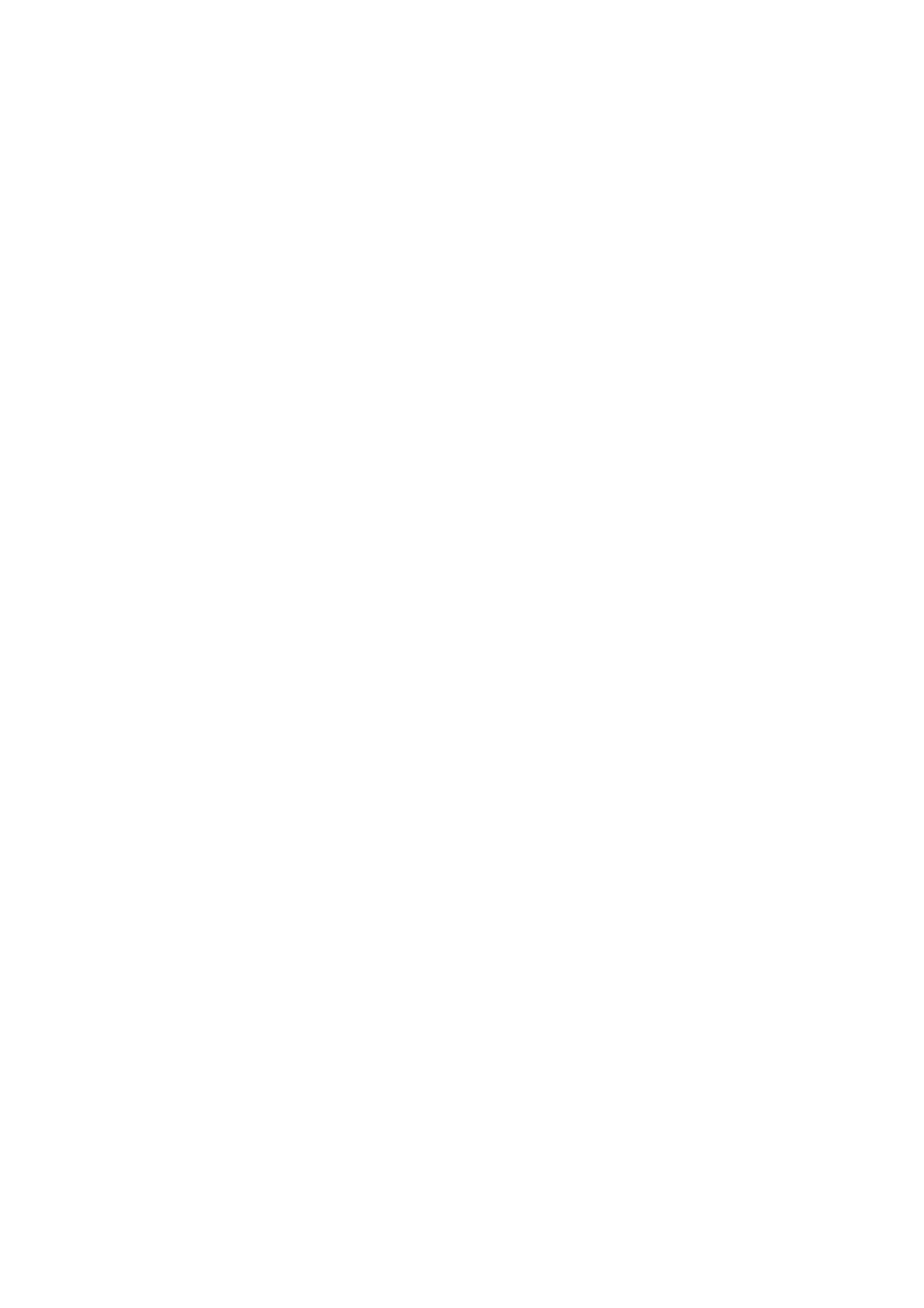# Chapter 8

# **Control Flow Analysis**

If we introduce higher-order functions, objects, or function pointers into the programming language, then control flow and dataflow suddenly become intertwined. At each call site, it is no longer trivial to see which code is being called. The task of *control flow analysis* is to approximate conservatively the interprocedural control flow graph for such languages.

### **8.1 Closure Analysis for the** λ**-calculus**

Control flow analysis in its purest form can best be illustrated by the classical λ-calculus:

$$
E \to \lambda id.E
$$
  
 |  $id$   
 |  $E$  E

and later we shall generalize this technique to the full TIP language. For simplicity we assume that all  $\lambda$ -bound variables are distinct. To construct a CFG for a term in this calculus, we need to compute for every expression *E* the set of *closures* to which it may evaluate. A closure can be modeled by a symbol of the form λ*id* that identifies a concrete λ-abstraction. This problem, called *closure analysis*, can be solved using a variation of the monotone framework. However, since the intraprocedural control flow is trivial in this language, we might as well perform the analysis directly on the AST.

The lattice we use is the powerset of closures occurring in the given term ordered by subset inclusion. For every syntax tree node  $v$  we introduce a constraint variable  $\llbracket v \rrbracket$  denoting the set of resulting closures. For an abstraction λ*id*.E we have the constraint:

 $\lambda$ *id* ∈ [ $\lambda$ *id*.*E*]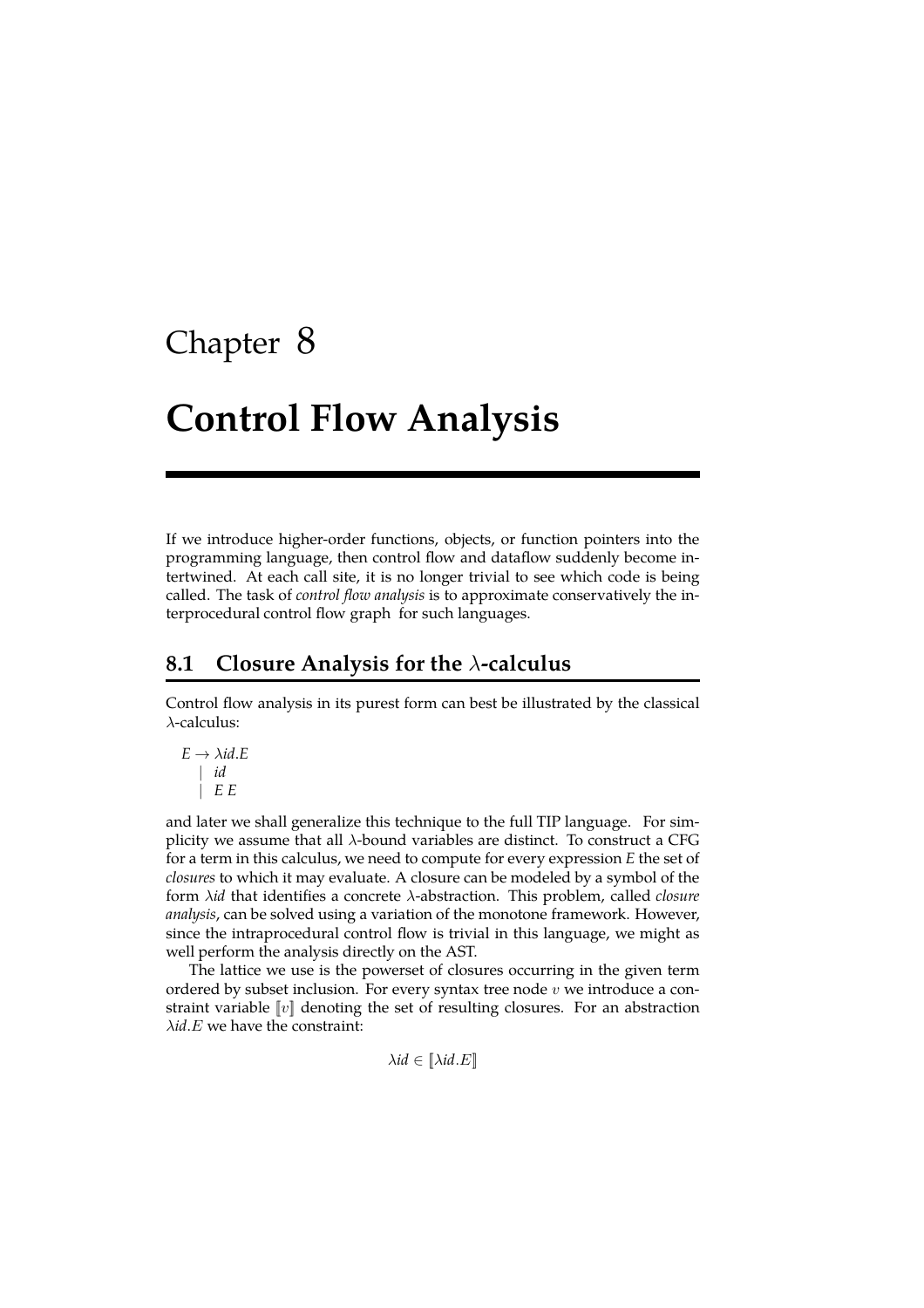(the function may certainly evaluate to itself) and for an application  $E_1E_2$  the *conditional* constraint:

 $\lambda id \in [E_1] \Rightarrow ([E_2] \subseteq [id] \land [E] \subseteq [E_1E_2])$ 

for every closure λ*id*.E (the actual argument may flow into the formal argument, and the value of the function body is among the possible results of the function call).

**Exercise 8.1**: Show how the resulting constraints can be transformed into standard monotone inequations and solved by a fixed-point computation.

### **8.2 The Cubic Algorithm**

The constraints for closure analysis are an instance of a general class that can be solved in cubic time. Many problems fall into this category, so we will investigate the algorithm more closely.

We have a finite set of *tokens*  $\{t_1, \ldots, t_k\}$  and a finite set of *variables*  $x_1, \ldots, x_n$ whose values are sets of tokens. Our task is to read a collection of *constraints* of the form  $t \in x$  or  $t \in x \Rightarrow y \subseteq z$  and produce the minimal solution.

**Exercise 8.2**: Show that a unique minimal solution exists, since solutions are closed under intersection.

The algorithm is based on a simple data structure. Each variable is mapped to a node in a directed acyclic graph (DAG). Each node has an associated bitvector belonging to  $\{0,1\}^k$ , initially defined to be all 0's. Each bit has an associated list of pairs of variables, which is used to model conditional constraints. The edges in the DAG reflect inclusion constraints. The bitvectors will at all times directly represent the minimal solution. An example graph may look like:



Constraints are added one at a time. A constraint of the form  $t \in x$  is handled by looking up the node associated with  $x$  and setting the corresponding bit to 1. If its list of pairs was not empty, then an edge between the nodes corresponding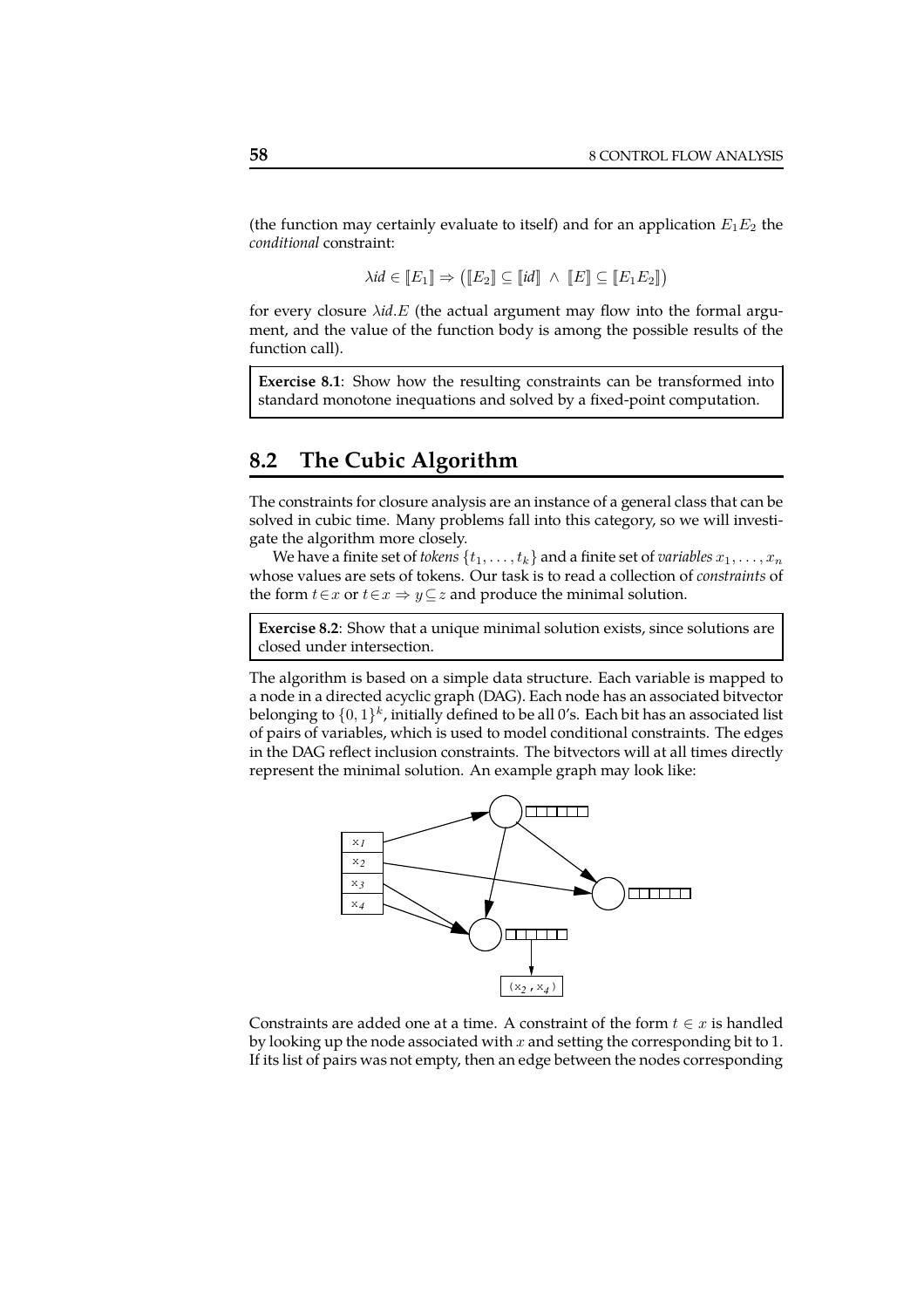to y and z is added for every pair  $(y, z)$  and the list is emptied. A constraint of the form  $t \in x \Rightarrow y \subseteq z$  is handled by first testing if the bit corresponding to t in the node corresponding to  $x$  has value 1. If this is so, then an edge between the nodes corresponding to y and z is added. Otherwise, the pair  $(y, z)$  is added to the list for that bit.

If a newly added edge forms a cycle, then all nodes on that cycle are merged into a single node, which implies that their bitvectors are unioned together and their pair lists are concatenated. The map from variables to nodes is updated accordingly. In any case, to reestablish all inclusion relations we must propagate the values of each newly set bit along all edges in the graph.

To analyze the time complexity this algorithm, we assume that the numbers of tokens and variables are both  $O(n)$ . This is clearly the case in closure analysis of a program of size  $n$ .

Merging DAG nodes on cycles can be done at most  $O(n)$  times. Each merger involves at most  $O(n)$  nodes and the union of their bitvectors is computed in time at most  $O(n^2)$ . The total for this part is  $O(n^3)$ .

New edges are inserted at most  $O(n^2)$  times. Constant sets are included at most  $O(n^2)$  times, once for each  $t \in x$  constraint.

Finally, to limit the cost of propagating bits along edges, we imagine that each pair of corresponding bits along an edge are connected by a tiny bitwire. Whenever the source bit is set to 1, that value is propagated along the bitwire which then is broken:



Since we have at most  $n^3$  bitwires, the total cost for propagation is  $O(n^3)$ . Adding up, the total cost for the algorithm is also  $O(n^3)$ . The fact that this seems like a lower bound as well is referred to as the *cubic time bottleneck*.

The kinds of constraints covered by this algorithm is a simple case of the more general *set constraints*, which allows richer constraints on sets of finite terms. General set constraints are also solvable but in time  $O(2^{2^n})$ .

### **8.3 Control Flow Graphs for Function Pointers**

Consider now our tiny language where we allow functions pointers. For a computed function call:

 $E \rightarrow (E)(E_1, \ldots, E_n)$ 

we cannot see from the syntax which functions may be called. A coarse but sound CFG could be obtained by assuming that *any* function with the right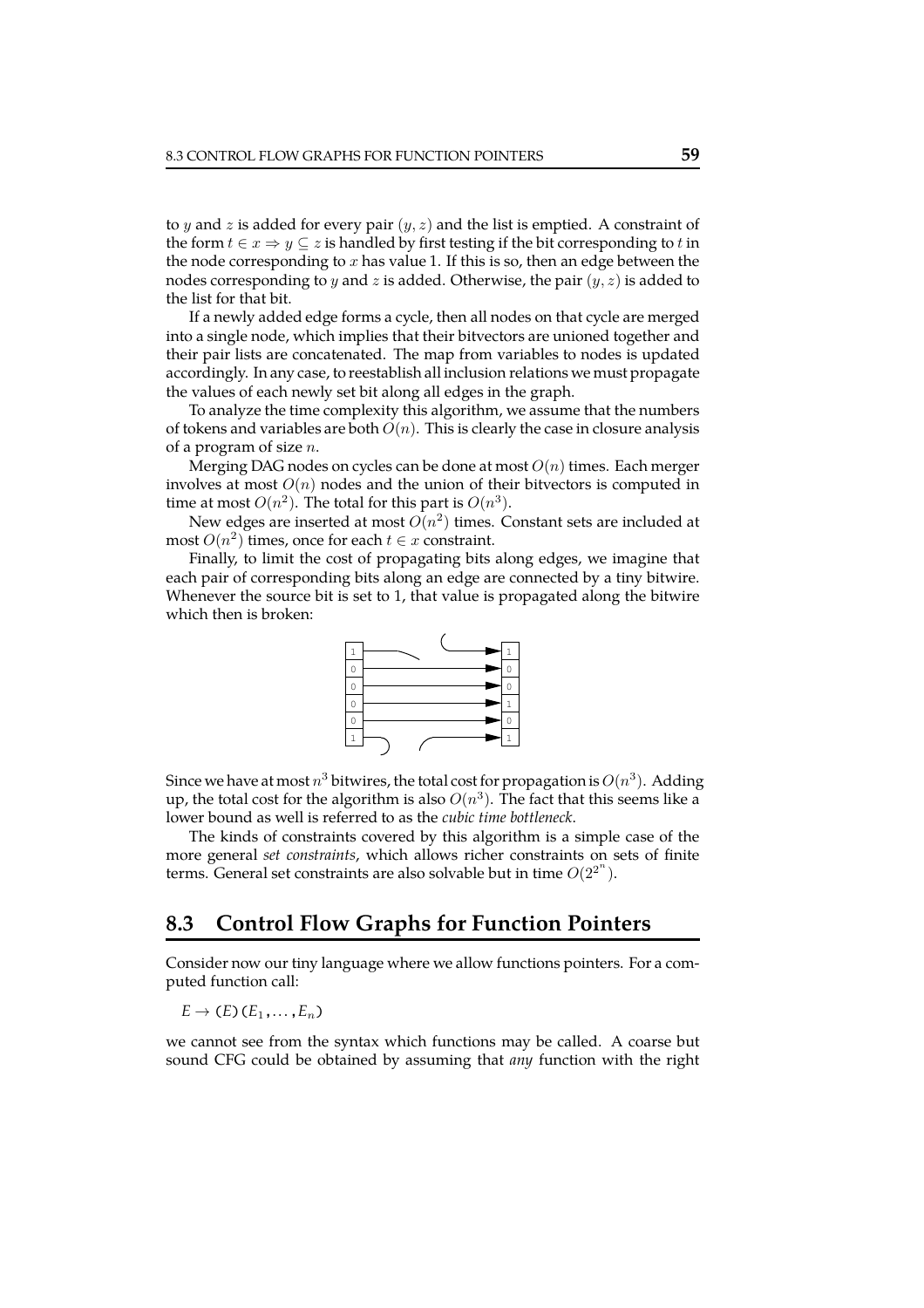number of arguments could be called. However, we can do much better by performing a control flow analysis. Note that a function call  $id(E_1,...,E_n)$  may be seen as syntactic sugar for the general notation  $(id)(E_1,...,E_n)$ .

Our lattice is the powerset of the set of tokens containing *id* for every function name *id*, ordered by subset inclusion. For every syntax tree node v we introduce a constraint variable  $\llbracket v \rrbracket$  denoting the set of functions or function pointers to which v could evaluate. For a constant function name *id* we have the constraint:

 $id \in \llbracket id \rrbracket$ 

for assignments *id*=*E* we have the constraint:

 $\llbracket E \rrbracket \subseteq \llbracket id \rrbracket$ 

and, finally, for computed function calls we have for every definition of a function  $f$  with arguments  $a_1, \ldots, a_n$  and return expression  $E'$  the constraint:

$$
f \in [E] \Rightarrow ([E_i] \subseteq [a_i] \land [E'] \subseteq [(E)(E_1, \ldots, E_n)])
$$

A still more precise analysis could be obtained if we restricted ourselves to typable programs and only generated constraints for those functions  $f$  for which the call would be type correct.

Given this inferred information, we construct the CFG as before but with edges between a call site and all possible target functions according to the control flow analysis. Consider the following example program:

```
inc(i) { return i+1; }
dec(j) { return j-1; }
ide(k) { return k; }
foo(n,f) {
  var r;
  if (n == 0) { f = ide; }
  r = (f)(n);return r;
}
main() {
  var x,y;
  x = input;if (x>0) { y = foo(x,inc); } else { y = foo(x,dec); }
  return y;
}
```
The control flow analysis generates the following constraints:

inc  $\in$  [inc]  $dec \in [dec]$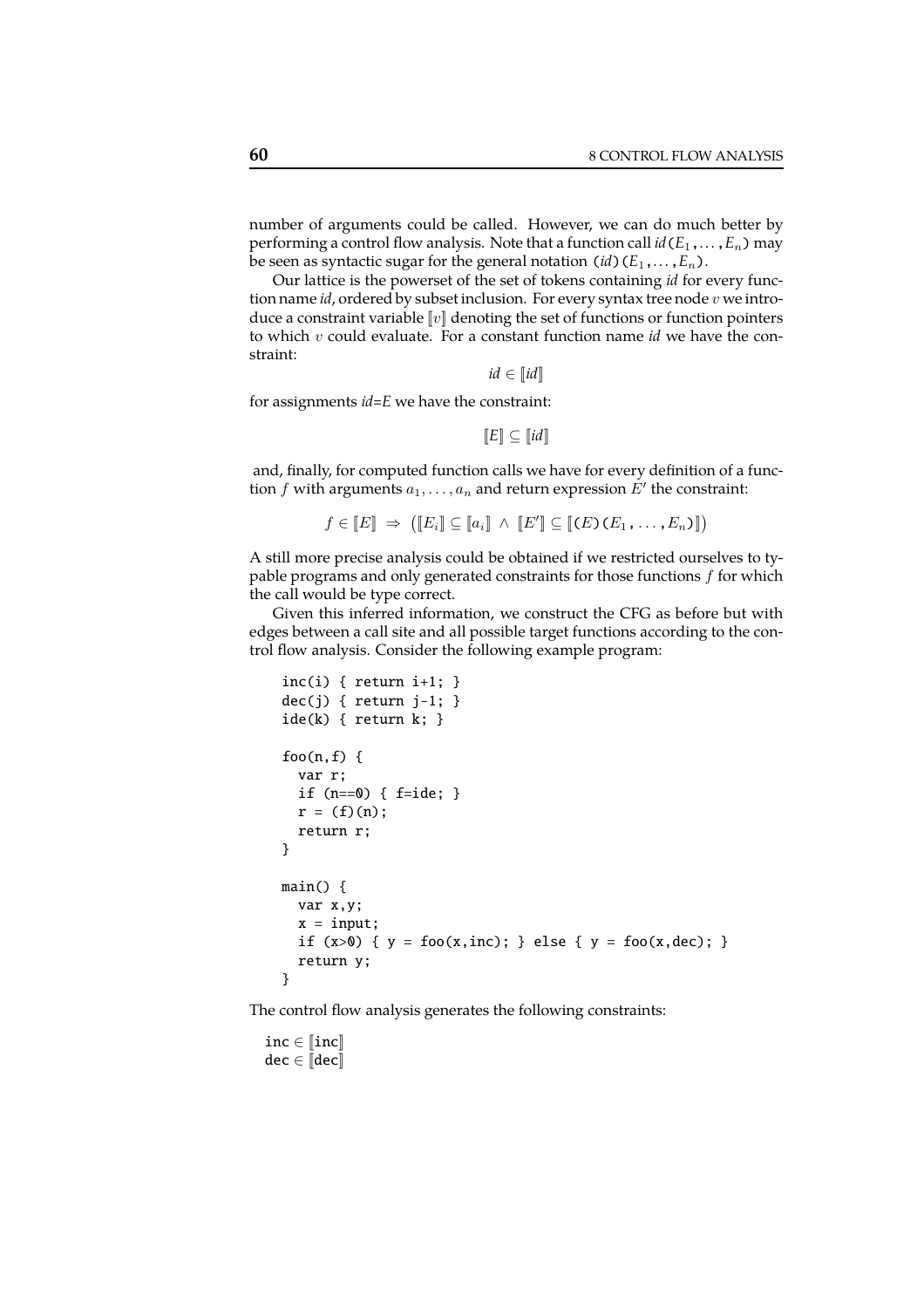```
ide \in [ide][\![\texttt{ide}]\!] \subseteq [\![\texttt{f}]\!][[(f)(n)] \subseteq [r]inc \in [\![\mathbf{f}]\!] \Rightarrow [\![\mathbf{n}]\!] \subseteq [\![\mathbf{i}]\!] \ \wedge [\![\mathbf{i+1}]\!] \subseteq [\![(\mathbf{f})(\mathbf{n})]\!]dec \in \left[\mathbf{f}\right] \Rightarrow \left[\mathbf{n}\right] \subseteq \left[\mathbf{i}\right] \land \left[\mathbf{i}-1\right] \subseteq \left[\left(\mathbf{f}\right)(\mathbf{n})\right]ide \in [\![\mathtt{f}]\!] \Rightarrow [\![\mathtt{n}]\!] \subseteq [\![\mathtt{k}]\!] \, \wedge \, [\![\mathtt{k}]\!] \subseteq [\![\mathtt(f) \, (\mathtt{n})]\!]\lceilinput\rceil \subseteq \lceil x \rceil[\![\texttt{foo(x, inc)}]\!] \subseteq [\![y]\!][\![\texttt{foo(x,dec)}]\!] \subseteq [\![\texttt{y}]\!]\texttt{foo} \in \llbracket \texttt{foo} \rrbracket\texttt{foo} \in \llbracket \texttt{foo} \rrbracket \Rightarrow \llbracket x \rrbracket \subseteq \llbracket n \rrbracket \ \wedge \ \llbracket \texttt{inc} \rrbracket \subseteq \llbracket \texttt{f} \rrbracket \wedge \ \llbracket \texttt{r} \rrbracket \subseteq \llbracket \texttt{foo}(x,\texttt{inc}) \rrbracket\texttt{foo} \in \llbracket \texttt{foo} \rrbracket \Rightarrow \llbracket \texttt{x} \rrbracket \subseteq \llbracket \texttt{n} \rrbracket \, \wedge \, \llbracket \texttt{dec} \rrbracket \subseteq \llbracket \texttt{f} \rrbracket \subseteq \llbracket \texttt{foo}(\texttt{x}, \texttt{dec}) \rrbracket
```
The nonempty values of the least solution are:

 $[\texttt{inc}] = \{\texttt{inc}\}$  $\llbracket \mathsf{dec} \rrbracket = \{\mathsf{dec}\}$  $\llbracket$ ide $\rrbracket = \{\texttt{ide}\}$  $\mathbf{f}$  = {inc, dec, ide}  $[[foo] = {foo}$ 

On this basis, we can construct the following monovariant interprocedural CFG for the program: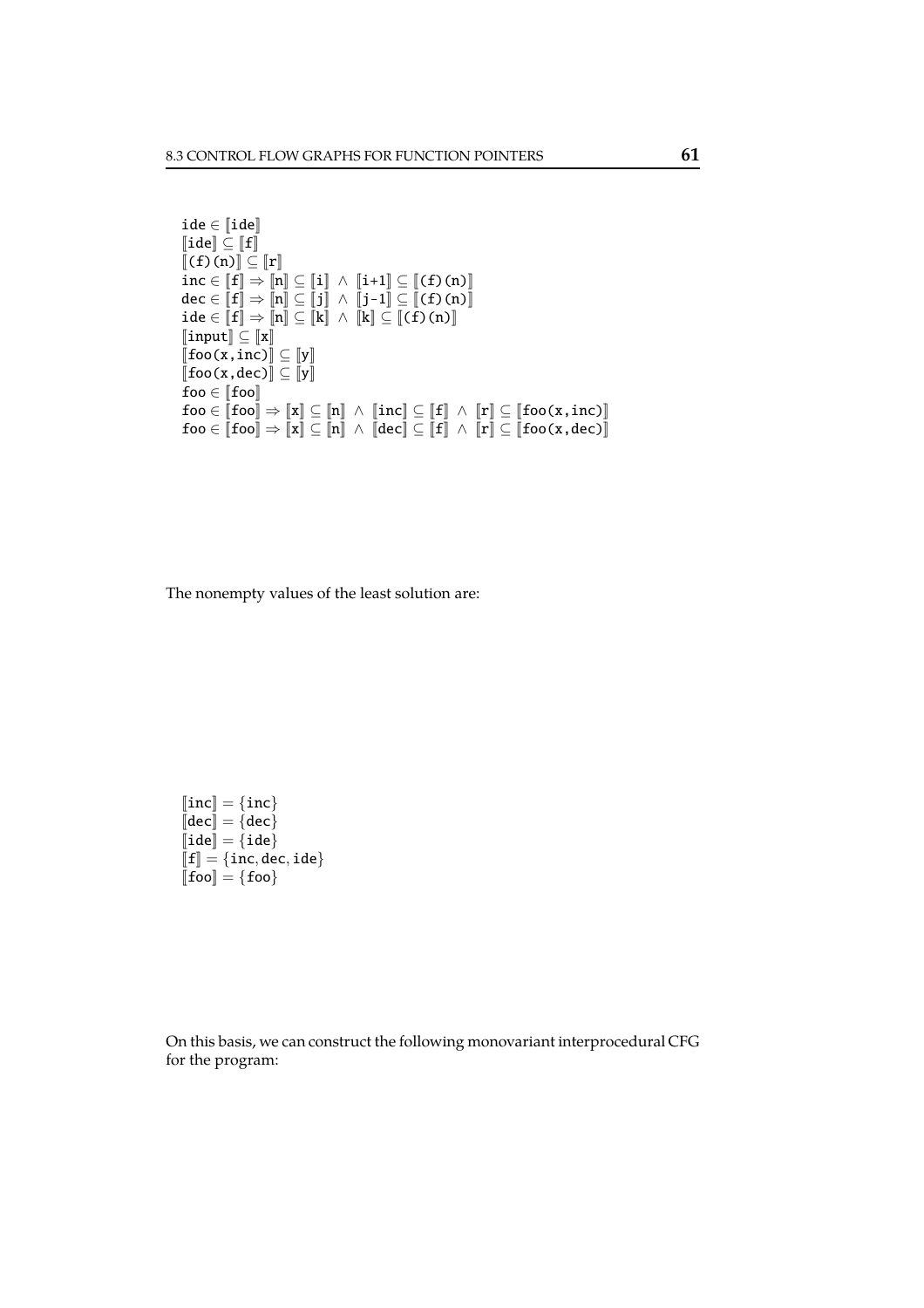

which then can be used as basis for subsequent interprocedural static analyses.

### **8.4 Control Flow in Object Oriented Languages**

A language with function pointers or higher-order functions must use the kind of control flow analysis described in the previous sections to obtain a reasonably precise CFG. For common object-oriented languages, such as Java or C#, it is also useful, but the added structure provided by the class hierarchy and the type system permits some simpler alternatives. In the object-oriented setting the question is which method implementations may be executed at a given method invocation site:

 $x.m(a,b,c)$ 

The simplest solution is to scan the class library and select any method named m whose signature accepts the types of the actual arguments. A better choice, called *Class Hierarchy Analysis (CHA)*, is to consider only the part of the class hierarchy that is spanned by the declared type of x. A further refinement, called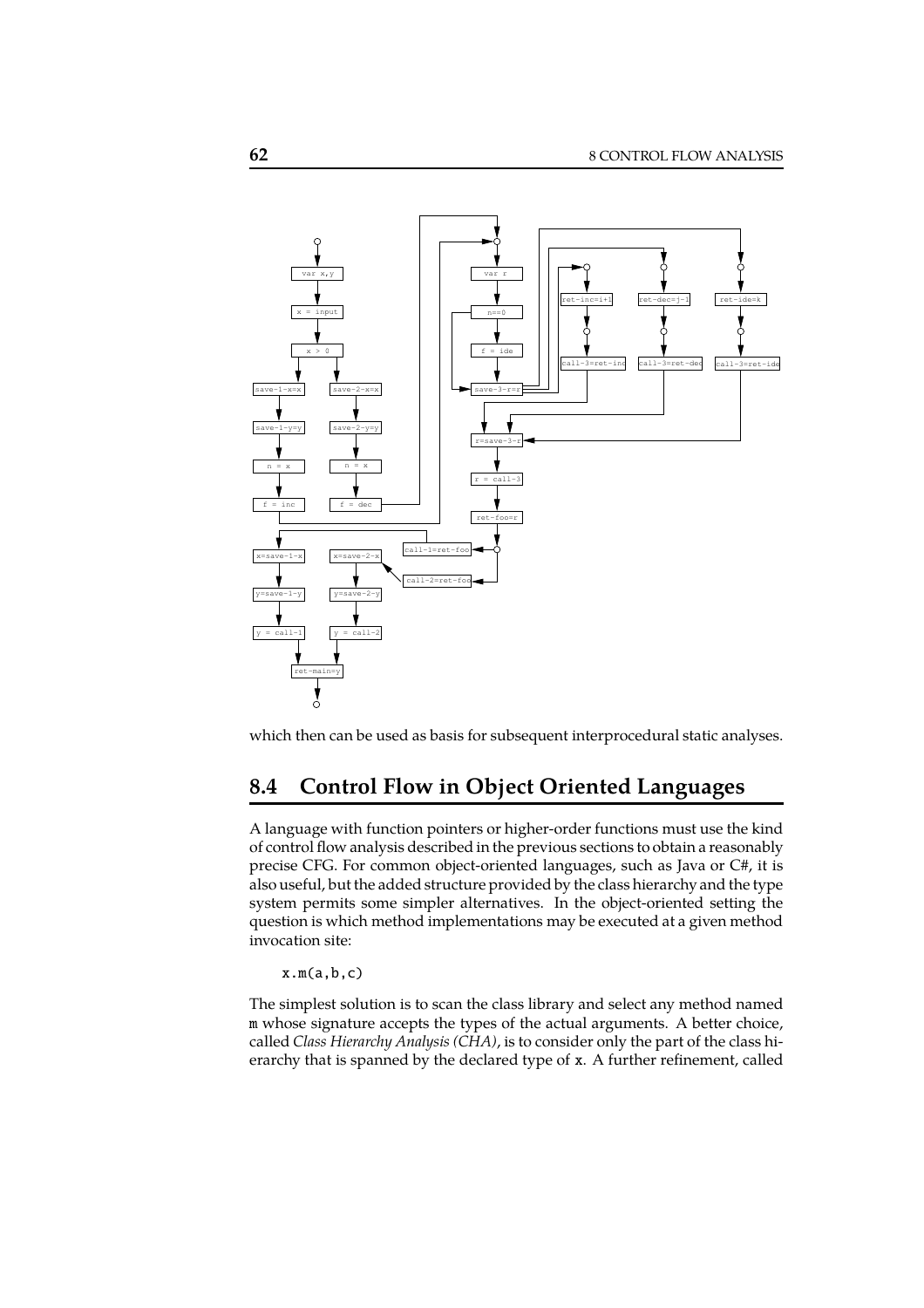*Rapid Type Analysis (RTA)*, is to restrict further to the classes of which objects are actually allocated. Yet another technique, called *Variable Type Analysis (VTA)*, performs *intraprocedural* control flow analysis while making conservative assumptions about the remaining program.

These techniques are of course much faster than full-blown control flow analysis, and for real-life programs they are often sufficiently precise.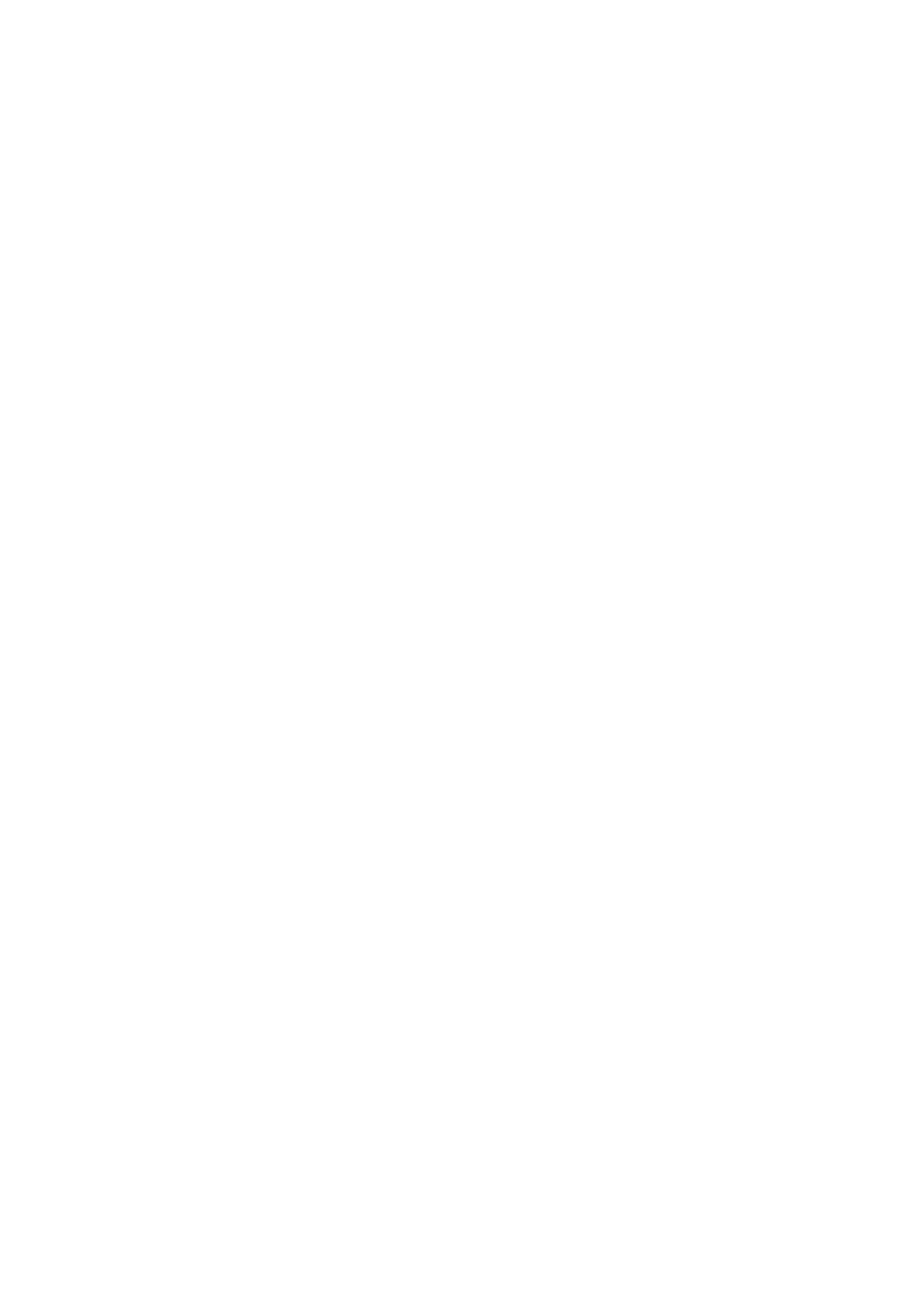### Chapter 9

# **Pointer Analysis**

The final extension of the TIP language introduces simple pointers and dynamic memory. Since our toy version of malloc only allocates a single cell, we cannot build arbitrary structures in the heap. However, the main problems with pointers are amply represented in the language fragment that we consider.

### **9.1 Points-To Analysis**

The most important information that must be obtained is the set of possible cells that the pointers may point to. There are of course arbitrarily many possible locations during execution, so we must select some finite representatives. The canonical choice is to introduce an abstract cell *id* for every variable named *id* and an abstract cell malloc-i, where i is a unique index, for each occurrence of a malloc operation in the program. We use Cell to denote the set of such cells for the given program, and we use  $Loc$  to denote the set of abstract locations of the cells, written  $\&c \in Loc$  for every  $c \in Cell$ .

The first points-to analyses that we shall study are flow-insensitive. The end result of such an analysis is a function  $pt$  that for each pointer variable  $p$  returns the set  $pt(p)$  of cells it may point to. We must of course perform a conservative analysis, so these sets will in general be too large.

Given this information, many other facts can be approximated. If we wish to know whether pointer variables p and q *may* be aliases, then a safe answer is obtained by checking whether  $pt(p) \cap pt(q)$  is nonempty.

An almost-trivial analysis, called *address taken*, is to use all possible cells, except that *id* is only included if the expression &*id* occurs in the given program. This only suffices for very simple applications, so more ambitious approaches are usually preferred. If we restrict ourselves to typable programs, then any points-to analysis could be improved by removing those locations whose types are not equal to that of the pointer variable.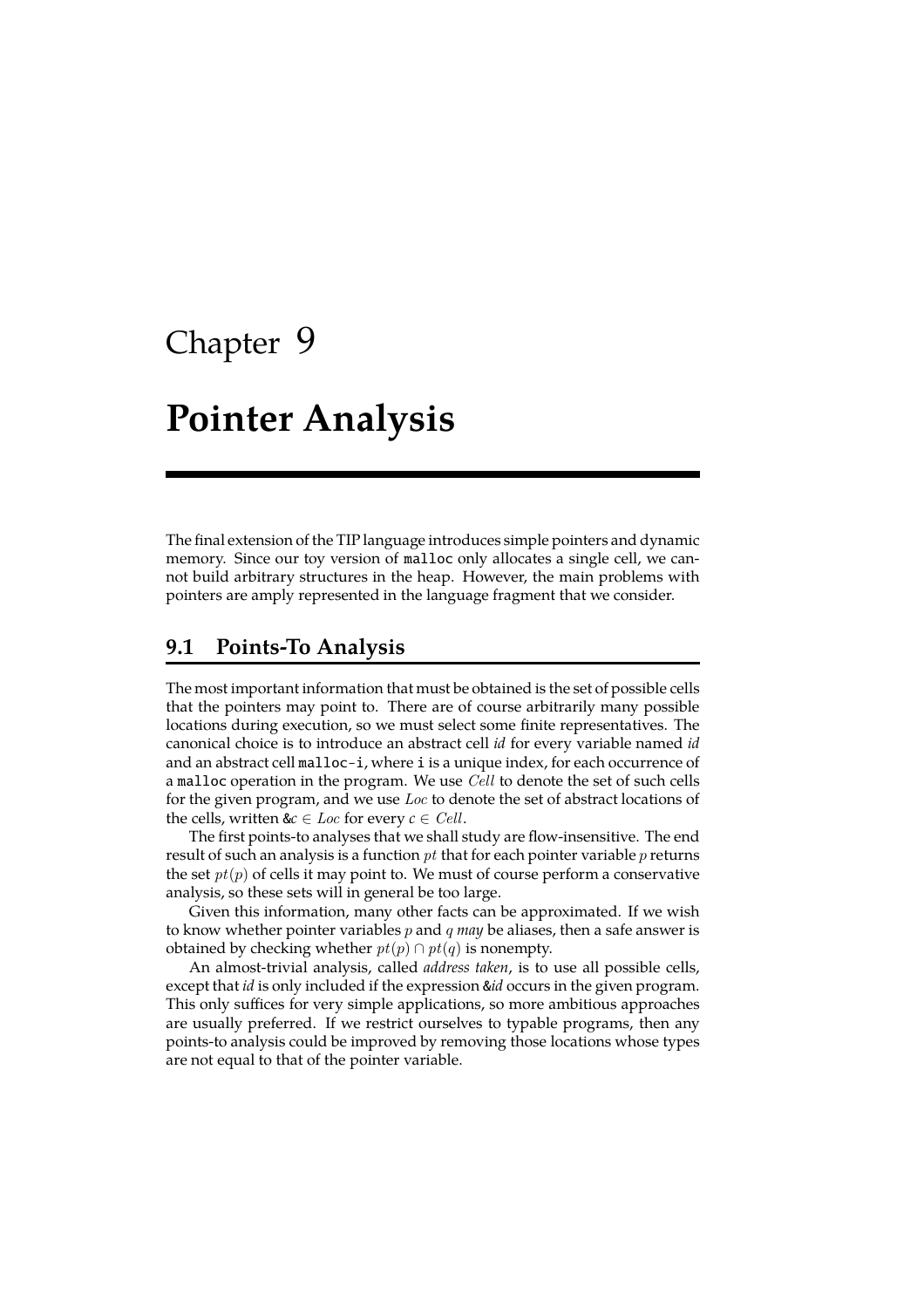### **9.2 Andersen's Algorithm**

One approach to points-to analysis is quite similar to control flow analysis. For each cell *c* we introduce a constraint variable  $\llbracket c \rrbracket$  ranging over sets of locations.

The analysis assumes that the program has been normalized so that every pointer manipulation is of one of the six kinds:

1)  $id = \text{malloc}$ 2)  $id_1 = 8id_2$ 3)  $id_1 = id_2$ 4)  $id_1 = *id_2$ 5) \* $id_1 = id_2$  $6)$  *id* =  $null$ 

**Exercise 9.1**: Show how this normalization can be performed systematically by introducing fresh temporary variables.

For each of these pointer manipulations we then generate constraints:

 $id$  = malloc: &malloc-i  $\in$   $\lceil id \rceil$ *id*<sub>1</sub> = &*id*<sub>2</sub>: &*id*<sub>2</sub>  $\in$  [*id*<sub>1</sub>]  $id_1 = id_2: \quad [id_2] \subseteq [id_1]$  $id_1 = *id_2$ :  $\&\alpha \in [id_2] \Rightarrow [\alpha] \subseteq [id_1]$ <br>  $*id_1 = id_2$ :  $\&\alpha \in [id_1] \Rightarrow [id_2] \subseteq [\alpha]$  $\&\alpha \in [id_1] \Rightarrow [id_2] \subseteq [\alpha]$ 

The last two constraints are generated for every location  $\&\alpha \in Loc$ , but we need in fact only consider those whose addresses are actually taken in the given program. The null assignment is ignored, since it corresponds to the trivial constraint  $\emptyset \subseteq \lbrack id \rbrack$ . Since these constraints match the requirements of the cubic algorithm, they can be solved in time  $O(n^3)$ . The resulting points-to function is defined as:

$$
pt(p) = \{ \alpha \mid \& \alpha \in [p] \}
$$

Consider the following example program:

var p,q,x,y,z;  $p =$  malloc;  $x = y;$  $x = z;$  $*p = z;$  $p = q;$  $q = \&y$  $x = *p;$  $p = \&z$ 

Andersen's algorithm generates these constraints: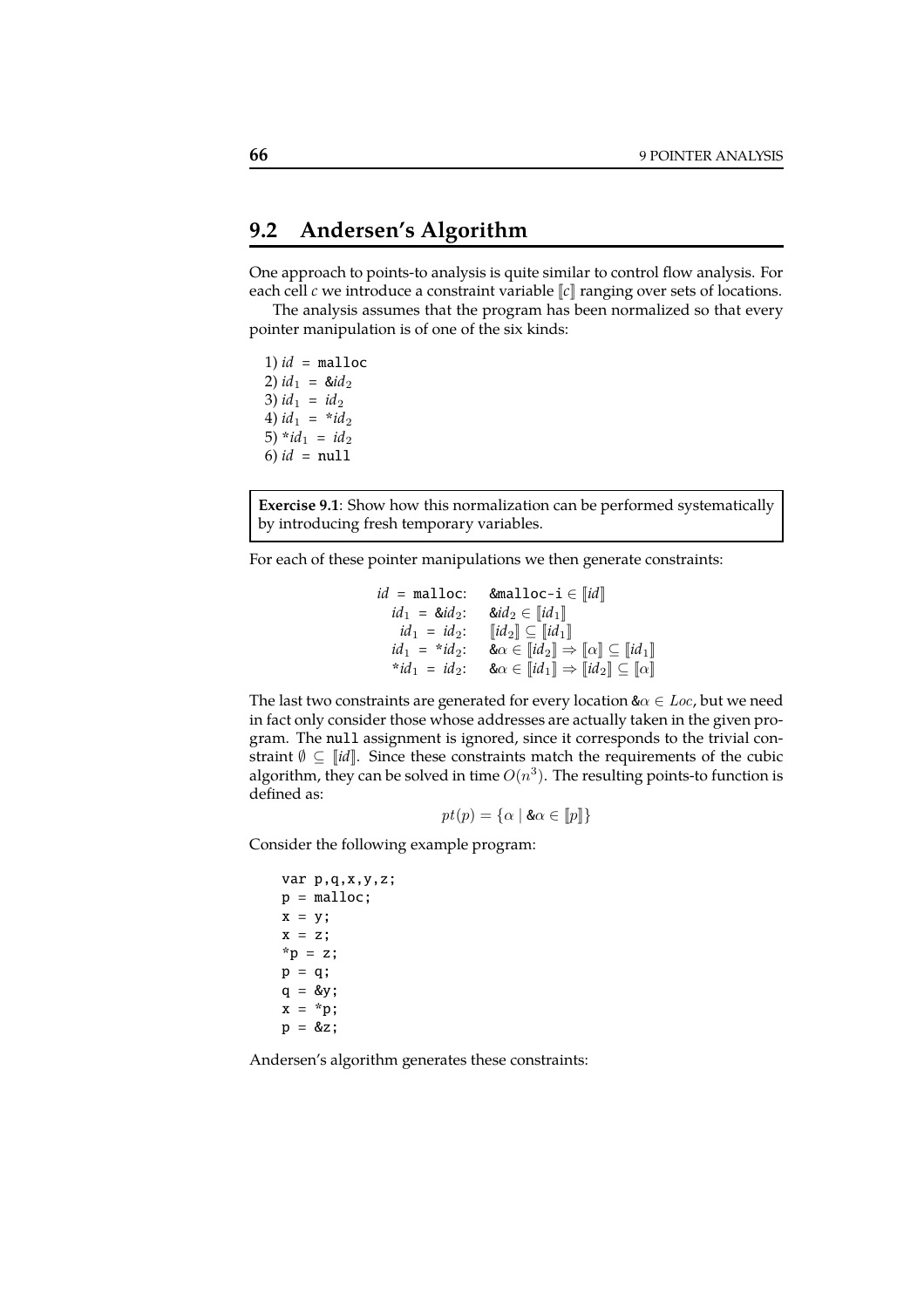&malloc- $1 \in [p]$  $[\![y]\!] \subseteq [\![x]\!]$  $[\![z]\!] \subseteq [\![x]\!]$  $\&\alpha \in [\![p]\!] \Rightarrow [\![z]\!] \subseteq [\![\alpha]\!]$  $[\![q]\!] \subseteq [\![p]\!]$  $\&y \in \llbracket q \rrbracket$  $\&\alpha \in [\![p]\!] \Rightarrow [\![\alpha]\!] \subseteq [\![x]\!]$  $&z \in \llbracket p \rrbracket$ 

The nonempty values in the least solution are:

$$
pt(\mathbf{p}) = \{\texttt{malloc-1}, \mathbf{y}, \mathbf{z}\}
$$

$$
pt(\mathbf{q}) = \{\mathbf{y}\}
$$

which gives a quite precise result. Note that while this algorithm is flow insensitive, the directionality of the constraints implies that the dataflow is still modeled with some accuracy.

# **9.3 Steensgaard's Algorithm**

A popular alternative is Steensgaard's algorithm, which performs a coarser analysis essentially by viewing assignments as being bidirectional. We use a term variable  $\llbracket c \rrbracket$  for every cell c and a term constructor  $\&t$  representing a pointer to  $t$ . To distinguish between different pointers to the same cells, we tag term constructors, written  $\&_v t$  where each v is a fresh tag. We let  $\alpha$  denote a fresh term variable.

$$
\begin{array}{ll}\n id = \text{malloc:} & [id] = \& v \llbracket \text{malloc}-\text{i} \rrbracket \\
 id_1 = \text{S}id_2: & [id_1] = \& v \llbracket id_2 \rrbracket \\
 id_1 = id_2: & [id_1] = \& v_1 \alpha \ \wedge \ [id_2] = \& v_2 \alpha \\
 id_1 = \text{*}id_2: & [id_1] = \& v_1 \alpha \ \wedge \ [id_2] = \& v_2 \& v_3 \alpha \\
 \text{*}id_1 = id_2: & [id_1] = \& v_1 \& v_2 \alpha \ \wedge \ [id_2] = \& v_3 \alpha\n\end{array}
$$

Term constructors satisfy the general congruence constraint:

$$
\mathbf{A}_{v_1}\alpha_1 = \mathbf{A}_{v_2}\alpha_2 \ \Rightarrow \ \alpha_1 = \alpha_2
$$

The resulting points-to function is defined as:

$$
pt(p) = \{\alpha \mid \mathbf{\&}[\![\alpha]\!] = [\![p]\!]\}
$$

For the previous example program, Steensgaard's algorithm generates the following constraints (in addition to the congruence constraints):

$$
\begin{array}{ll}\n[\mathbf{p}] = \& \mathbf{1} \text{ [malloc-1]} \\
[\mathbf{x}] = \& \mathbf{2}\alpha_1 \\
[\mathbf{x}] = \& \mathbf{4}\alpha_2 \\
[\mathbf{p}] = \& \mathbf{6}\& \mathbf{7}\alpha_3\n\end{array}\n\qquad\n\begin{array}{ll}\n[\mathbf{y}] = \& \mathbf{3}\alpha_1 \\
[\mathbf{z}] = \& \mathbf{5}\alpha_2 \\
[\mathbf{z}] = \& \mathbf{8}\alpha_3\n\end{array}
$$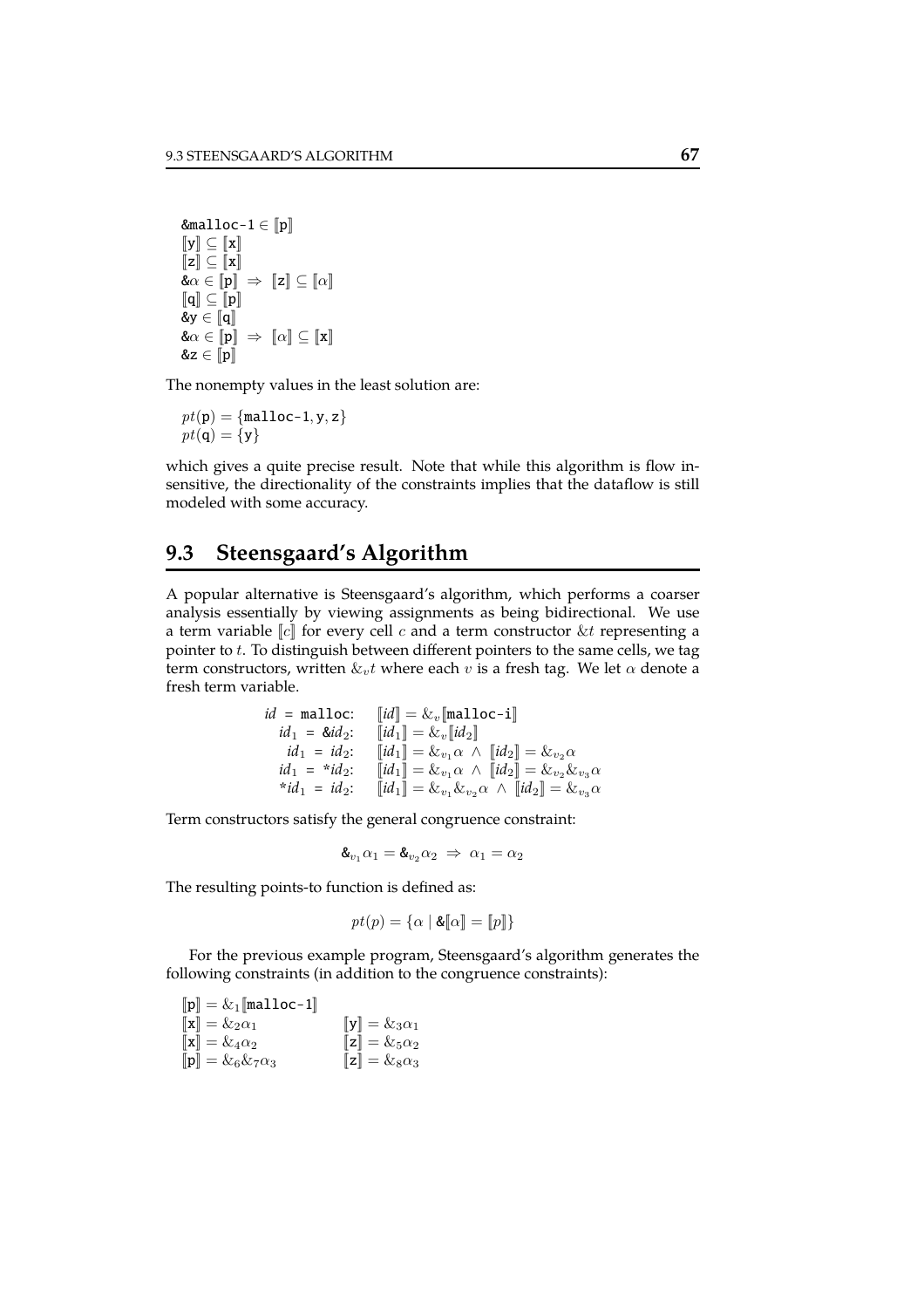$[\![\mathbf{p}]\!] = \&_9 \alpha_4$   $[\![\mathbf{q}]\!] = \&_{10} \alpha_4$  $\llbracket \mathbf{q} \rrbracket = \&_{11} \llbracket \mathbf{y} \rrbracket$ <br> $\llbracket \mathbf{x} \rrbracket = \&_{12} \alpha_5$  $[\![\mathbf{p}]\!] = \&_{13}\&_{14}\alpha_5$  $[\![\mathbf{p}]\!] = \&_{15}[\![\mathbf{z}]\!]$ 

This in turn implies that:

 $pt(p) = pt(q) = {malloc-1, y, z}$ 

which is less precise than Andersen's algorithm, but using the faster algorithm.

## **9.4 Interprocedural Points-To Analysis**

If function pointers are distinguished from other pointers, then we can perform an interprocedural points-to analysis by first computing an interprocedural CFG as described earlier and then running either Andersen's or Steensgaard's algorithm. If, however, function pointers may have indirect references as well then we need to perform the control flow analysis and the points-to analysis simultaneously to resolve for example the function call:

$$
(***x)(1,2,3);
$$

To express the combined algorithm, we make the syntactic simplification that all function calls are of the form:

 $id_1 = (id_2)(a_1, ..., a_n);$ 

where  $id_i$  and  $a_i$  are variables. Similarly, all return expressions are assumed to be just variables.

**Exercise 9.2**: Show how to perform these simplifications in a systematic manner.

Andersen's algorithm is already similar to control flow analysis, and it can simply be extended with the appropriate constraints. A reference to a constant function *f* generates the constraint:

 $f \in \llbracket f \rrbracket$ 

The computed function call generates the constraint

$$
f \in [id_2] \Rightarrow ([a_1] \subseteq [x_1] \land \ldots \land [a_n] \subseteq [x_n] \land [id] \subseteq [id_1])
$$

for every occurrence of a function definition

*f* (*x*1,...,*x*n) { ...return *id*; }

This will maintain the precision of the control flow analysis.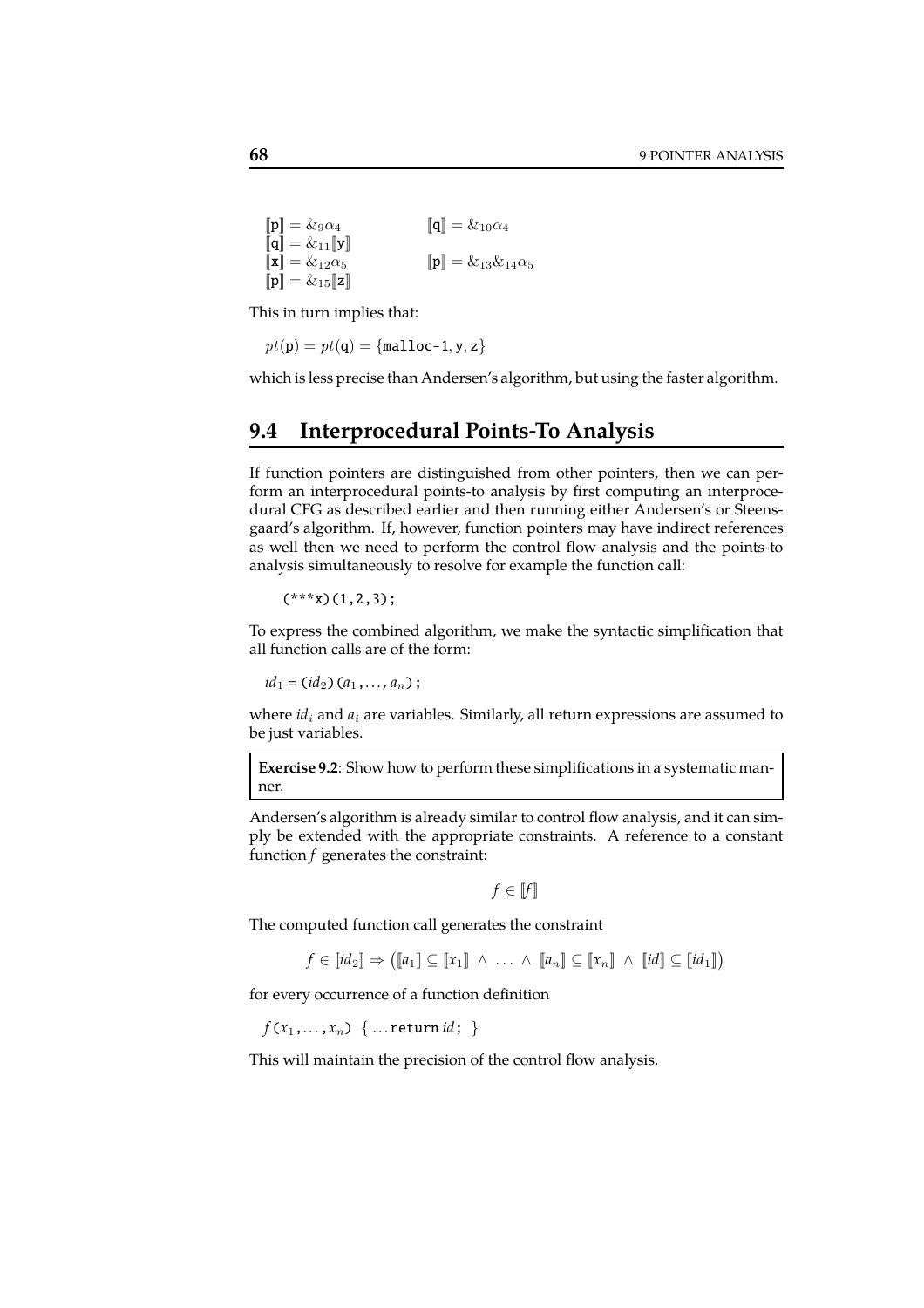#### **9.5 Example: Null Pointer Analysis**

We are now also able to define an analysis that detects null dereferences. Specifically, we want to ensure that \**id* is only executed when *id* is not null. Let us consider intraprocedural analysis, so we can ignore function calls.

As before, we assume that the program is normalized, so that all pointer manipulations are of these kinds:

 $1)$  *id* = malloc 2)  $id_1 = 8id_2$ 3)  $id_1 = id_2$ 4)  $id_1 = *id_2$ 5) \* $id_1 = id_2$ 6)  $id = null$ 

The basic lattice we use, called Null, is:

$$
\begin{array}{c}\n? \\
\vdots \\
\downarrow \\
\downarrow\n\end{array}
$$

where NN means *definitely not* null and ? represents values that may be null. We then form the following map lattice:

 $Cell \mapsto Null$ 

For every CFG node  $v$  we introduce a constraint variable  $\llbracket v \rrbracket$  denoting an element from the map lattice. We shall use each constraint variable to describe an abstract state for the program point immediately after the node.

For all nodes that do not involve pointer operations we have the constraint:

$$
[\![v]\!] = J O I N(v)
$$

where

$$
JOIN(v) = \bigsqcup_{w \in pred(v)} [w]
$$

For a heap load operation  $id_1 = *id_2$  we need to model the change of the program variable  $id_1$ . Our abstraction has a single abstract cell for  $id_1$ . With the assumption of intraprocedural analysis, that abstract cell represents a single concrete cell. (With an interprocedural analysis, we would need to take into account that each stack frame at runtime has an instance of the variable.) For the expression  $*id_2$  we can ask the points-to analysis for the possible cells  $pt(id_2)$ . With these observations, we can give a constraint for heap load operations:

$$
id_1 = *id_2: \quad [v] = load(JOIN(v), id_1, id_2)
$$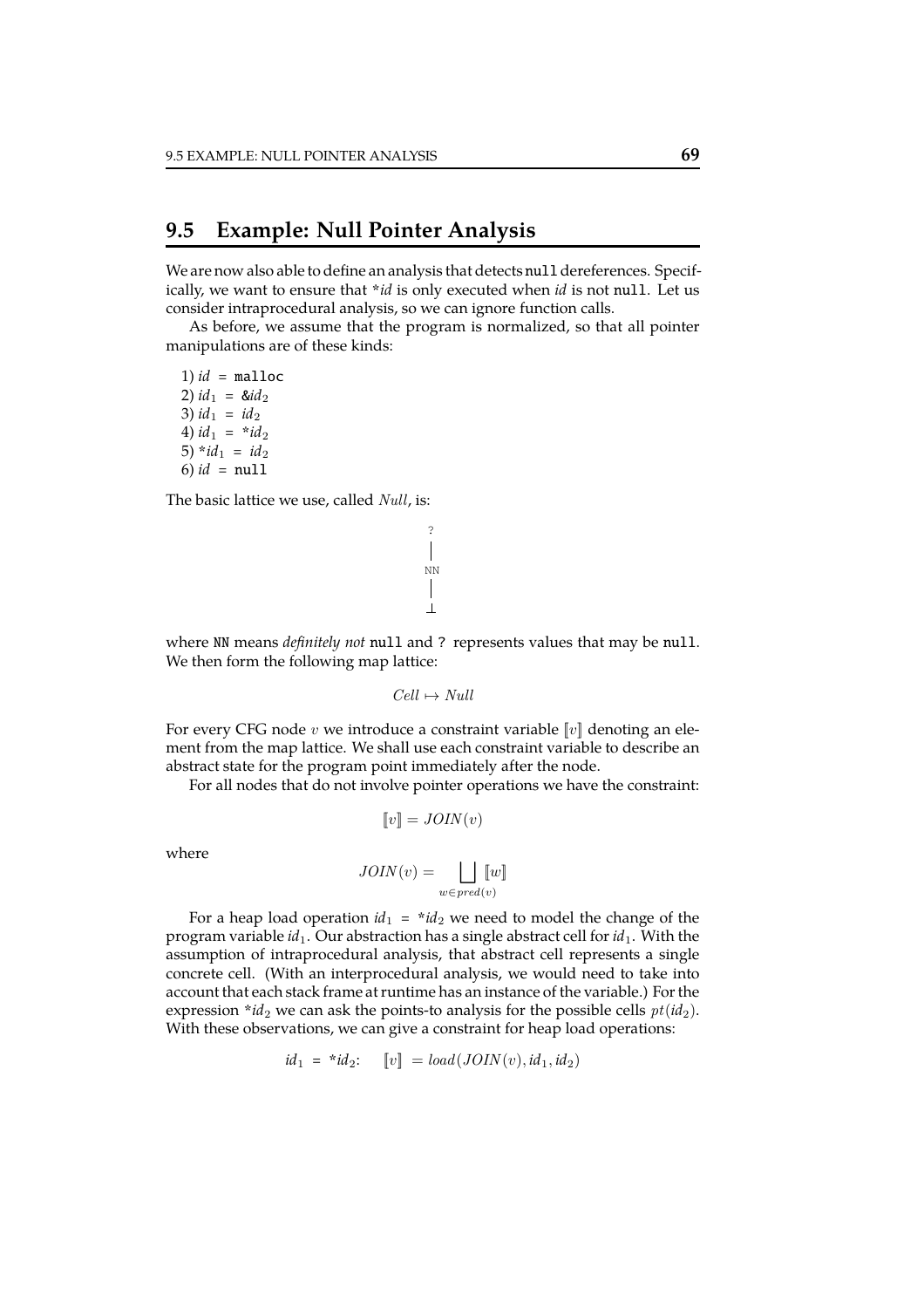where

$$
load(\sigma, id_1, id_2) = \sigma [id_1 \mapsto \bigsqcup_{\alpha \in pt(id_2)} \sigma(\alpha)]
$$

Similar reasoning gives constraints for the other operations that affect pointer variables:

```
id = \text{malloc:} \quad [v] = J O IN(v) [id \mapsto NN, \text{malloc-i} \mapsto ?]id_1 = \&id_2: \quad [v] = J O IN(v) [id_1 \mapsto NN]id_1 = id_2: [v] = JOIN(v)[id_1 \mapsto JOIN(v)(id_2)]id = \text{null}: [v] = J O I N(v) [id \mapsto ?]
```
**Exercise 9.3**: Explain why the above four constraints are monotone and sound.

For a heap store operation  $*id_1 = id_2$  we need to model the change of whatever  $id_1$  points to. That may be multiple abstract cells, namely  $tr(i d_1)$ . Moreover, each abstract heap cell malloc-i may describe multiple concrete cells. In the constraint for heap store operations, we must therefore join the new abstract value into the existing one for each affected cell in  $pt(id_1)$ :

$$
*id_1 = id_2: \quad [v] = store(JOIN(v), id_1, id_2)
$$

where

$$
store(\sigma, id_1, id_2) = \sigma \left[ \alpha \mapsto \sigma(\alpha) \sqcup \sigma(id_2) \right]
$$
  

$$
\alpha \in pt(id_1)
$$

The situation we here see at heap store operations where we model an assignment by joining the new abstract value into the existing one is called a *weak update*. In contrast, in a *strong update* the new abstract value overwrites the existing one, which we see in the null pointer analysis at all operations that modify program variables. Strong updates are obviously more precise than weak updates in general, but it may require more elaborate analysis abstractions to detect situations where strong update can be applied soundly.

After performing the null pointer analysis of a given program, a pointer dereference  $*id$  at a program point  $v$  is guaranteed to be safe if

$$
JOIN(v)(id) = NN
$$

The precision of this analysis depends of course on the quality of the underlying points-to analysis.

Consider the following buggy example program:

 $p =$  malloc;  $q = \&p$  $n = null;$  $*q = n;$  $**p* = *n*;$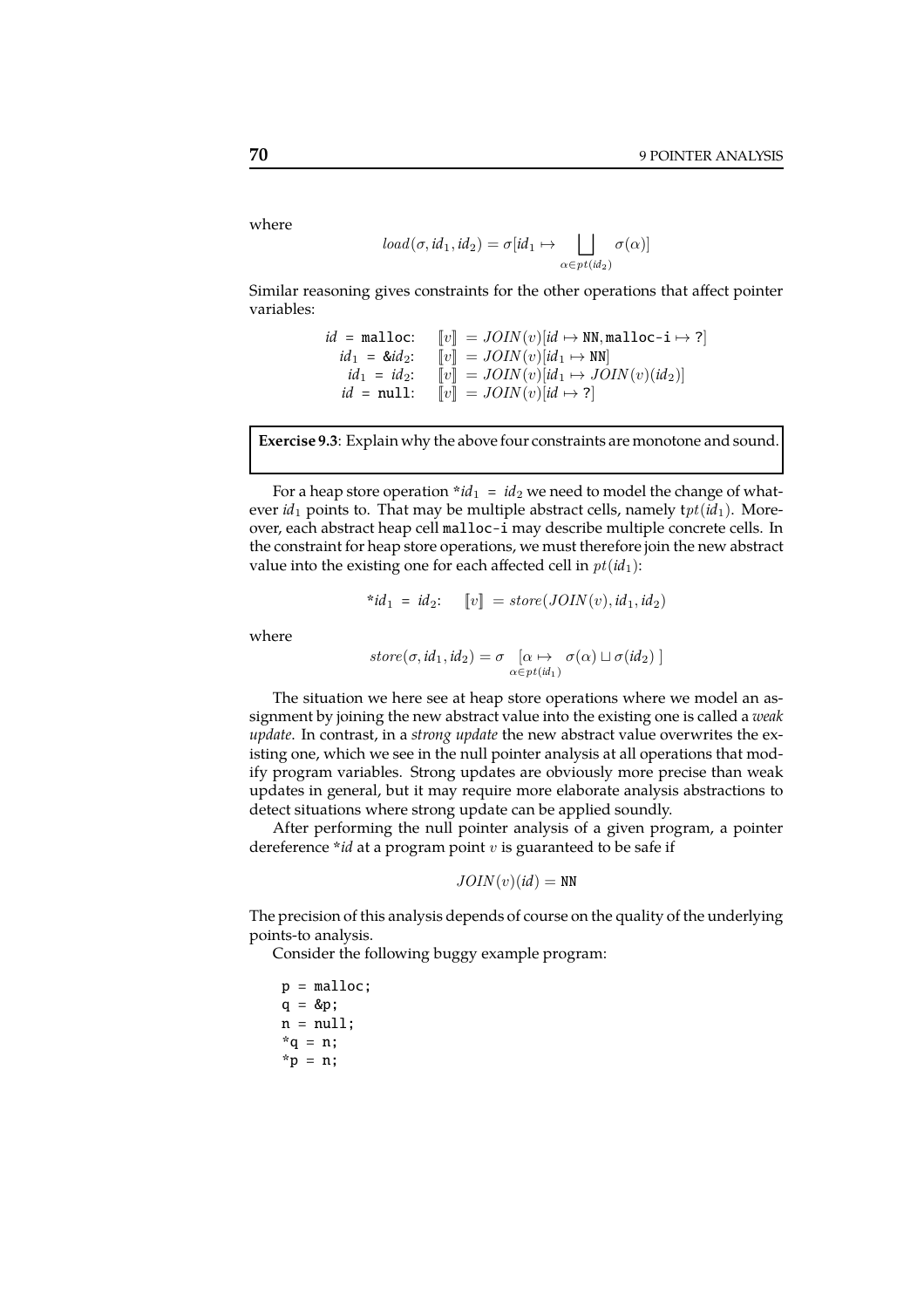Andersen's algorithm computes the following points-to sets:

 $pt(\mathbf{p}) = \{ \texttt{malloc-1} \}$  $pt(\mathbf{q}) = {\mathbf{p}}$  $pt(n) = \emptyset$ 

Based on this information, the null pointer analysis generates the following constraints:

```
[p=malloc] = \bot[p \mapsto NN, malloc-1 \mapsto ?]
\llbracket \bm{{\tt q}} = \bm{{\tt \&p}} \rrbracket = \llbracket {\tt p=malloc} \rrbracket [\bm{{\tt q}} \mapsto {\tt NN}][\![n=nu11]\!] = [\![q=8p]\!] [\![n \mapsto ?]\!]\begin{bmatrix} \n * & q=n \n \end{bmatrix} = \n \begin{bmatrix} \n n=nu11 \n \end{bmatrix} \n \begin{bmatrix} p \mapsto \n \begin{bmatrix} \n n=nu11 \n \end{bmatrix} \n \end{bmatrix}\[\mathbb{r}^*p=n\] = \[\mathbb{r}^*q=n\][malloc-1 \mapsto \[\mathbb{r}^*q=n\](malloc-1) \sqcup \[\mathbb{r}^*q=n\](n)]
```
for which the least solution is:

 $[p=$ malloc $] = [p \mapsto NN, q \mapsto \bot, n \mapsto \bot,$ malloc-1 $\mapsto$ ?  $[q=8p] = [p \mapsto NN, q \mapsto NN, n \mapsto \perp, \text{malloc-1} \mapsto ?]$  $[\![n=nu11]\!] = [\![p \mapsto NN, q \mapsto NN, n \mapsto ?, \text{malloc-1} \mapsto ?]$  $\[\mathbb{r} \cdot \mathsf{q} = \mathsf{n}\] = [\mathsf{p} \mapsto ?, \mathsf{q} \mapsto \mathsf{NN}, \mathsf{n} \mapsto ?, \mathsf{malloc-1} \mapsto ?]$  $\[\mathbb{r}^*p=n\] = [p \mapsto ?, q \mapsto NN, n \mapsto ?, \text{malloc-1} \mapsto ?]$ 

By inspecting this information, an analysis could statically detect that when \*q=n is evaluated, which is immediately after n=null, the variable q is definitely non-null. On the other hand, when \*p=n is evaluated, we cannot rule out the possibility that p may contain null.

**Exercise 9.4**: Show an alternative constraint for heap load operations using weak update, together with an example program where the modified analysis then gives a result that is less precise than the analysis presented above.

**Exercise 9.5**: Show an (unsound) alternative constraint for heap store operations using strong update, together with an example program where the modified analysis then gives a wrong result.

## **9.6 Example: Shape Analysis**

So far, we have viewed the heap as an amorphous structure and only answered questions about stack based variables. The heap can be analyzed in more detail using *shape analysis*. Note that we can produce interesting heaps, even though the malloc operation only allocates a single heap cell. An example of a nontrivial heap is: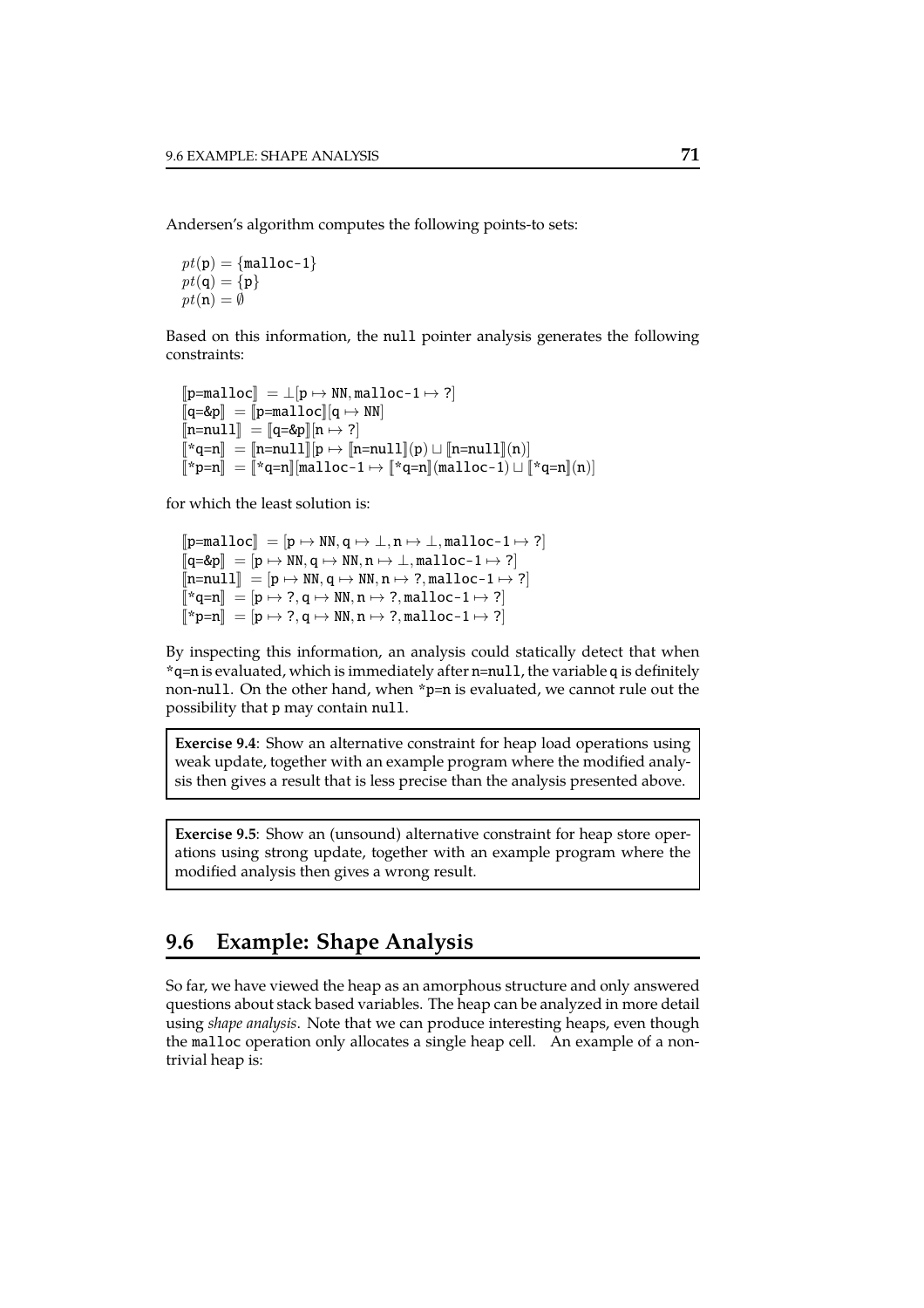

where x, y, and z are program variables. We will seek to answer questions about disjointness of the structures contained in program variables. In the example above, x and y are not disjoint whereas y and z are.

Shape analysis requires a more ambitious lattice of *shape graphs*, which are directed graphs in which the nodes are the abstract cells for the given program and the edges correspond to possible pointers. Shape graphs are ordered by inclusion of their sets of edges. Thus, ⊥ is the graph without edges and ⊤ is the completely connected graph. Formally, our lattice is then

#### $2^{Cell \times Cell}$

ordered by the usual subset inclusion. For every CFG node  $v$  we introduce a constraint variable  $[v]$  denoting a shape graph that describes all possible stores after that program point. For the nodes corresponding to the various pointer manipulations we have the constraints:

$$
\begin{array}{ll}\n\text{id} = \text{malloc:} & [v] = J O IN(v) \downarrow \text{id} \cup \{(\text{id}, \text{malloc}-\text{i})\} \\
\text{id}_1 = \text{did}_2: & [v] = J O IN(v) \downarrow \text{id}_1 \cup \{(\text{id}_1, \text{id}_2)\} \\
\text{id}_1 = \text{id}_2: & [v] = \text{assign}(J O IN(v), \text{id}_1, \text{id}_2) \\
\text{id}_1 = \text{"id}_2: & [v] = \text{load}(J O IN(v), \text{id}_1, \text{id}_2) \\
\text{"id}_1 = \text{id}_2: & [v] = \text{store}(J O IN(v), \text{id}_1, \text{id}_2) \\
\text{id} = \text{null:} & [v] = J O IN(v) \downarrow \text{id}\n\end{array}
$$

and for all other nodes the constraint:

$$
[\![v]\!] = J O I N(v)
$$

where

$$
JOIN(v) = \bigcup_{w \in pred(v)} [w]
$$

$$
\sigma \downarrow x = \{(s, t) \in \sigma \mid s \neq x\}
$$

$$
assign(\sigma, x, y) = \sigma \downarrow x \cup \{(x, t) \mid (y, t) \in \sigma\}
$$

$$
load(\sigma, x, y) = \sigma \downarrow x \cup \{(x, t) \mid (y, s) \in \sigma, (s, t) \in \sigma\}
$$

$$
store(\sigma, x, y) = \sigma \cup \{(s, t) \mid (x, s) \in \sigma, (y, t) \in \sigma\}
$$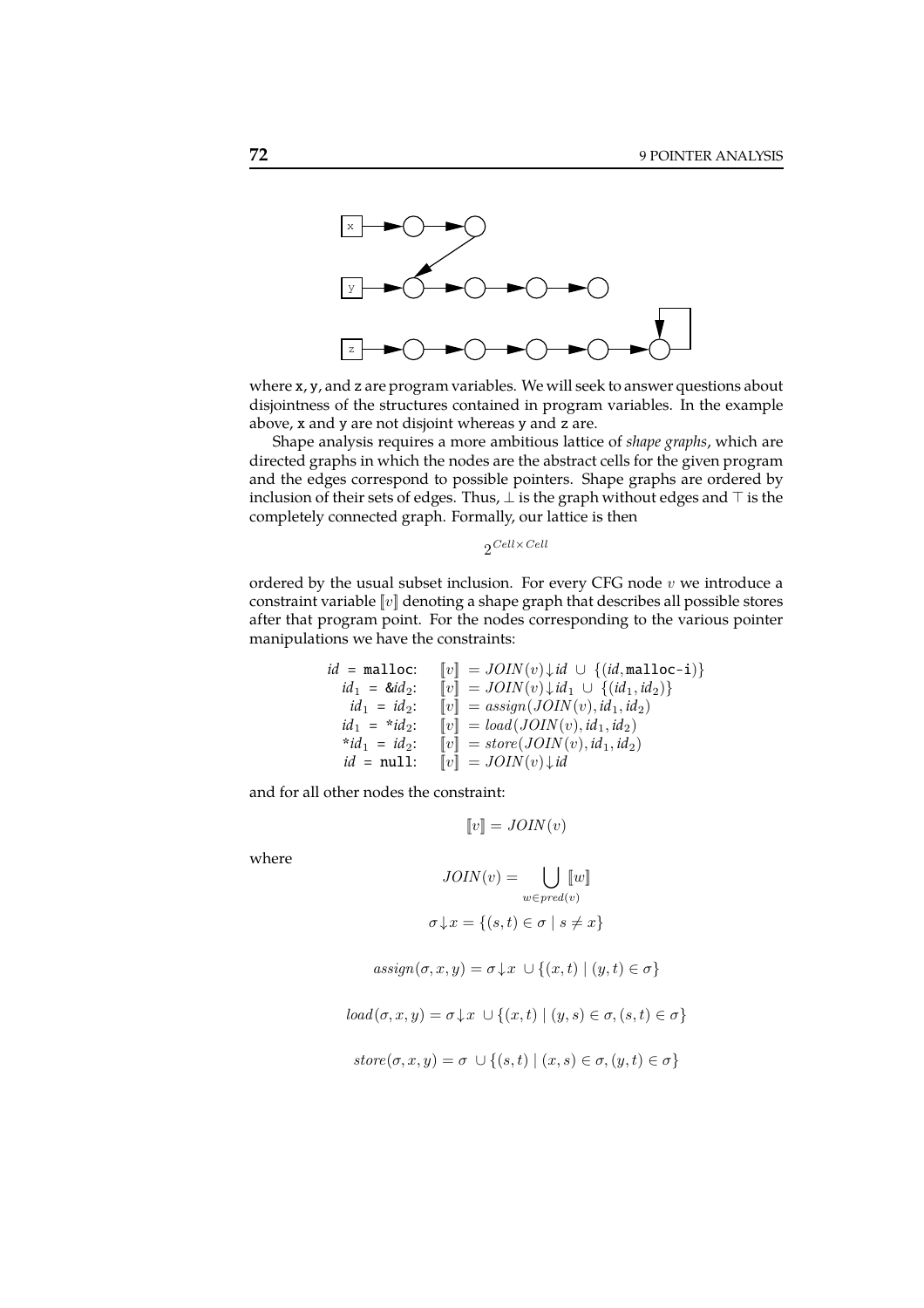Notice that the constraint for heap store operations uses weak update.

**Exercise 9.6**: Explain the above constraints.

Consider now the following program:

```
var x,y,n,p,q;
x = malloc; y = malloc;
*x = null; *y = y;n = input;while (n>0) {
 p = malloc; q = malloc;
  *p = x; *q = y;
 x = p; y = q;
 n = n-1;}
```
After the loop, the analysis produces the following shape graph:



From this result we can safely conclude that x and y will always be disjoint.

Note that our shape analysis also computes a flow sensitive points-to map that for each program point  $v$  is defined by:

$$
pt(p) = \{ t \mid (p, t) \in [v] \}
$$

This analysis is more precise than Andersen's algorithm, but clearly also more expensive to perform. As an example, consider the program:

$$
x = \&y
$$

$$
x = \&z
$$

After these statements, Andersen's algorithm would predict that  $pt(x) = \{y, z\}$ whereas the shape analysis computes  $pt(x) = \{z\}$  for the final program point. This flow sensitive points-to information could be used to boost the nullpointer analysis. However, an initial flow insensitive points-to analysis would still be required to construct a CFG for programs using function pointers. Conversely, if we have another points-to analysis, then it may be used to boost the precision of the shape analysis by restricting the locations considered in the load and *store* functions. Alternatively, we could perform on-the-fly points-to and control flow analysis during a dataflow analysis by suitably augmenting the lattice.